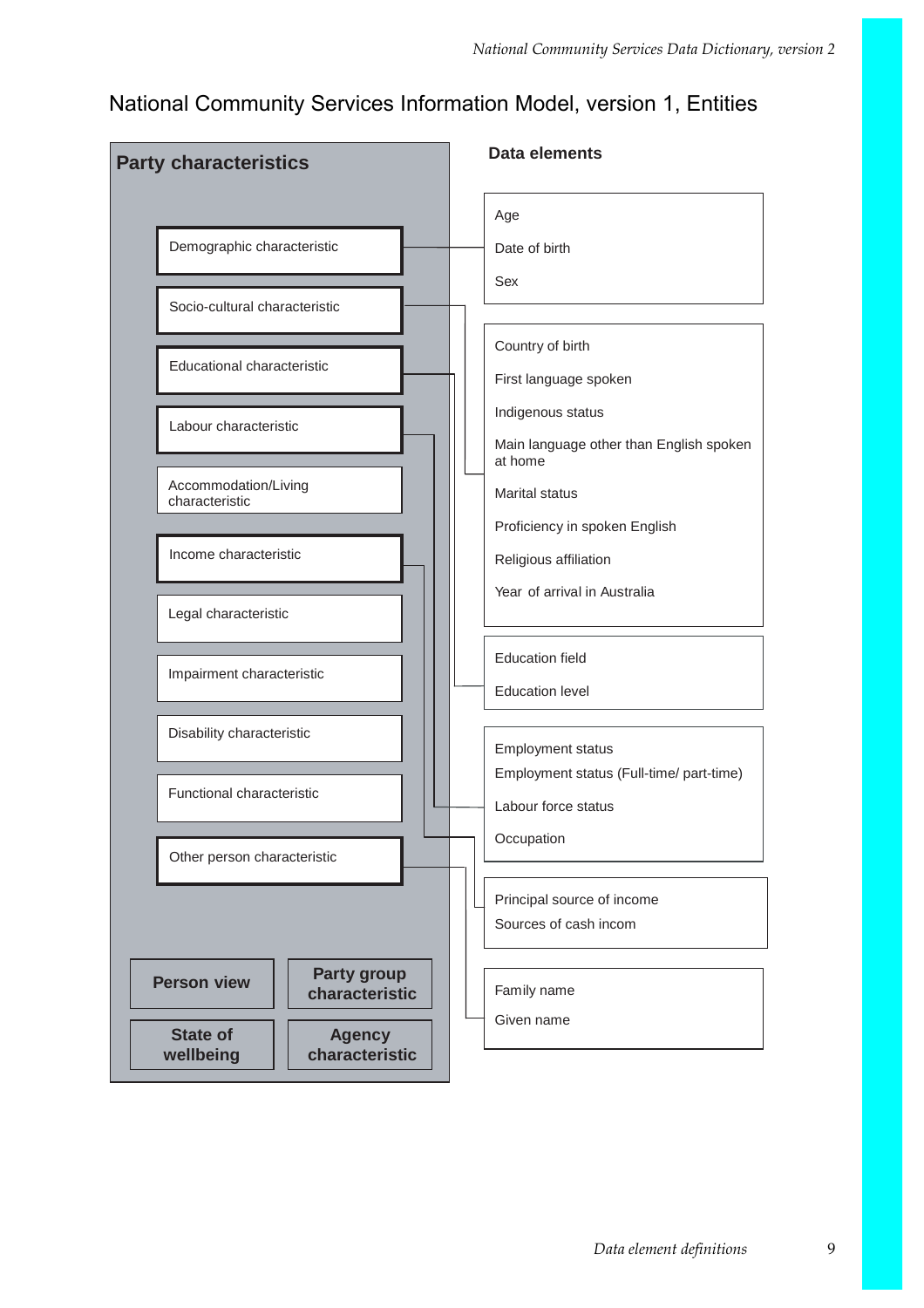## **Age**

| Original                                         | <b>Status</b>  | <b>Effective Date</b> | $ Reg.$ Auth.       | ID No.         |
|--------------------------------------------------|----------------|-----------------------|---------------------|----------------|
|                                                  | <b>CURRENT</b> | 1/07/1998             | NCSIMG              | 000503         |
| NCSI Model Location                              |                |                       | Data Class          | <b>Version</b> |
| Person characteristic/demographic characteristic |                |                       | Socio-demographic 1 |                |

## **Identifying and definitional attributes**

| Data element type: | DATA ELEMENT                                                                                                                 |
|--------------------|------------------------------------------------------------------------------------------------------------------------------|
| Definition:        | The age of the person in (completed) years.                                                                                  |
| Context:           | Socio-demographic indicator.                                                                                                 |
|                    | The data element Age is used in analyses of service utilisation by age group and<br>comparisons with demographic statistics. |

## **Relational and representational attributes**

| Datatype:           | Numeric                         |   | Representational form:                                                                                                                                      | <b>CODE</b>                                                                        |  |
|---------------------|---------------------------------|---|-------------------------------------------------------------------------------------------------------------------------------------------------------------|------------------------------------------------------------------------------------|--|
| Field size:         | Min. 1<br>Max.                  | 3 | Representational layout: NNN                                                                                                                                |                                                                                    |  |
| Data domain:        |                                 |   | Age in single years (if aged under one year, record as zero).                                                                                               |                                                                                    |  |
| Guide for use:      |                                 |   | birth year to estimate age (where YYYY is the year of birth). If age (or date of<br>birth) is unknown or not stated, and cannot be estimated, use code 999. | If year of birth is known (but date of birth is not) use the date, 0101YYYY of the |  |
| Collection methods: |                                 |   | may not be feasible in some data collections, and alternative questions are:                                                                                | Although collection of date of birth allows more precise calculation of age, this  |  |
|                     | Age last birthday?              |   |                                                                                                                                                             |                                                                                    |  |
|                     | What was  age last birthday?    |   |                                                                                                                                                             |                                                                                    |  |
|                     | What is  age in complete years? |   |                                                                                                                                                             |                                                                                    |  |
| Related data:       |                                 |   | Is related to the data element Date of birth, v.1 (see Comments).                                                                                           |                                                                                    |  |

| Source document: | ABS: 1995 (as amended). Directory of Concepts and Standards for Social, Labour<br>and Demographic Variables. Catalogue No. 1361.30.001 (Statistical Concepts<br>Library) Canberra: AGPS. |
|------------------|------------------------------------------------------------------------------------------------------------------------------------------------------------------------------------------|
|                  | <b>Source organisation:</b> Australian Bureau of Statistics                                                                                                                              |
| Comments:        | In most community services data collections, age in years is often reported<br>rather than derived from the data element 'Date of birth'.                                                |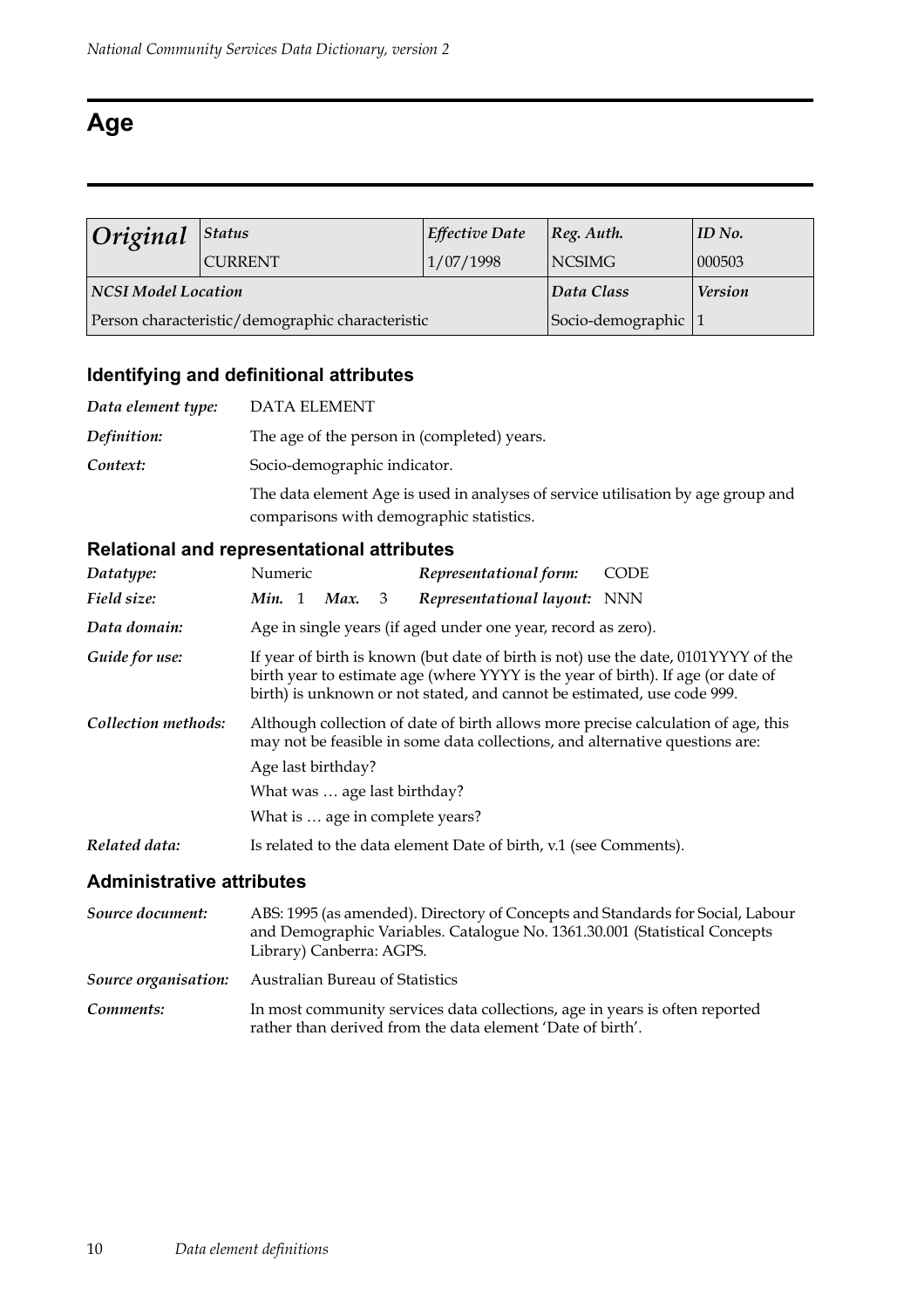## **Date of birth**

| O <sub>riginal</sub> | Status                                           | <b>Effective Date</b>      | $ Reg.$ Auth.  | ID No. |
|----------------------|--------------------------------------------------|----------------------------|----------------|--------|
|                      | <b>CURRENT</b>                                   | 1/07/1998<br><b>NCSIMG</b> |                | 000514 |
| NCSI Model Location  |                                                  | Data Class                 | <b>Version</b> |        |
|                      | Person characteristic/demographic characteristic | Socio-demographic 1        |                |        |

#### **Identifying and definitional attributes**

| Data element type: | <b>DATA ELEMENT</b>                                                                                                                                                                                                                                                                                                             |
|--------------------|---------------------------------------------------------------------------------------------------------------------------------------------------------------------------------------------------------------------------------------------------------------------------------------------------------------------------------|
| Definition:        | The date of birth of the person.                                                                                                                                                                                                                                                                                                |
| Context:           | If the data element Age is not collected, this data element can be used to derive<br>age for use both in comparisons with population data and in analysis of service<br>use by age group. Date of birth can also be used as an aid to uniquely identify a<br>client if other identifying information is missing or in question. |

#### **Relational and representational attributes**

| Datatype:                 | Numeric                                                                                                                                                                                                                  |  |      |     | Representational form:                  | <b>DATE</b>                                                                                                                                                            |
|---------------------------|--------------------------------------------------------------------------------------------------------------------------------------------------------------------------------------------------------------------------|--|------|-----|-----------------------------------------|------------------------------------------------------------------------------------------------------------------------------------------------------------------------|
| Field size:               | Min.8                                                                                                                                                                                                                    |  | Max. | - 8 | Representational layout: DDMMYYYY       |                                                                                                                                                                        |
| Data domain:              | Valid date                                                                                                                                                                                                               |  |      |     |                                         |                                                                                                                                                                        |
| Guide for use:            |                                                                                                                                                                                                                          |  |      |     | 0101 as DDMM if only the year is known. | If date of birth is not known or cannot be obtained, provision should be made to<br>collect or estimate age (in years) and a date of birth derived from this age using |
| Collection methods:       | It is recommended that in cases where all components of the date of birth are not<br>known or where an estimate is arrived at from age, a valid date be used together<br>with a flag to indicate that it is an estimate. |  |      |     |                                         |                                                                                                                                                                        |
| Related data:             |                                                                                                                                                                                                                          |  |      |     | Related to the data element Age v.1.    |                                                                                                                                                                        |
| Adminictrative attributec |                                                                                                                                                                                                                          |  |      |     |                                         |                                                                                                                                                                        |

#### **Administrative attributes**

*Source document:* AIHW: 1999. National Health Data Dictionary, version 9. Catalogue No. HWI 24. Canberra: AIHW. *Source organisation:* National Health Data Committee

**Comments:** Privacy issues need to be taken account in asking persons their date of birth. Wherever possible and wherever appropriate in a community services context, date of birth should be used rather than age because the actual date of birth usually allows more precise calculation of Age.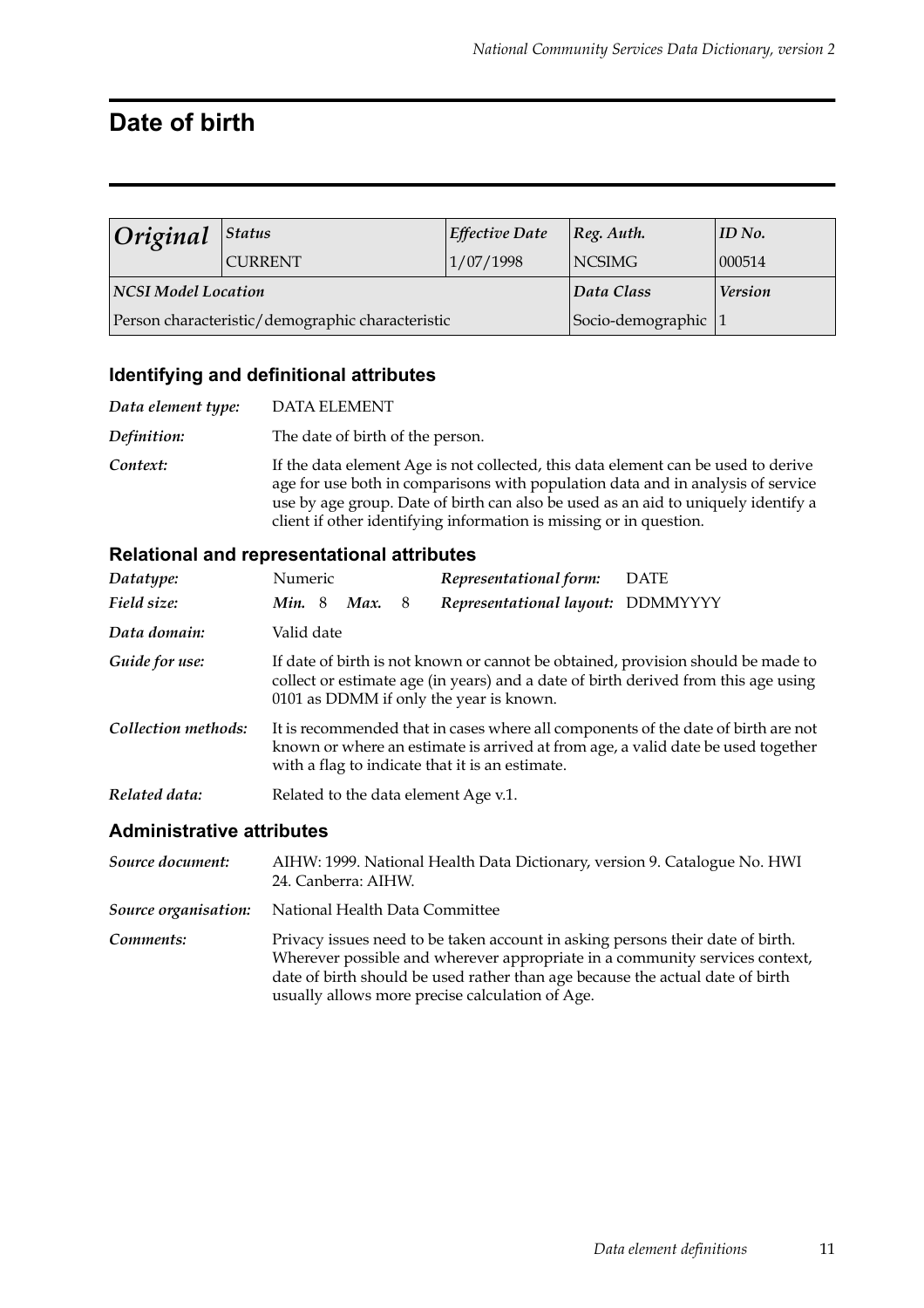## **Sex**

| $\bf$ Revised              | <b>Status</b>                                    | <b>Effective Date</b> | $ Reg.$ Auth.  | $ID$ No. |
|----------------------------|--------------------------------------------------|-----------------------|----------------|----------|
|                            | <b>CURRENT</b>                                   | 1/07/2000             | <b>NCSIMG</b>  | 000535   |
| <b>NCSI Model Location</b> |                                                  | Data Class            | <b>Version</b> |          |
|                            | Person characteristic/demographic characteristic | Socio-demographic 2   |                |          |

## **Identifying and definitional attributes**

| Data element type: | <b>DATA ELEMENT</b>                                                 |
|--------------------|---------------------------------------------------------------------|
| Definition:        | The sex of the person.                                              |
| Context:           | Demographic detail and service planning:                            |
|                    | Required for analysis of service utilisation and need for services. |

| Datatype:           | Numeric          |                |                            |   | Representational form:                                                                                                                                                                                                                                                                                                                                                                                | <b>CODE</b>                                                                                                                                                                                                                                                                                                                                                                                                                                                                                                                                                                                                |
|---------------------|------------------|----------------|----------------------------|---|-------------------------------------------------------------------------------------------------------------------------------------------------------------------------------------------------------------------------------------------------------------------------------------------------------------------------------------------------------------------------------------------------------|------------------------------------------------------------------------------------------------------------------------------------------------------------------------------------------------------------------------------------------------------------------------------------------------------------------------------------------------------------------------------------------------------------------------------------------------------------------------------------------------------------------------------------------------------------------------------------------------------------|
| Field size:         | Min. 1           |                | Max.                       | 1 | Representational layout: N                                                                                                                                                                                                                                                                                                                                                                            |                                                                                                                                                                                                                                                                                                                                                                                                                                                                                                                                                                                                            |
| Data domain:        | 1<br>2<br>3<br>9 | Male<br>Female | Indeterminate              |   | Not stated/inadequately described                                                                                                                                                                                                                                                                                                                                                                     |                                                                                                                                                                                                                                                                                                                                                                                                                                                                                                                                                                                                            |
| Guide for use:      |                  |                | consistency with the NHDD. |   |                                                                                                                                                                                                                                                                                                                                                                                                       | In the NHDD v9 an indeterminate sex category may be necessary for situations<br>such as the classification of perinatal statistics when it is not possible for the sex to<br>be determined. The indeterminate category has been retained in NCSDD v2 for                                                                                                                                                                                                                                                                                                                                                   |
| Collection methods: |                  |                |                            |   | It is suggested that the following format be used for data collection:<br>What is your (the person's) sex?                                                                                                                                                                                                                                                                                            |                                                                                                                                                                                                                                                                                                                                                                                                                                                                                                                                                                                                            |
|                     |                  | Male           |                            |   |                                                                                                                                                                                                                                                                                                                                                                                                       |                                                                                                                                                                                                                                                                                                                                                                                                                                                                                                                                                                                                            |
|                     | Female           |                |                            |   |                                                                                                                                                                                                                                                                                                                                                                                                       |                                                                                                                                                                                                                                                                                                                                                                                                                                                                                                                                                                                                            |
|                     | instructions.    |                |                            |   | The term 'sex' refers to the biological differences between males and females,<br>ABS advises that the correct terminology for this data element is sex. Where<br>uncertainty exists about the sex of the person (e.g. for transvestites or<br>`gender' rather than `sex' (although the term `sex' is often used) because the<br>person is asked to simply state his/her sex without any accompanying | while the term 'gender' refers to the socially expected/perceived dimensions of<br>behaviour associated with males and females - masculinity and femininity. The<br>transsexuals) the sex to be recorded is to be based on the sex nominated by the<br>person themselves on the observations or judgement of the interviewer. Although<br>this may lead to some error, it is considered preferable to any offence that may be<br>caused by a question that suggests that there is some doubt about the person's sex<br>or sexuality. Arguably, the majority of community services data collections collect |
| Related data:       |                  |                |                            |   | Supersedes previous data element Sex, v.1.                                                                                                                                                                                                                                                                                                                                                            |                                                                                                                                                                                                                                                                                                                                                                                                                                                                                                                                                                                                            |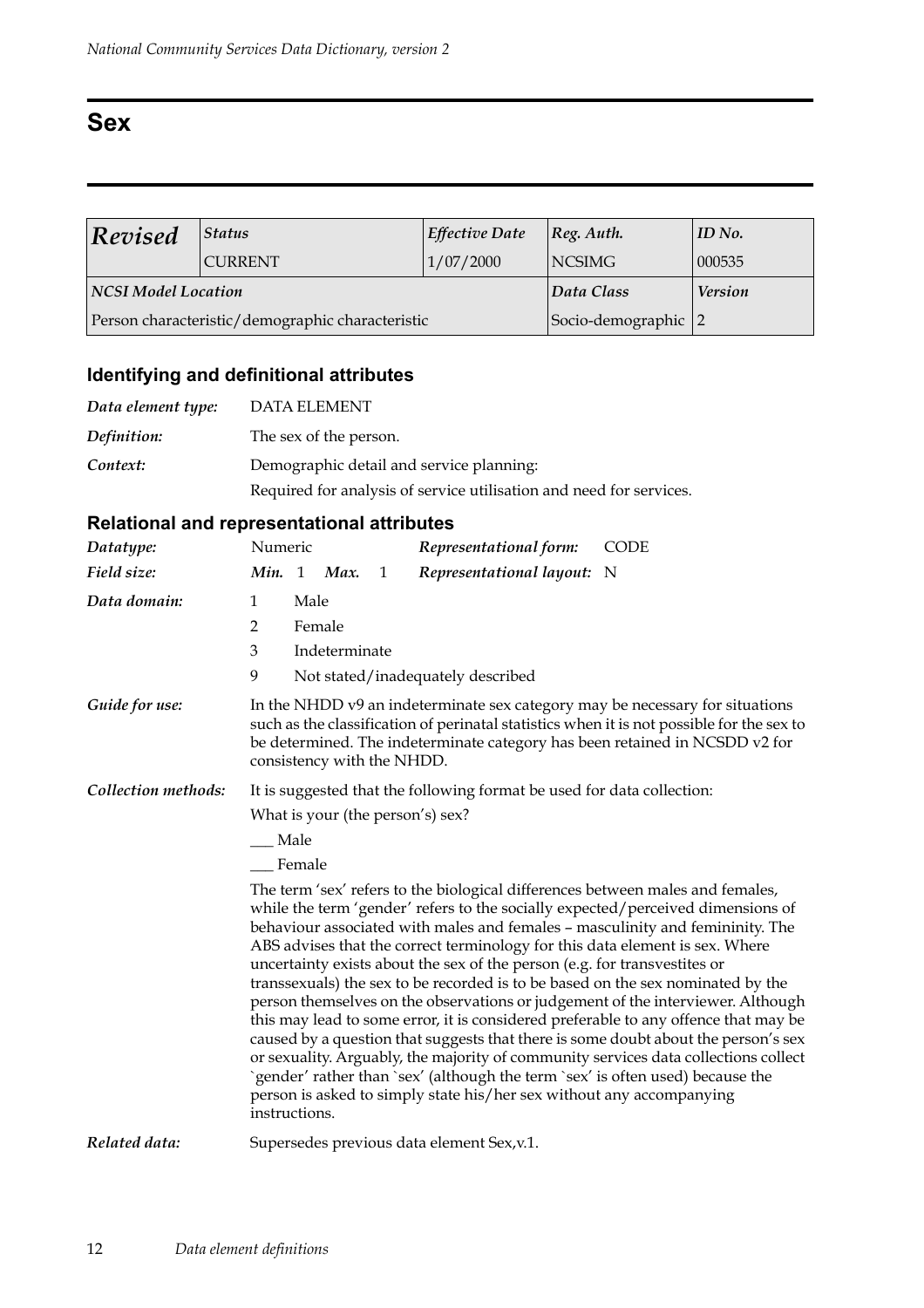*Data element definitions* 13

# **Sex** *(continued)*

| Source document:     | ABS: 1995 (as amended). Directory of Concepts and Standards for Social, Labour<br>and Demographic Variables. Catalogue No. 1361.30.001 (Statistical Concepts<br>Library) Canberra: AGPS. |
|----------------------|------------------------------------------------------------------------------------------------------------------------------------------------------------------------------------------|
| Source organisation: | Australian Bureau of Statistics                                                                                                                                                          |
|                      | Australian Institute of Health and Welfare                                                                                                                                               |
| Comments:            |                                                                                                                                                                                          |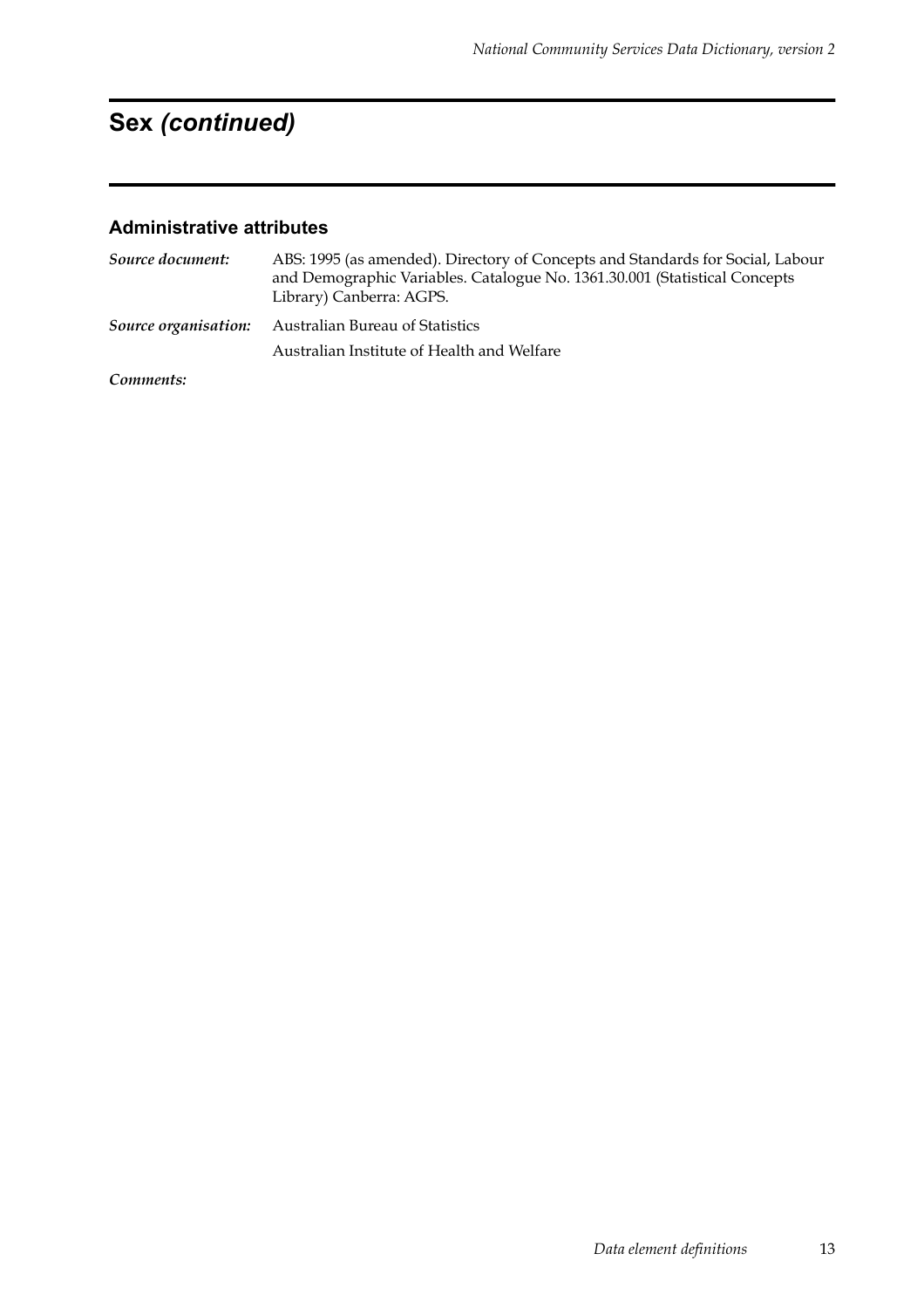## **Country of birth**

| $\bf$ Revised                                       | <b>Status</b>  | <b>Effective Date</b> | $ Reg.$ Auth.  | ID No. |
|-----------------------------------------------------|----------------|-----------------------|----------------|--------|
|                                                     | <b>CURRENT</b> | 1/07/2000             | <b>NCSIMG</b>  | 000511 |
| NCSI Model Location                                 |                | Data Class            | <b>Version</b> |        |
| Person characteristic/socio-cultural characteristic |                | Socio-demographic 2   |                |        |

#### **Identifying and definitional attributes**

*Data element type:* DATA ELEMENT *Definition:* The country in which the person was born. **Context:** Country of birth is important in the study of access to services by different population sub-groups. Country of birth is the most easily collected and consistently reported of a range of possible data items. Country of birth may be used in conjunction with other data elements such as period of residence in Australia, etc., to derive more sophisticated measures of access to services by different population sub-groups.

| Datatype:           | Numeric                            |   | Representational form:                                                                                                                                       | <b>CODE</b>                                                                                                                                                                                                                                                                                                                                           |
|---------------------|------------------------------------|---|--------------------------------------------------------------------------------------------------------------------------------------------------------------|-------------------------------------------------------------------------------------------------------------------------------------------------------------------------------------------------------------------------------------------------------------------------------------------------------------------------------------------------------|
| Field size:         | Min. 4 Max.                        | 4 | Representational layout: NNNN                                                                                                                                |                                                                                                                                                                                                                                                                                                                                                       |
| Data domain:        | ABS Catalogue No. 1269.0.          |   |                                                                                                                                                              | Standard Australian Classification of Countries 1998 (SACC), which replaces the<br>Australian Standard Classification of Countries for Social Statistics (ASCCSS).                                                                                                                                                                                    |
|                     | country).                          |   | This is a 4-digit, 3-level hierarchical structure (major group, minor group and                                                                              |                                                                                                                                                                                                                                                                                                                                                       |
|                     |                                    |   | See Information Annex 4.3 for details regarding this classification.                                                                                         |                                                                                                                                                                                                                                                                                                                                                       |
| Guide for use:      | the units classified to Polynesia. |   | (as part of the identified country United States of America), despite being                                                                                  | A country, even if it comprises other discrete political entities such as states, is<br>treated as a single unit for all data domain purposes. Parts of a political entity are<br>not included in different groups. Thus, Hawaii is included in Northern America<br>geographically close to and having similar social and cultural characteristics as |
| Collection methods: |                                    |   | Note that SACC is mappable to but not identical to ASCCSS.                                                                                                   |                                                                                                                                                                                                                                                                                                                                                       |
|                     |                                    |   | of birth (e.g. SAAP). In some collections, a pre-determined set of countries is<br>category. In either case coding of data should conform to SACC. Sometimes | Some community services data collections ask respondents to specify their country<br>specified as part of the question, usually accompanied by an 'other' (please specify)<br>respondents are simply asked to specify whether they were born in either 'English<br>speaking' or 'non-English speaking countries' but this question is of limited use. |
| Related data:       | Related to the data elements:      |   |                                                                                                                                                              |                                                                                                                                                                                                                                                                                                                                                       |
|                     | First language spoken v.2,         |   | Year of arrival in Australia v.2,<br>Main language other than English spoken at home v.2,<br>Proficiency in spoken English v.1.                              |                                                                                                                                                                                                                                                                                                                                                       |
|                     |                                    |   | Supersedes previous data element Country of birth, v.1                                                                                                       |                                                                                                                                                                                                                                                                                                                                                       |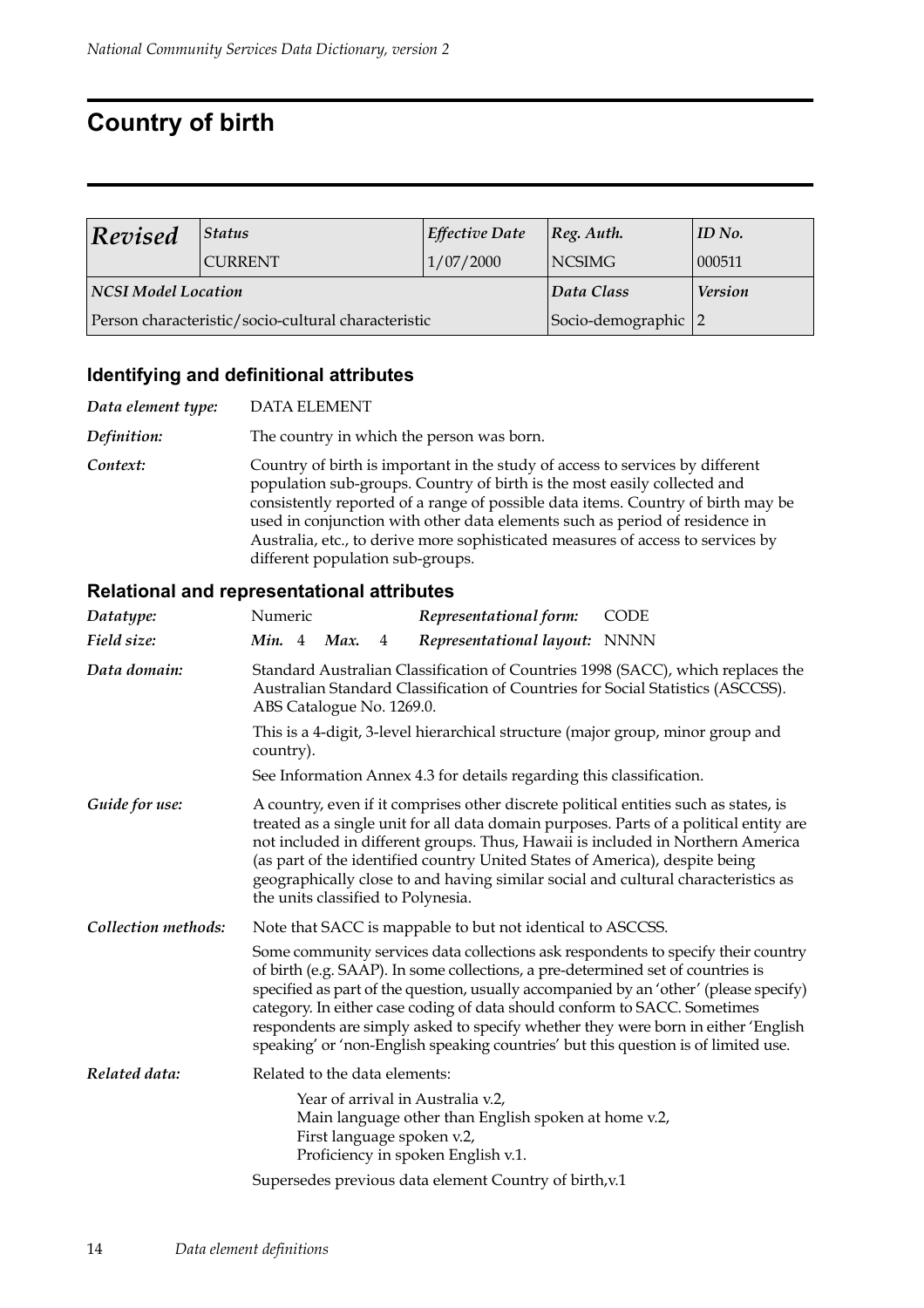# **Country of birth** *(continued)*

| Source document: | ABS: 1998. Standard Australian Classification of Countries. Catalogue No. 1269.0.<br>Canberra: AGPS. |
|------------------|------------------------------------------------------------------------------------------------------|
|                  | <b>Source organisation:</b> Australian Bureau of Statistics                                          |
| Comments:        | See Information Annex 4.3                                                                            |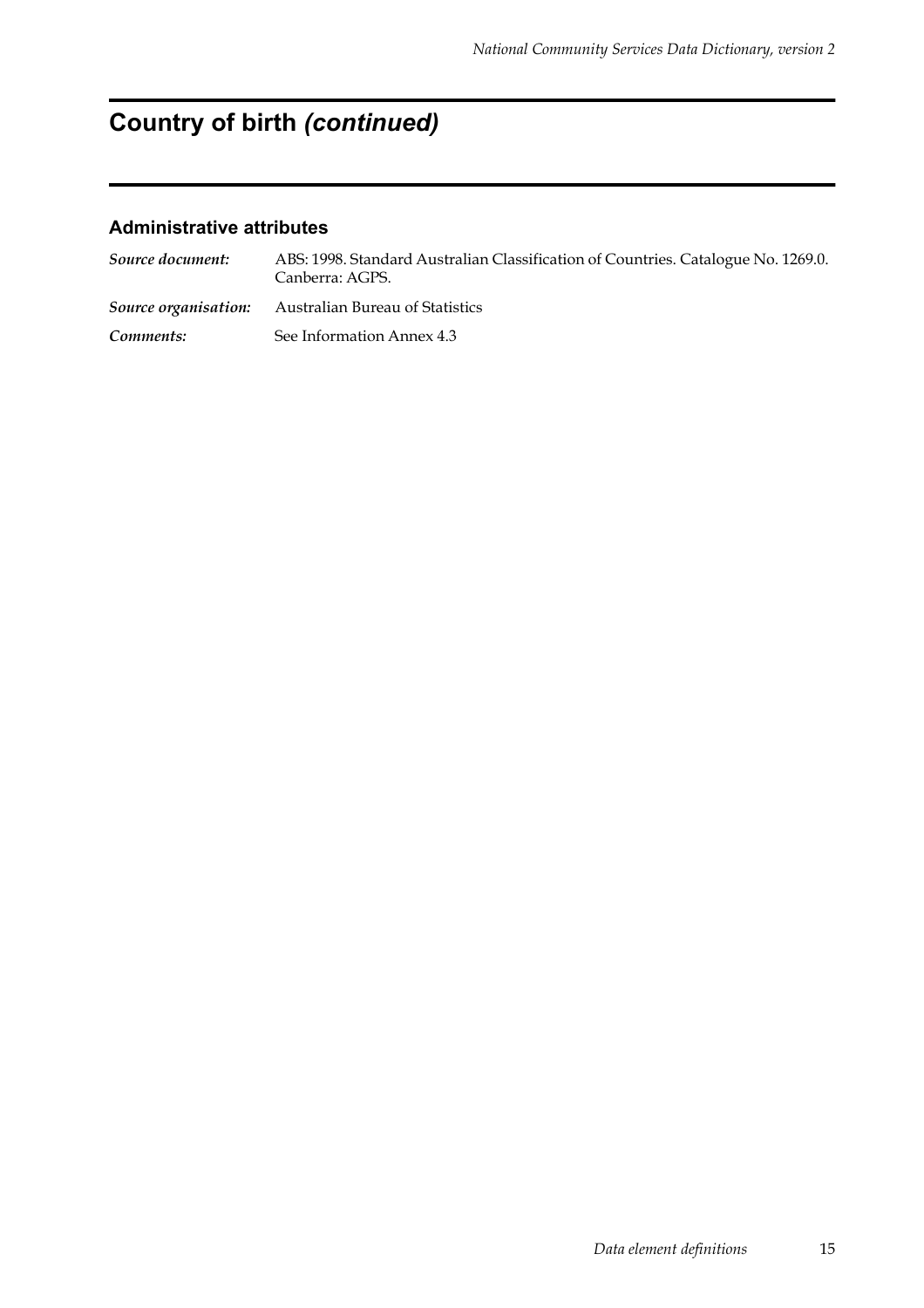## **First language spoken**

| Revised                                             | Status         | <b>Effective Date</b> | $ Reg.$ Auth.       | ID No. |
|-----------------------------------------------------|----------------|-----------------------|---------------------|--------|
|                                                     | <b>CURRENT</b> | 1/07/2000             | <b>NCSIMG</b>       | 000519 |
| <b>NCSI Model Location</b>                          |                | Data Class            | <b>Version</b>      |        |
| Person characteristic/socio-cultural characteristic |                |                       | Socio-demographic 2 |        |

## **Identifying and definitional attributes**

| Data element type: | <b>DATA ELEMENT</b>                                                                                                                                                                                                                                                                                                                                                                                                                                                               |
|--------------------|-----------------------------------------------------------------------------------------------------------------------------------------------------------------------------------------------------------------------------------------------------------------------------------------------------------------------------------------------------------------------------------------------------------------------------------------------------------------------------------|
| Definition:        | The language the person identifies, or remembers, as being the first language that<br>they could understand to the extent of being able to conduct a conversation.                                                                                                                                                                                                                                                                                                                |
| Context:           | Persons whose first language is not English have been identified by service<br>providers as a population group that may experience disadvantage when seeking<br>to obtain equal access to government and community programs and services in<br>Australia. Data relating to First language spoken may thus provide a surrogate<br>indicator of disadvantage potentially associated with a lack of English<br>competence or with other factors associated with cultural background. |

| Datatype:           | Numeric                                                                                               | Representational form:                                                                                                                                | <b>CODE</b>                                                                                                                                                                                                                                                 |
|---------------------|-------------------------------------------------------------------------------------------------------|-------------------------------------------------------------------------------------------------------------------------------------------------------|-------------------------------------------------------------------------------------------------------------------------------------------------------------------------------------------------------------------------------------------------------------|
| Field size:         | Min. 1 Max.<br>4                                                                                      | Representational layout: NNNN                                                                                                                         |                                                                                                                                                                                                                                                             |
| Data domain:        | Catalogue No. 1267.0 for details.                                                                     | Refer to the ABS Australian Standard Classification of Languages, 1997,                                                                               |                                                                                                                                                                                                                                                             |
| Guide for use:      |                                                                                                       | grouped into language regions, either at two-digit or one-digit level.                                                                                | At the most detailed level the ABS Classification comprises four-digit codes based<br>on a hierarchical structure. It includes codes for Indigenous Australian languages<br>and sign language. Generally for output purposes, four-digit language codes are |
|                     |                                                                                                       | Baltic language, while 3 denotes that it is an Eastern European language.                                                                             | For example, the Lithuanian language has a code of 3102: 31 denotes that it is a                                                                                                                                                                            |
|                     |                                                                                                       |                                                                                                                                                       | The Pintupi Aboriginal language has a code of 8217: 82 denotes that the language<br>is Central Aboriginal and, 8 denotes that it is an Australian Indigenous language.                                                                                      |
| Collection methods: |                                                                                                       | the 4-digit level will obviously provide more detailed information than that<br>collected at the 2-digit level, but may be more difficult to collect. | It is recommended that data be collected at the 2 or 4-digit level. Data collected at                                                                                                                                                                       |
| Related data:       |                                                                                                       | Supersedes previous data element First language spoken v.1.                                                                                           |                                                                                                                                                                                                                                                             |
|                     | Related to the data elements:                                                                         |                                                                                                                                                       |                                                                                                                                                                                                                                                             |
|                     | Interpreter services required v.2,<br>Country of birth v.2, and<br>Proficiency in spoken English v.1. | Main language other than English spoken at home v.2,                                                                                                  |                                                                                                                                                                                                                                                             |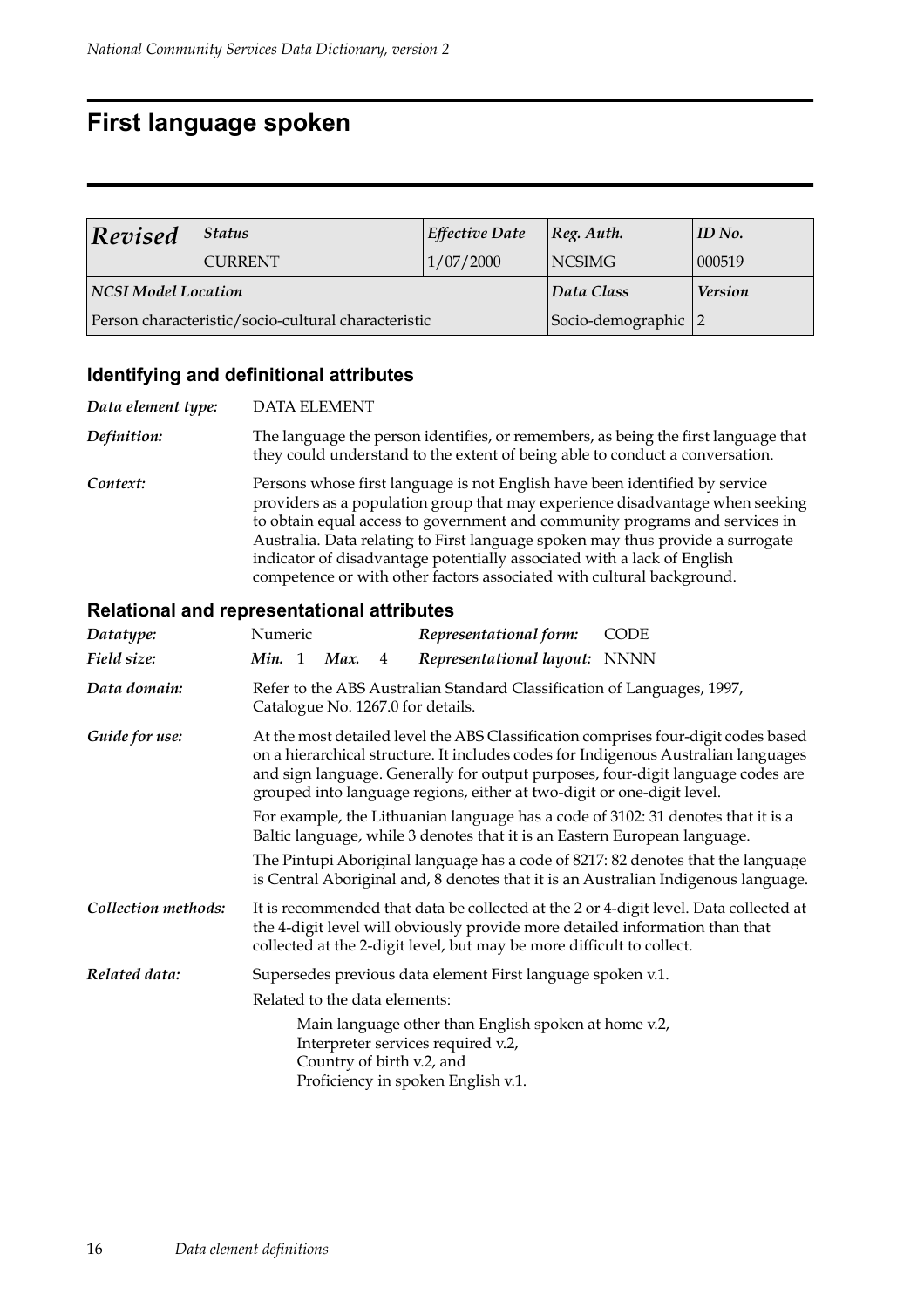*Data element definitions* 17

## **First language spoken** *(continued)*

| Source document:     | ABS: 1995 (as amended). Directory of Concepts and Standards for Social, Labour<br>and Demographic Variables. Catalogue No. 1361.30.001 (Statistical Concepts<br>Library) Canberra: AGPS. |
|----------------------|------------------------------------------------------------------------------------------------------------------------------------------------------------------------------------------|
|                      | ABS: 1997. Australian Standard Classification of Languages. Catalogue No. 1267.0.<br>Canberra: AGPS.                                                                                     |
| Source organisation: | <b>Australian Bureau of Statistics</b>                                                                                                                                                   |
| Comments:            |                                                                                                                                                                                          |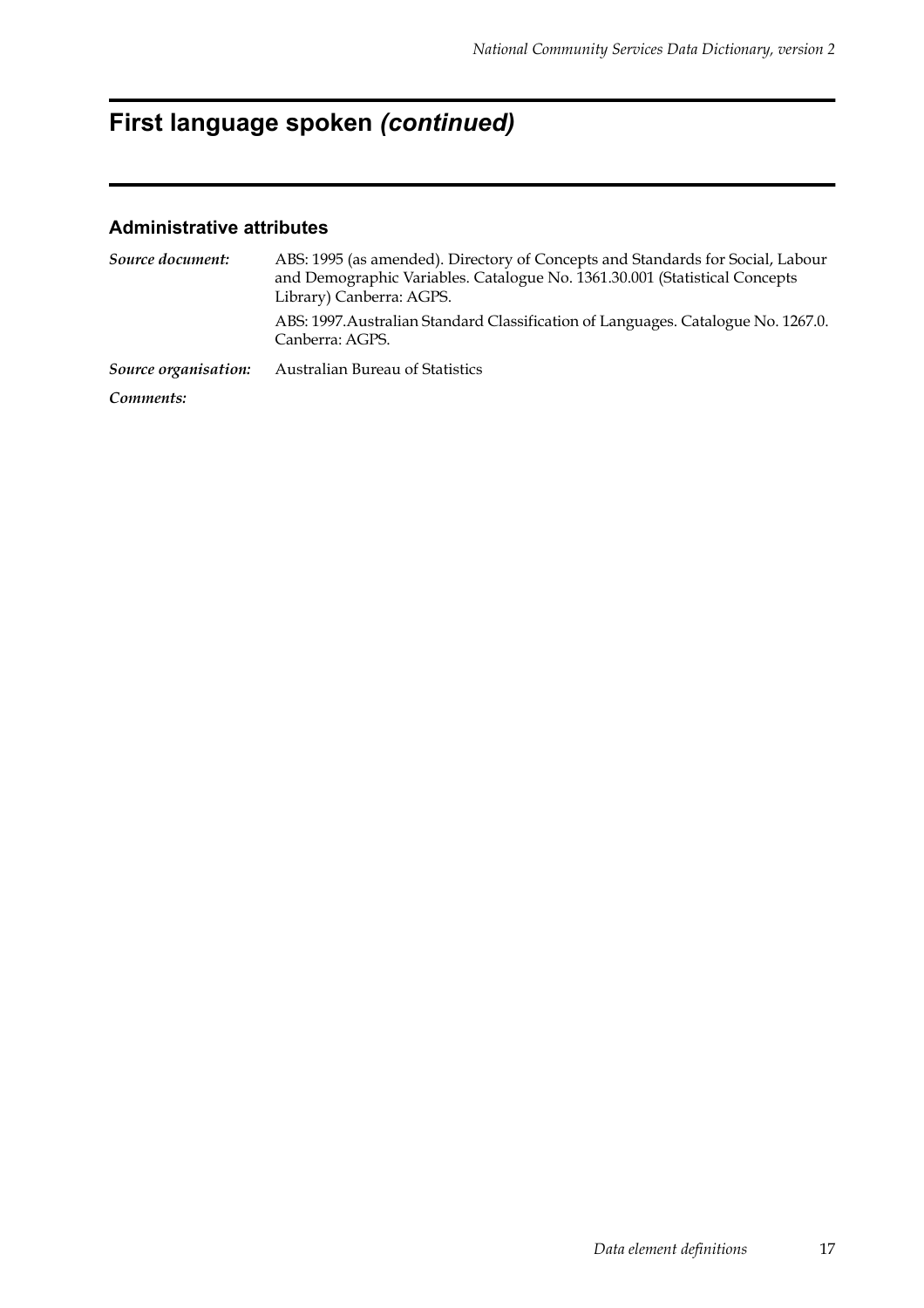## **Indigenous status**

| Revised                                             | Status         | <b>Effective Date</b> | [Reg. Author.       | ID No. |
|-----------------------------------------------------|----------------|-----------------------|---------------------|--------|
|                                                     | <b>CURRENT</b> | 1/07/2000             | <b>NCSIMG</b>       | 000524 |
| NCSI Model Location                                 |                | Data Class            | <b>Version</b>      |        |
| Person characteristic/socio-cultural characteristic |                |                       | Socio-demographic 2 |        |

## **Identifying and definitional attributes**

| Data element type: | <b>DATA ELEMENT</b>                                                                                                                                                                                                                                                                                                                                                                                                            |
|--------------------|--------------------------------------------------------------------------------------------------------------------------------------------------------------------------------------------------------------------------------------------------------------------------------------------------------------------------------------------------------------------------------------------------------------------------------|
| Definition:        | An Aboriginal or Torres Strait Islander is a person of Aboriginal or Torres Strait<br>Islander descent who identifies as an Aboriginal or Torres Strait Islander and is<br>accepted as such by the community in which he or she lives.                                                                                                                                                                                         |
| Context:           | Australia's Aboriginal and Torres Strait Islander peoples occupy a unique place in<br>Australian society and culture. In the current climate of reconciliation, accurate and<br>consistent statistics about Aboriginal and Torres Strait Islander peoples are needed<br>in order to plan, promote and deliver essential services, to monitor changes in well-<br>being and to account for government expenditure in this area. |

| Datatype:      | Numeric<br>Representational form:<br><b>CODE</b>                                                                                                                                                                                                                                                                                          |
|----------------|-------------------------------------------------------------------------------------------------------------------------------------------------------------------------------------------------------------------------------------------------------------------------------------------------------------------------------------------|
| Field size:    | Min<br>Representational layout: N<br>$\overline{1}$<br>Max<br>1                                                                                                                                                                                                                                                                           |
| Data domain:   | Aboriginal but not Torres Strait Islander origin<br>1                                                                                                                                                                                                                                                                                     |
|                | Torres Strait Islander but not Aboriginal origin<br>2                                                                                                                                                                                                                                                                                     |
|                | $\mathfrak{Z}$<br>Aboriginal and Torres Strait Islander origin                                                                                                                                                                                                                                                                            |
|                | Neither Aboriginal nor Torres Strait Islander origin<br>4                                                                                                                                                                                                                                                                                 |
|                | 9<br>Not stated/inadequately described                                                                                                                                                                                                                                                                                                    |
| Guide for use: | There are three components to the definition:                                                                                                                                                                                                                                                                                             |
|                | descent;                                                                                                                                                                                                                                                                                                                                  |
|                | self-identification; and                                                                                                                                                                                                                                                                                                                  |
|                | community acceptance.                                                                                                                                                                                                                                                                                                                     |
|                | The classification for 'Indigenous status' has a hierarchical structure comprising<br>two levels. There are four categories at the detailed level of the classification which<br>are grouped into two categories at the broad level. There is one supplementary<br>category for 'not stated' responses. The classification is as follows: |
|                | Indigenous                                                                                                                                                                                                                                                                                                                                |
|                | Aboriginal but not Torres Strait Islander origin                                                                                                                                                                                                                                                                                          |
|                | Torres Strait Islander but not Aboriginal origin                                                                                                                                                                                                                                                                                          |
|                | Both Aboriginal and Torres Strait Islander origin                                                                                                                                                                                                                                                                                         |
|                | Non-indigenous                                                                                                                                                                                                                                                                                                                            |
|                | Neither Aboriginal nor Torres Strait Islander origin                                                                                                                                                                                                                                                                                      |
|                |                                                                                                                                                                                                                                                                                                                                           |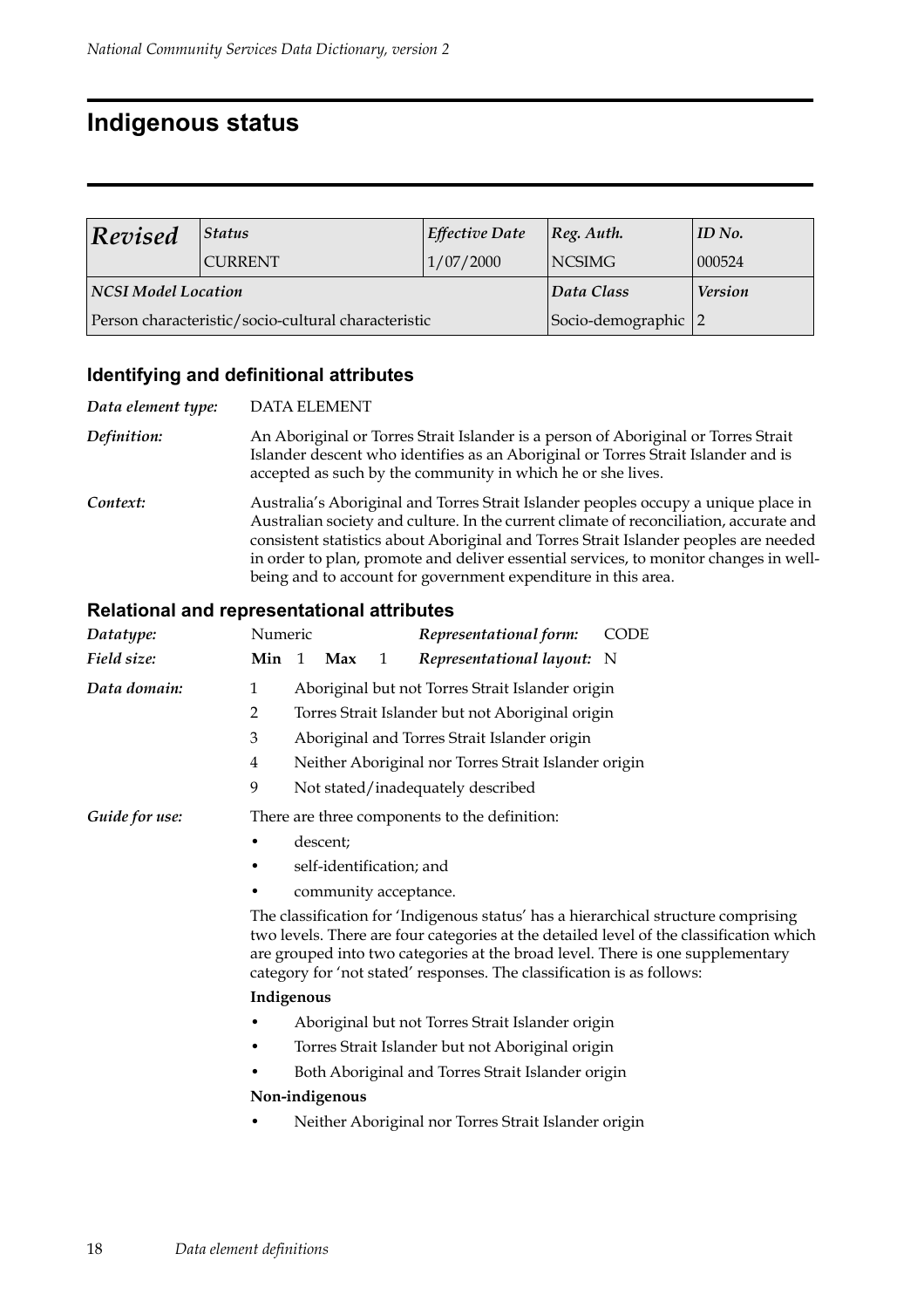# **Indigenous status** *(continued)*

| Guide for use       | Not stated/inadequately described                                                                                                                                                                                                                                                                                                                     |
|---------------------|-------------------------------------------------------------------------------------------------------------------------------------------------------------------------------------------------------------------------------------------------------------------------------------------------------------------------------------------------------|
| (continued)         | This category is not to be available as a valid answer to the questions but is<br>intended for use:                                                                                                                                                                                                                                                   |
|                     | primarily when importing data from other data collections that do not<br>contain mappable data;                                                                                                                                                                                                                                                       |
|                     | where an answer was refused;<br>$\bullet$                                                                                                                                                                                                                                                                                                             |
|                     | where the question was not able to be asked prior to completion of<br>٠<br>assistance because the client was unable to communicate or a person who<br>knows the client was not available.                                                                                                                                                             |
|                     | Only in the last two situations may the tick boxes on the questionnaire be left<br>blank. Refer to ABS for advice in relation to the recording of indigenous status for<br>children in receipt of children's services.                                                                                                                                |
| Collection methods: | The standard question for Indigenous status is as follows:                                                                                                                                                                                                                                                                                            |
|                     | [Are you] [Is the person] [Is (name)] of Aboriginal or Torres Strait Islander origin?                                                                                                                                                                                                                                                                 |
|                     | (For persons of both Aboriginal and Torres Strait Islander origin, mark both 'Yes'<br>boxes.)                                                                                                                                                                                                                                                         |
|                     |                                                                                                                                                                                                                                                                                                                                                       |
|                     | Yes, Aboriginal                                                                                                                                                                                                                                                                                                                                       |
|                     | Yes, Torres Strait Islander                                                                                                                                                                                                                                                                                                                           |
|                     | This question is recommended for self-enumerated or interview-based collections.<br>It can also be used in circumstances where a close relative, friend, or another<br>member of the household is answering on behalf of the subject.                                                                                                                 |
|                     | When someone is not present, the person answering for them should be in a<br>position to do so, i.e. this person must know the person about whom the question<br>is being asked well and feel confident to provide accurate information about them.<br>However, it is strongly recommended that this question be asked directly<br>wherever possible. |
|                     | This question should always be asked even if the person does not 'look'<br>Aboriginal or Torres Strait Islander.                                                                                                                                                                                                                                      |
|                     | The Indigenous Status question allows for more than one response. The procedure<br>for coding multiple responses is as follows:                                                                                                                                                                                                                       |
|                     | If the respondent marks 'No' and either 'Aboriginal' or 'Torres Strait Islander',<br>then the response should be coded to either Aboriginal or Torres Strait Islander as<br>indicated (i.e. disregard the 'No' response).                                                                                                                             |
|                     | If the respondent marks both the 'Aboriginal' and 'Torres Strait Islander' boxes,<br>then their response should be coded to 'Both Aboriginal and Torres Strait Islander<br>Origin'.                                                                                                                                                                   |
|                     | If the respondent marks all three boxes ('No', 'Aboriginal' and 'Torres Strait<br>Islander'), then the response should be coded to 'Both Aboriginal and Torres Strait<br>Islander Origin' (i.e. disregard the 'No' response).                                                                                                                         |
| Related data:       | Supersedes previous data element Indigenous status v.1.                                                                                                                                                                                                                                                                                               |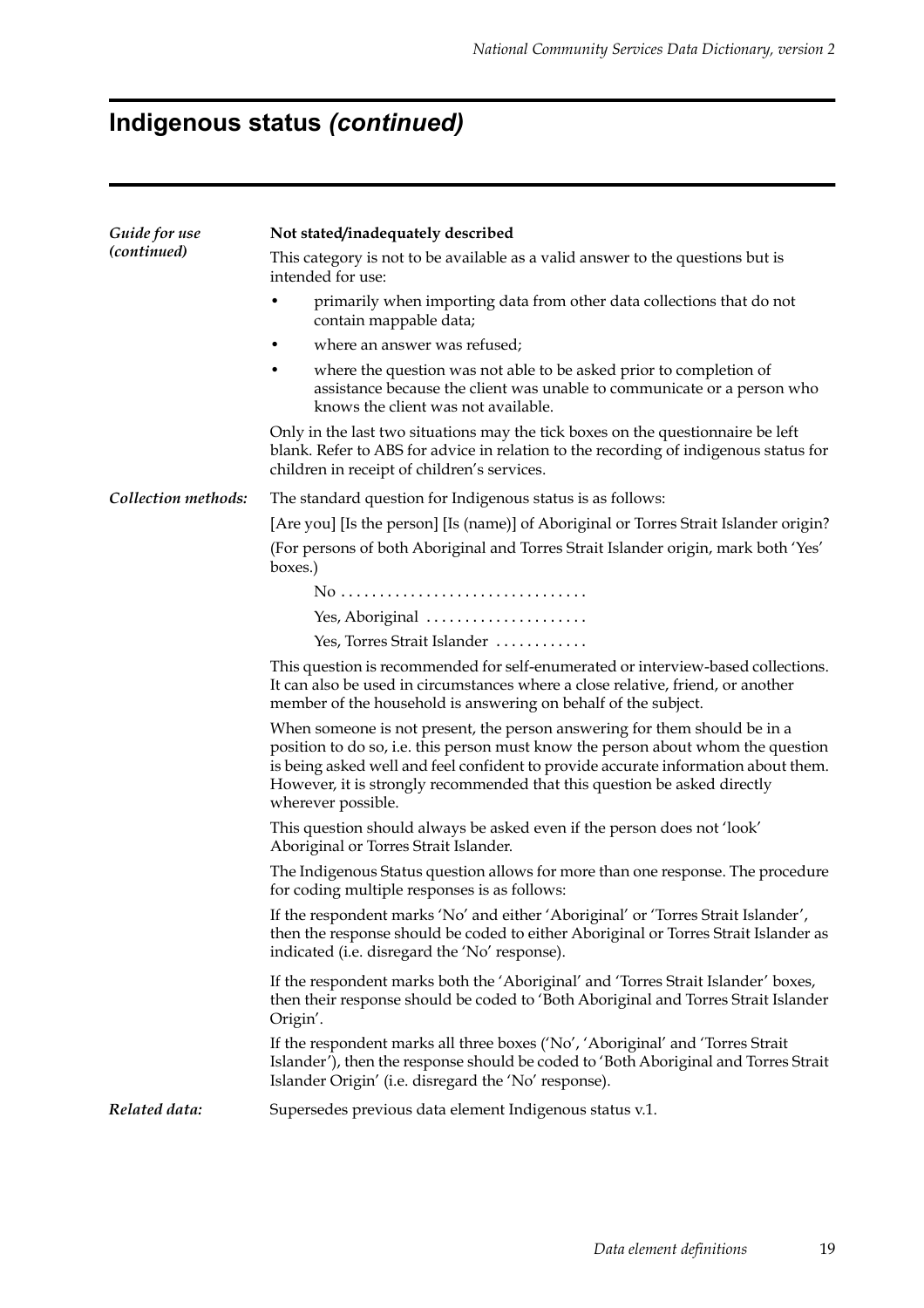## **Indigenous status** *(continued)*

| Source document:     | ABS: 1999. Standards for Statistics on Cultural and Language Diversity. Catalogue<br>No. 1289.0. Canberra: AGPS.                                                                                                                                                                                                                                                         |
|----------------------|--------------------------------------------------------------------------------------------------------------------------------------------------------------------------------------------------------------------------------------------------------------------------------------------------------------------------------------------------------------------------|
| Source organisation: | Australian Bureau of Statistics                                                                                                                                                                                                                                                                                                                                          |
| Comments:            | A person who applies for Abstudy simply has to identify himself or herself as an<br>Aboriginal or Torres Strait Islander when claiming payment. Only where his or<br>her indigenous status has been challenged will he or she be required to produce a<br>certified letter of acceptance from a nominated member of an Aboriginal<br>community to establish eligibility. |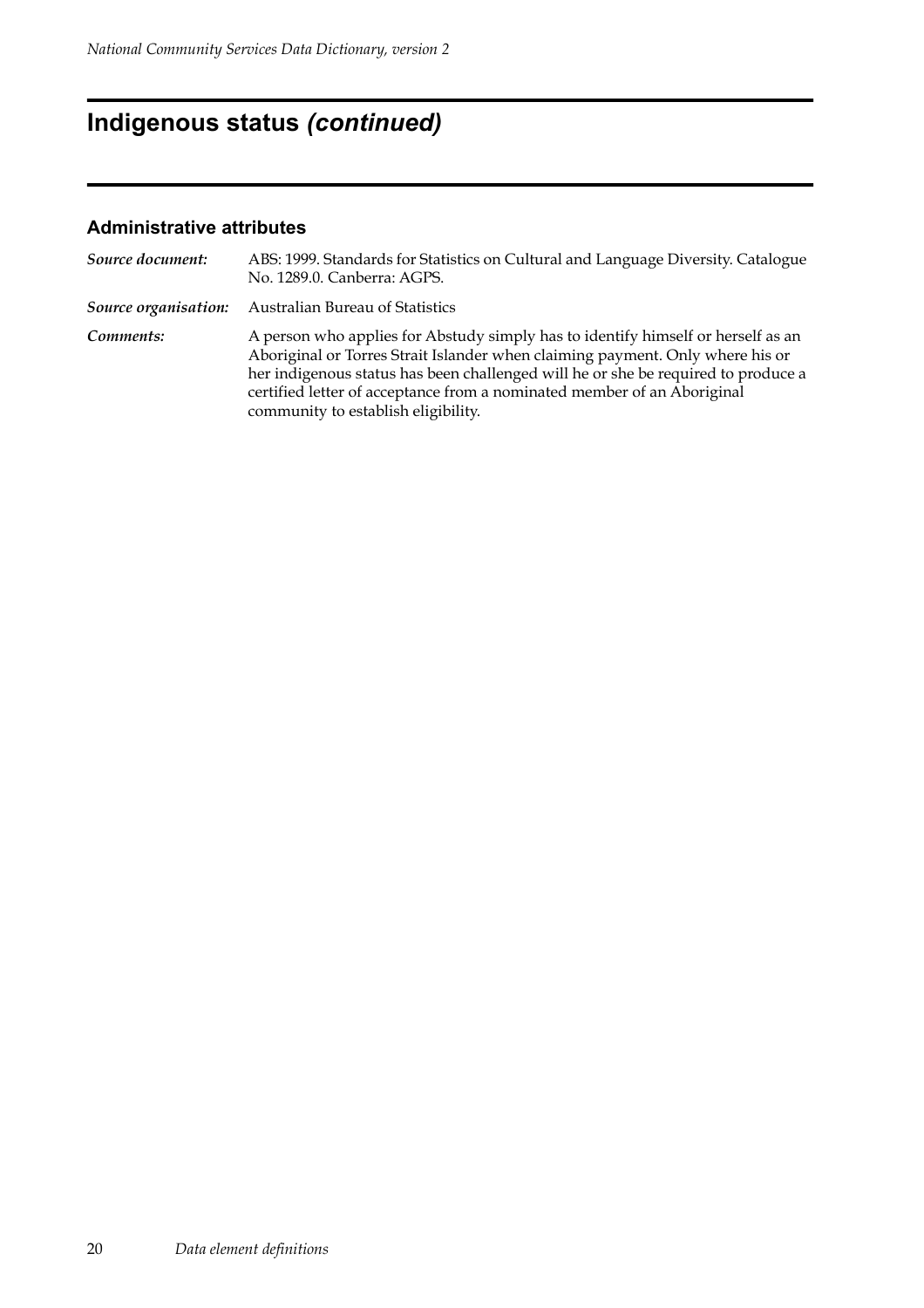## **Main language other than English spoken at home**

| Revised<br><b>Status</b>   |                                                     | <b>Effective Date</b> | Reg. Author.   | ID No. |
|----------------------------|-----------------------------------------------------|-----------------------|----------------|--------|
|                            | 1/07/2000<br><b>CURRENT</b>                         |                       | <b>NCSIMG</b>  | 000528 |
| <b>NCSI Model Location</b> |                                                     | Data Class            | <b>Version</b> |        |
|                            | Person characteristic/socio-cultural characteristic | Socio-demographic 2   |                |        |

### **Identifying and definitional attributes**

| Data element type: | <b>DATA ELEMENT</b>                                                                                                                                                                                                                                                                                                                                                                                                                                                                |
|--------------------|------------------------------------------------------------------------------------------------------------------------------------------------------------------------------------------------------------------------------------------------------------------------------------------------------------------------------------------------------------------------------------------------------------------------------------------------------------------------------------|
| Definition:        | The language reported by a person as the main language other than English<br>spoken by a person in his/her home (or most recent private residential setting<br>occupied by the person) on a regular basis, to communicate with other residents<br>of the home or setting and regular visitors.                                                                                                                                                                                     |
| Context:           | Data on main language spoken at home are regarded as an indicator of 'active'<br>ethnicity and also as useful for the study of inter-generational language<br>retention. The availability of such data may help providers of welfare and<br>community services to effectively target the geographic areas or population<br>groups that need those services. It may be used for the investigation and<br>development of language services such as interpreter/translation services. |

| Datatype:                                                                                                                                                    | Numeric                                                                                                                                                                                                                                                                                                                               |                                                                                                                                                                                                                                                                                                                                                                                                                                 |  | Representational form:                                                                                                                                | <b>CODE</b>                                                                           |  |
|--------------------------------------------------------------------------------------------------------------------------------------------------------------|---------------------------------------------------------------------------------------------------------------------------------------------------------------------------------------------------------------------------------------------------------------------------------------------------------------------------------------|---------------------------------------------------------------------------------------------------------------------------------------------------------------------------------------------------------------------------------------------------------------------------------------------------------------------------------------------------------------------------------------------------------------------------------|--|-------------------------------------------------------------------------------------------------------------------------------------------------------|---------------------------------------------------------------------------------------|--|
| Field size:                                                                                                                                                  | Min. 4                                                                                                                                                                                                                                                                                                                                | Max.<br>4                                                                                                                                                                                                                                                                                                                                                                                                                       |  | Representational layout: NNNN                                                                                                                         |                                                                                       |  |
| Data domain:                                                                                                                                                 | Refer to the ABS Australian Standard Classification of Languages, 1997,<br>Catalogue No. 1267.0 for details.                                                                                                                                                                                                                          |                                                                                                                                                                                                                                                                                                                                                                                                                                 |  |                                                                                                                                                       |                                                                                       |  |
| Guide for use:                                                                                                                                               | At the most detailed level the ABS Classification comprises four-digit codes based<br>on a hierarchical structure. It includes codes for Indigenous Australian languages<br>and sign language. Generally for output purposes, four-digit language codes are<br>grouped into language regions, either at two-digit or one-digit level. |                                                                                                                                                                                                                                                                                                                                                                                                                                 |  |                                                                                                                                                       |                                                                                       |  |
|                                                                                                                                                              |                                                                                                                                                                                                                                                                                                                                       | For example, the Lithuanian language has a code of 3102 denotes that it is a Baltic<br>language, while 3 denotes, that it is an Eastern European language.<br>The Pintupi Aboriginal language has a code of 8217 denotes that the language is<br>Central Aboriginal, 8 denotes that it is an Australian Indigenous language.<br>Note that the code 9900 should be used where language is Not stated/<br>inadequately described. |  |                                                                                                                                                       |                                                                                       |  |
|                                                                                                                                                              |                                                                                                                                                                                                                                                                                                                                       |                                                                                                                                                                                                                                                                                                                                                                                                                                 |  |                                                                                                                                                       |                                                                                       |  |
|                                                                                                                                                              |                                                                                                                                                                                                                                                                                                                                       |                                                                                                                                                                                                                                                                                                                                                                                                                                 |  |                                                                                                                                                       |                                                                                       |  |
| Persons not in private residential settings should respond for 'at home' as the<br>most recent private residential setting in which that person has resided. |                                                                                                                                                                                                                                                                                                                                       |                                                                                                                                                                                                                                                                                                                                                                                                                                 |  |                                                                                                                                                       |                                                                                       |  |
|                                                                                                                                                              | applicable.                                                                                                                                                                                                                                                                                                                           |                                                                                                                                                                                                                                                                                                                                                                                                                                 |  | should be shortened to 'Main language other than English spoken' where                                                                                | The reference in the title to 'at home' may cause offence to homeless persons and     |  |
| Collection methods:                                                                                                                                          |                                                                                                                                                                                                                                                                                                                                       |                                                                                                                                                                                                                                                                                                                                                                                                                                 |  | the 4-digit level will obviously provide more detailed information than that<br>collected at the 2-digit level, but may be more difficult to collect. | It is recommended that data be collected at the 2 or 4-digit level. Data collected at |  |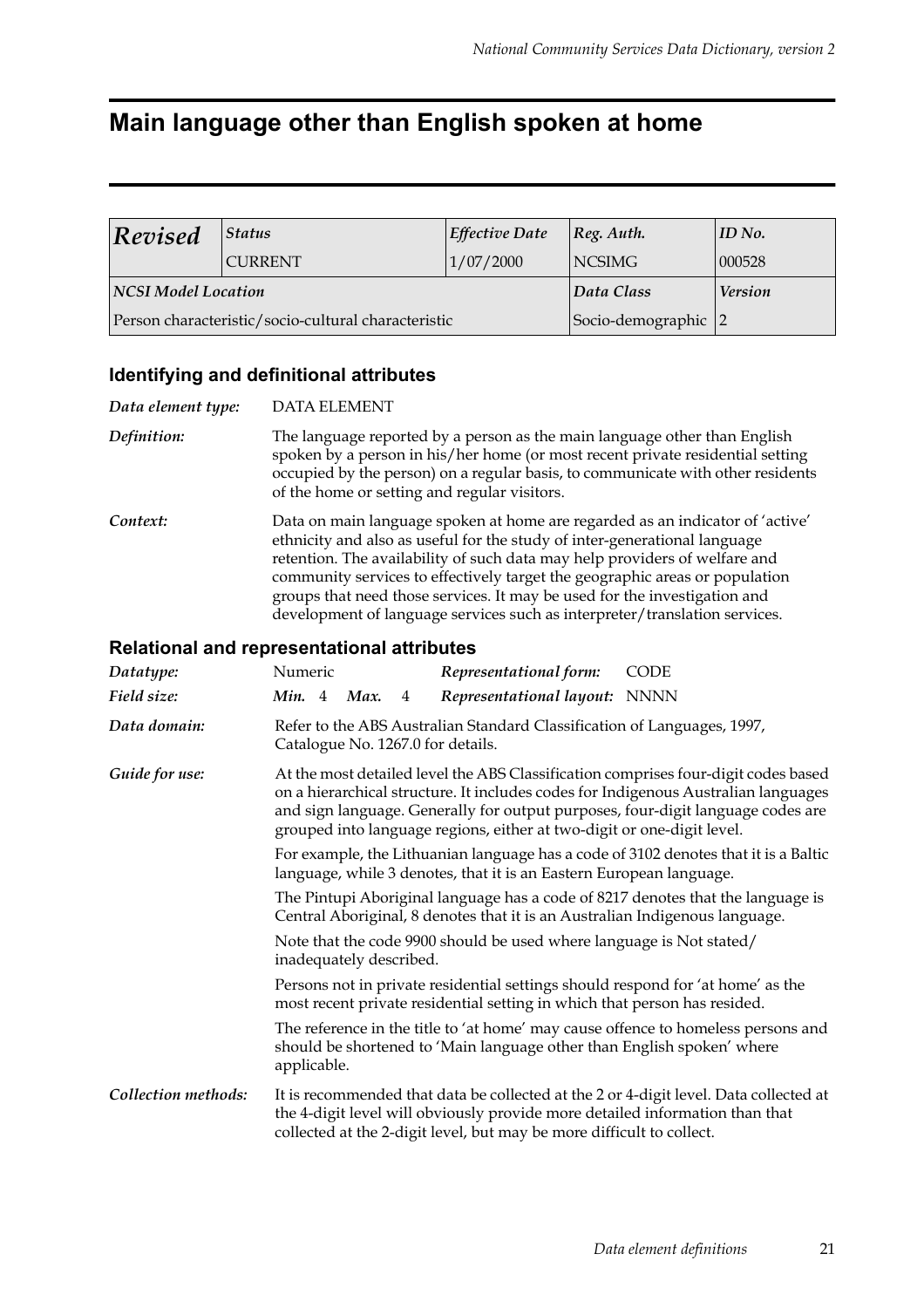## **Main language other than English spoken at home**  *(continued)*

| Related data: | Related to the data elements:                                             |
|---------------|---------------------------------------------------------------------------|
|               | First language spoken v.2,                                                |
|               | Country of birth v.2,                                                     |
|               | Interpreter service required v.1,                                         |
|               | Proficiency in spoken English v.1.                                        |
|               | Supersedes previous data element Main language spoken at home, version 1. |
|               |                                                                           |

| Source document: | ABS: 1997. Australian Standard Classification of Languages. Catalogue<br>No. 1267.0. Canberra: AGPS. |  |  |  |  |
|------------------|------------------------------------------------------------------------------------------------------|--|--|--|--|
|                  | <b>Source organisation:</b> Australian Bureau of Statistics                                          |  |  |  |  |
| Comments:        | Data may be collected at any level but is most accurate at the 4-digit level.                        |  |  |  |  |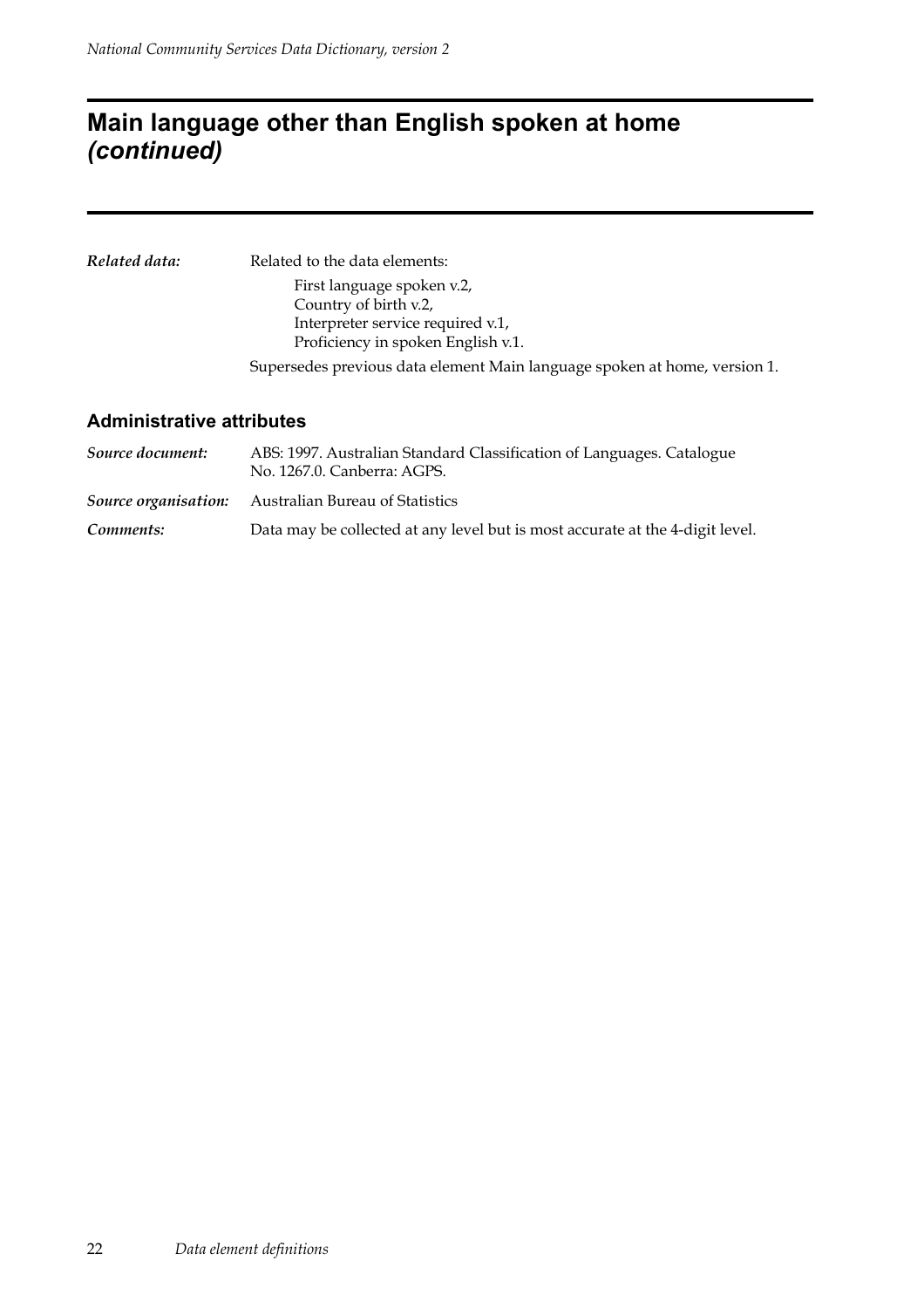## **Marital status**

|                     | $ Original $ <sup>Status</sup><br><b>Effective Date</b> |                     | [Reg. Author.  | ID No. |
|---------------------|---------------------------------------------------------|---------------------|----------------|--------|
|                     | <b>CURRENT</b>                                          | 1/07/1998           | <b>NCSIMG</b>  | 000529 |
| NCSI Model Location |                                                         | Data Class          | <b>Version</b> |        |
|                     | Person characteristic/socio-cultural characteristic     | Socio-demographic 1 |                |        |

### **Identifying and definitional attributes**

| Data element type: | <b>DATA ELEMENT</b>                                                                                                                                                                                                                                                                                                                                                                                                                                    |
|--------------------|--------------------------------------------------------------------------------------------------------------------------------------------------------------------------------------------------------------------------------------------------------------------------------------------------------------------------------------------------------------------------------------------------------------------------------------------------------|
| Definition:        | The current marital status of the person.                                                                                                                                                                                                                                                                                                                                                                                                              |
| Context:           | Marital status is a core data element in a wide range of social, labour and<br>demographic statistics. Its main purpose is analysis of the association of marital<br>status with the need for, and use of, services. Marital status also acts as an<br>indicator, for the level of support adult recipients of the welfare system have at<br>home. The item is also used in comparisons of administrative data and<br>population censuses and surveys. |

| Datatype:           | Numeric                                                                                                                                                            |                |                               |   | Representational form:                                                                                                                                                                                                                             | <b>CODE</b>                                                                   |  |
|---------------------|--------------------------------------------------------------------------------------------------------------------------------------------------------------------|----------------|-------------------------------|---|----------------------------------------------------------------------------------------------------------------------------------------------------------------------------------------------------------------------------------------------------|-------------------------------------------------------------------------------|--|
| Field size:         | Min.                                                                                                                                                               | $\overline{1}$ | Max.                          | 1 | Representational layout: N                                                                                                                                                                                                                         |                                                                               |  |
| Data domain:        | 1                                                                                                                                                                  |                | Never married                 |   |                                                                                                                                                                                                                                                    |                                                                               |  |
|                     | 2                                                                                                                                                                  |                | Widowed                       |   |                                                                                                                                                                                                                                                    |                                                                               |  |
|                     | 3                                                                                                                                                                  |                | Divorced                      |   |                                                                                                                                                                                                                                                    |                                                                               |  |
|                     | 4                                                                                                                                                                  |                | Separated                     |   |                                                                                                                                                                                                                                                    |                                                                               |  |
|                     | 5                                                                                                                                                                  |                |                               |   | Married (registered and defacto)                                                                                                                                                                                                                   |                                                                               |  |
|                     | 9                                                                                                                                                                  |                |                               |   | Not stated/inadequately described                                                                                                                                                                                                                  |                                                                               |  |
| Guide for use:      | Refers to the current marital status of a person. Therefore if a person has been<br>divorced but has since re-married, then they should be recorded as 5. Married. |                |                               |   |                                                                                                                                                                                                                                                    |                                                                               |  |
|                     | The category Married (registered and de facto) should be generally accepted as<br>applicable to all de facto couples, including of the same sex.                   |                |                               |   |                                                                                                                                                                                                                                                    |                                                                               |  |
| Collection methods: | information.                                                                                                                                                       |                |                               |   | Although marital status is an important factor in assessing the type and extent<br>of support needs, such as for the elderly living at home, marital status alone<br>living arrangements. Other data elements need to be collected to capture this | does not adequately address the need for information about social support and |  |
| Related data:       |                                                                                                                                                                    |                | Related to the data elements: |   |                                                                                                                                                                                                                                                    |                                                                               |  |
|                     | Relationship in household v.2,<br>Family type v.2,<br>Household type v.2,<br>Living arrangements v.2,<br>Informal carer v.2.                                       |                |                               |   |                                                                                                                                                                                                                                                    |                                                                               |  |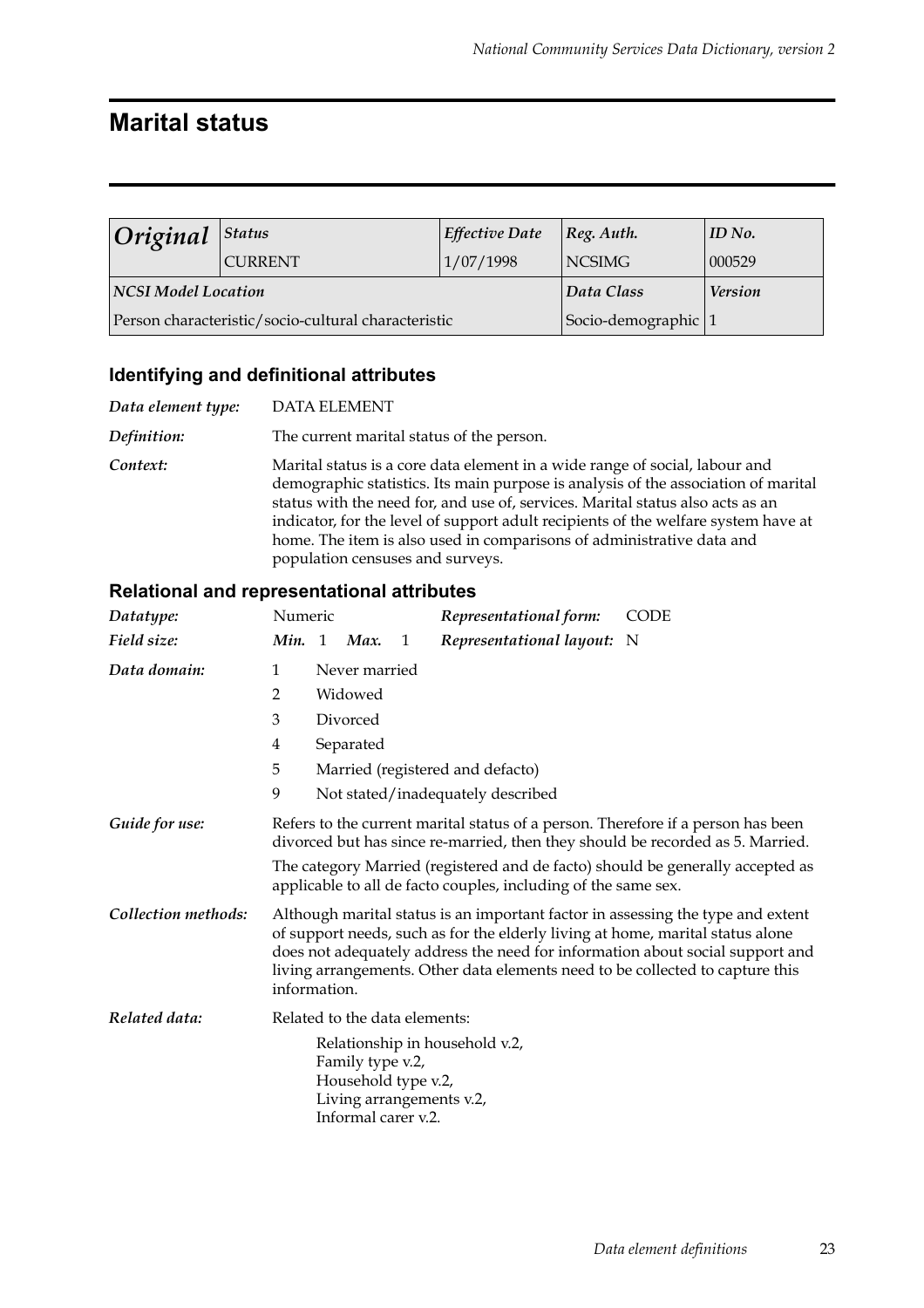## **Marital status** *(continued)*

| Source document:     | AIHW: 1999. National Health Data Dictionary, version 9. Catalogue No. HWI 24.<br>Canberra: AIHW.                                                                                                                                                                                                                                                                                                                                                                               |  |  |  |  |  |
|----------------------|--------------------------------------------------------------------------------------------------------------------------------------------------------------------------------------------------------------------------------------------------------------------------------------------------------------------------------------------------------------------------------------------------------------------------------------------------------------------------------|--|--|--|--|--|
| Source organisation: | National Community Services Data Committee                                                                                                                                                                                                                                                                                                                                                                                                                                     |  |  |  |  |  |
| Comments:            | ABS standards (see ABS: Directory of Concepts and Standards for Social, Labour<br>and Demographic statistics) identify two concepts of marital status:                                                                                                                                                                                                                                                                                                                         |  |  |  |  |  |
|                      | registered marital status – defined as whether a person has, or has had, a<br>legally registered marriage;                                                                                                                                                                                                                                                                                                                                                                     |  |  |  |  |  |
|                      | social marital status - based on a person's living arrangements (including<br>٠<br>de facto marriages), as reported by the person.                                                                                                                                                                                                                                                                                                                                             |  |  |  |  |  |
|                      | ABS recommends that the social marital status concept be collected when<br>information on marital status is sought, whereas the registered marital status<br>concept need only be collected where it is specifically required for the purposes of<br>the collection and only in areas of consent if necessary. Most community services<br>data collections ask clients to self-report their marital status. Hence, the operative<br>concept is one of 'social' marital status. |  |  |  |  |  |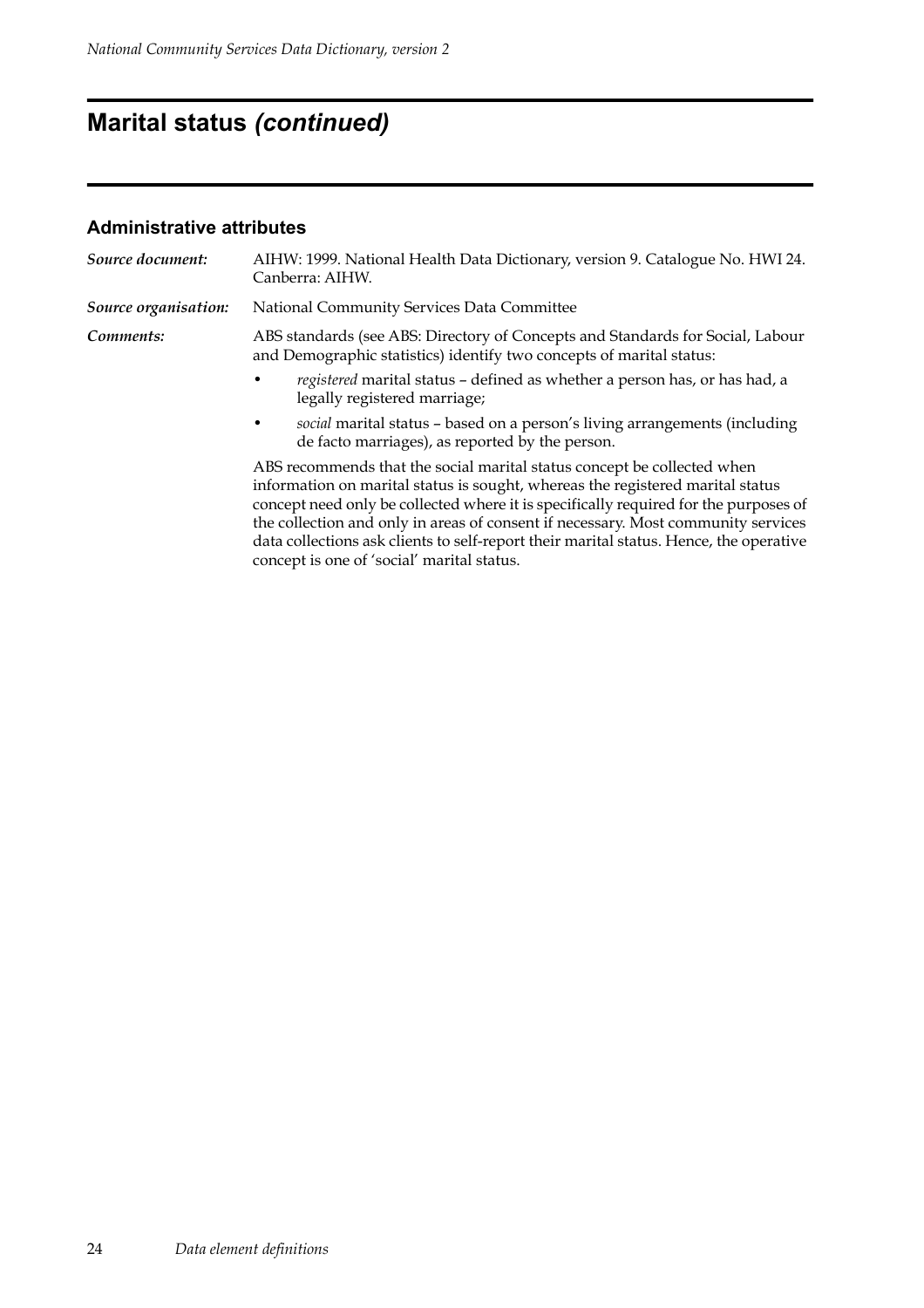## **Proficiency in spoken English**

| <b>Status</b><br> New      |                                                     | <b>Effective Date</b> | $ Reg.$ Auth.  | $ID$ No. |
|----------------------------|-----------------------------------------------------|-----------------------|----------------|----------|
|                            | <b>CURRENT</b>                                      | 1/07/2000             | <b>NCSIMG</b>  | 000583   |
| <b>NCSI Model Location</b> |                                                     | Data Class            | <b>Version</b> |          |
|                            | Person characteristic/socio-cultural characteristic | Socio-demographic     |                |          |

### **Identifying and definitional attributes**

| Data element type: | <b>DATA ELEMENT</b>                                                                                                                                                                                                                                                                                     |
|--------------------|---------------------------------------------------------------------------------------------------------------------------------------------------------------------------------------------------------------------------------------------------------------------------------------------------------|
| Definition:        | A person's stated proficiency in spoken English.                                                                                                                                                                                                                                                        |
| Context:           | This data element identifies those people most likely to suffer disadvantage in<br>terms of their ability to access services due to language and/or cultural difficulties.                                                                                                                              |
|                    | The ABS also sees this data element as being a key variable in determining<br>cultural and ethnicity identity. In conjunction with Main language spoken at<br>home and Country of birth, these combined data elements replace the previously<br>used concept of Non-English-speaking background (NESB). |

| Datatype:           | Numeric                                                                                                                                                                                                                                                                                                                                                                                                                                                                         |  |                       |   | Representational form:                                                                                                       | <b>CODE</b> |  |  |
|---------------------|---------------------------------------------------------------------------------------------------------------------------------------------------------------------------------------------------------------------------------------------------------------------------------------------------------------------------------------------------------------------------------------------------------------------------------------------------------------------------------|--|-----------------------|---|------------------------------------------------------------------------------------------------------------------------------|-------------|--|--|
| Field size:         | Min. 1                                                                                                                                                                                                                                                                                                                                                                                                                                                                          |  | Max.                  | 1 | Representational layout: N                                                                                                   |             |  |  |
| Data domain:        | $\boldsymbol{0}$<br>Not applicable (person under 5 years of age)                                                                                                                                                                                                                                                                                                                                                                                                                |  |                       |   |                                                                                                                              |             |  |  |
|                     | Very well<br>1                                                                                                                                                                                                                                                                                                                                                                                                                                                                  |  |                       |   |                                                                                                                              |             |  |  |
|                     | $\overline{2}$<br>Well                                                                                                                                                                                                                                                                                                                                                                                                                                                          |  |                       |   |                                                                                                                              |             |  |  |
|                     | 3                                                                                                                                                                                                                                                                                                                                                                                                                                                                               |  | Not well              |   |                                                                                                                              |             |  |  |
|                     | 4                                                                                                                                                                                                                                                                                                                                                                                                                                                                               |  | Not at all            |   |                                                                                                                              |             |  |  |
|                     | 9                                                                                                                                                                                                                                                                                                                                                                                                                                                                               |  |                       |   | Not stated/inadequately described                                                                                            |             |  |  |
| Guide for use:      | This item is <b>only</b> used in conjunction with 'Main language other than English<br>spoken at home'.                                                                                                                                                                                                                                                                                                                                                                         |  |                       |   |                                                                                                                              |             |  |  |
|                     | Code 9 should only be used for past collections where this item was not collected<br>or if the person does not respond to the question. It should not be a response<br>included on the collection form.                                                                                                                                                                                                                                                                         |  |                       |   |                                                                                                                              |             |  |  |
| Collection methods: | Suggested question:                                                                                                                                                                                                                                                                                                                                                                                                                                                             |  |                       |   |                                                                                                                              |             |  |  |
|                     | How well do you speak English? (tick one)                                                                                                                                                                                                                                                                                                                                                                                                                                       |  |                       |   |                                                                                                                              |             |  |  |
|                     | Generally this would be a self-reported question, but in some circumstances<br>(particularly where a person does not speak English well) assistance will be<br>required in answering this question. It is important that the person's self-assessed<br>proficiency in spoken English be recorded wherever possible. This data element<br>does not purport to be a technical assessment of proficiency but is a self-<br>assessment in the four broad categories outlined above. |  |                       |   |                                                                                                                              |             |  |  |
|                     | This data element is not relevant and should not be collected for persons under<br>the age of 5.                                                                                                                                                                                                                                                                                                                                                                                |  |                       |   |                                                                                                                              |             |  |  |
| Related data:       |                                                                                                                                                                                                                                                                                                                                                                                                                                                                                 |  | Country of birth v.2. |   | First language spoken v.2,<br>Main language other than English spoken at home v.2,<br>Interpreter services required v.2, and |             |  |  |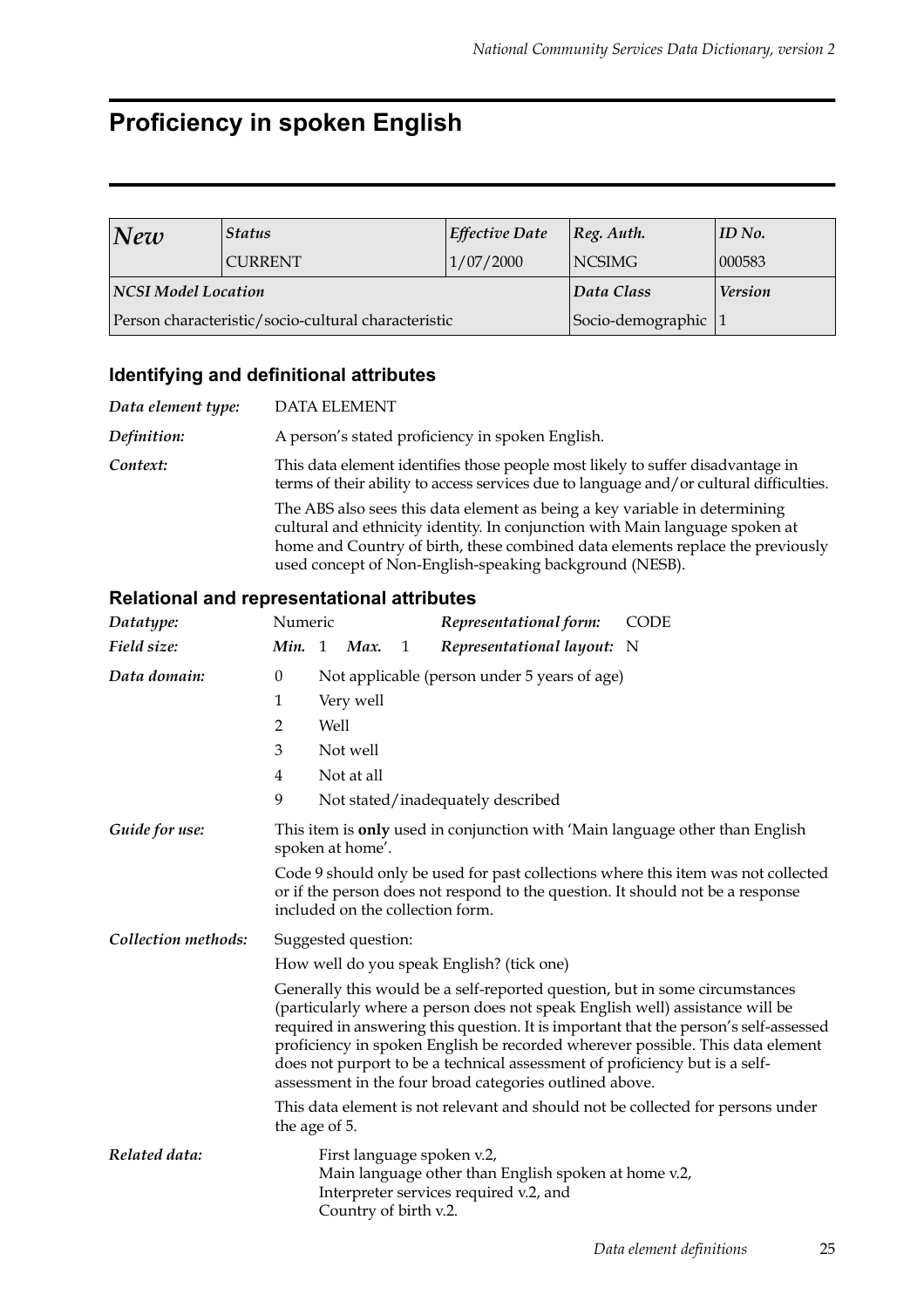## **Proficiency in spoken English** *(continued)*

| Source document: | ABS: 1998. Cultural and Language Indicators Pilot Study. Canberra: AGPS.                                                                                                                                                |
|------------------|-------------------------------------------------------------------------------------------------------------------------------------------------------------------------------------------------------------------------|
|                  | Source organisation: Australian Bureau of Statistics                                                                                                                                                                    |
| Comments:        | The ABS has found that many people overstate their English proficiency on the<br>Census question (Dept of Immigration and Multicultural Affairs, 1996)<br>Classification of Countries into English Proficiency Groups). |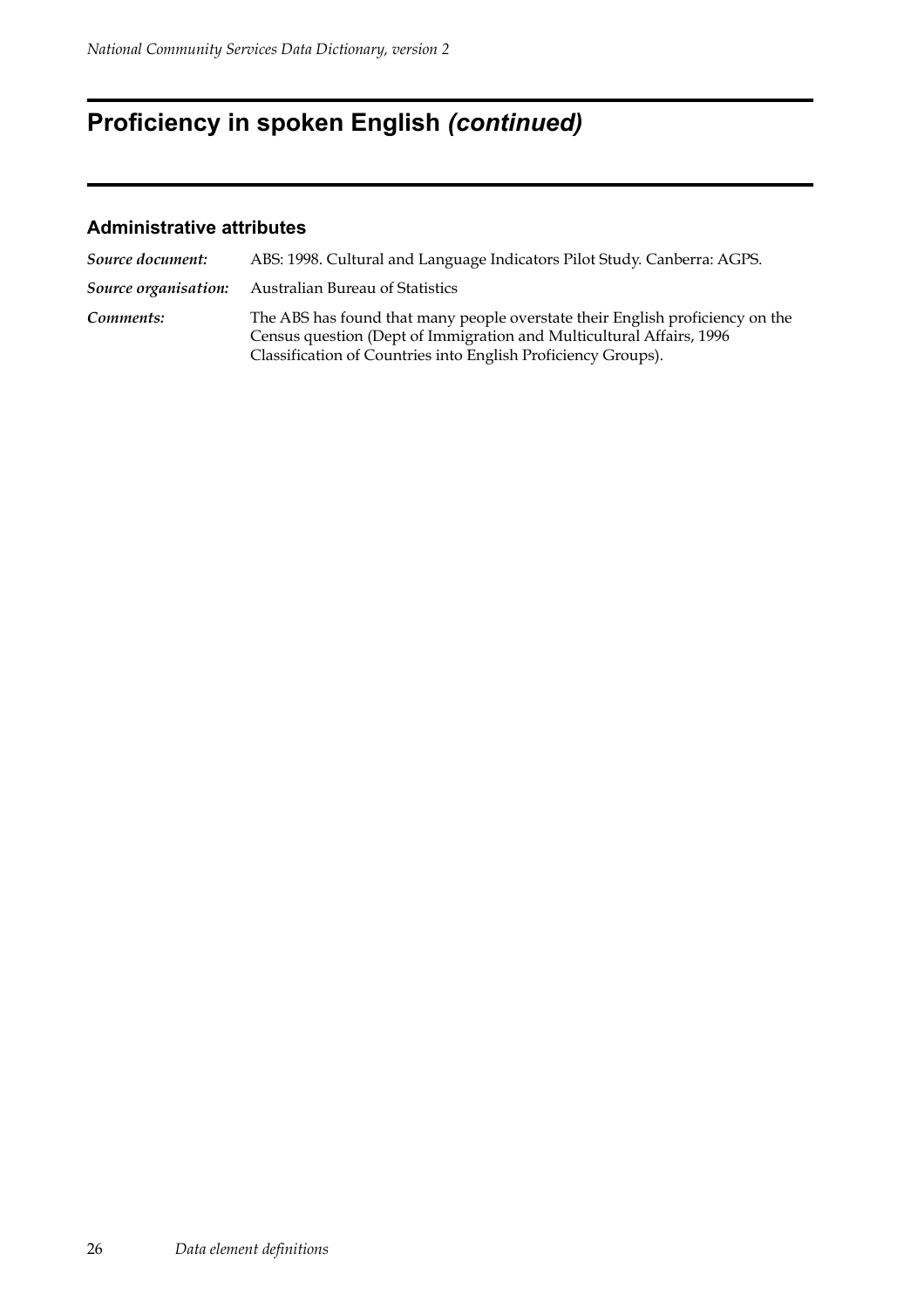## **Religious affiliation**

| New                        | <b>Status</b>                                       | <b>Effective Date</b> | [Reg. Author.  | $ID$ No. |
|----------------------------|-----------------------------------------------------|-----------------------|----------------|----------|
|                            | <b>CURRENT</b>                                      | 1/07/2000             | <b>NCSIMG</b>  | 000586   |
| <b>NCSI Model Location</b> |                                                     | Data Class            | <b>Version</b> |          |
|                            | Person characteristic/socio-cultural characteristic | Socio-demographic     |                |          |

## **Identifying and definitional attributes**

| Data element type: | DATA ELEMENT                                                                                                                                                                                                    |
|--------------------|-----------------------------------------------------------------------------------------------------------------------------------------------------------------------------------------------------------------|
| Definition:        | The religious group to which a person belongs or adheres.                                                                                                                                                       |
| Context:           | Service provision: In some circumstances this item can allow agencies to deliver<br>more culturally relevant services to some clients. It also provides a useful<br>indicator of aspects of cultural diversity. |

| Datatype:                                                                                                                                                                                                                                                                                                                                                                                                           | Numeric                                                                                                                                                                                                                                                                                                                                                                                     |          |             |   | Representational form:                                           | <b>CODE</b>                                                                                                                                                |  |  |
|---------------------------------------------------------------------------------------------------------------------------------------------------------------------------------------------------------------------------------------------------------------------------------------------------------------------------------------------------------------------------------------------------------------------|---------------------------------------------------------------------------------------------------------------------------------------------------------------------------------------------------------------------------------------------------------------------------------------------------------------------------------------------------------------------------------------------|----------|-------------|---|------------------------------------------------------------------|------------------------------------------------------------------------------------------------------------------------------------------------------------|--|--|
| Field size:                                                                                                                                                                                                                                                                                                                                                                                                         | Min. 1                                                                                                                                                                                                                                                                                                                                                                                      |          | Max.        | 4 | Representational layout: NNNN                                    |                                                                                                                                                            |  |  |
| Data domain:                                                                                                                                                                                                                                                                                                                                                                                                        | See the Australian Standard Classification of Religious Groups (ASCRG), ABS<br>Catalogue No. 1266.0 for the full list of categories.                                                                                                                                                                                                                                                        |          |             |   |                                                                  |                                                                                                                                                            |  |  |
|                                                                                                                                                                                                                                                                                                                                                                                                                     | The ASCRG has a hierarchy consisting of three levels:                                                                                                                                                                                                                                                                                                                                       |          |             |   |                                                                  |                                                                                                                                                            |  |  |
|                                                                                                                                                                                                                                                                                                                                                                                                                     |                                                                                                                                                                                                                                                                                                                                                                                             |          |             |   | The first and most general level contains 7 Broad groups;        |                                                                                                                                                            |  |  |
|                                                                                                                                                                                                                                                                                                                                                                                                                     | ٠                                                                                                                                                                                                                                                                                                                                                                                           |          |             |   |                                                                  | The second level contains 33 Narrow Groups of Religious Groups similar in<br>terms of religious beliefs, religious practices and/or cultural heritage; and |  |  |
|                                                                                                                                                                                                                                                                                                                                                                                                                     |                                                                                                                                                                                                                                                                                                                                                                                             |          |             |   | The third and most detailed level contains 107 Religious Groups. |                                                                                                                                                            |  |  |
|                                                                                                                                                                                                                                                                                                                                                                                                                     | listed here:                                                                                                                                                                                                                                                                                                                                                                                |          |             |   |                                                                  | Due to space limitations, only the seven Broad Groups of the classification are                                                                            |  |  |
|                                                                                                                                                                                                                                                                                                                                                                                                                     | 1                                                                                                                                                                                                                                                                                                                                                                                           |          | Buddhism    |   |                                                                  |                                                                                                                                                            |  |  |
|                                                                                                                                                                                                                                                                                                                                                                                                                     | Christianity<br>2                                                                                                                                                                                                                                                                                                                                                                           |          |             |   |                                                                  |                                                                                                                                                            |  |  |
|                                                                                                                                                                                                                                                                                                                                                                                                                     | 3                                                                                                                                                                                                                                                                                                                                                                                           | Hinduism |             |   |                                                                  |                                                                                                                                                            |  |  |
|                                                                                                                                                                                                                                                                                                                                                                                                                     | Islam<br>4<br>5<br>Judaism<br>6<br>Other religions                                                                                                                                                                                                                                                                                                                                          |          |             |   |                                                                  |                                                                                                                                                            |  |  |
|                                                                                                                                                                                                                                                                                                                                                                                                                     |                                                                                                                                                                                                                                                                                                                                                                                             |          |             |   |                                                                  |                                                                                                                                                            |  |  |
|                                                                                                                                                                                                                                                                                                                                                                                                                     |                                                                                                                                                                                                                                                                                                                                                                                             |          |             |   |                                                                  |                                                                                                                                                            |  |  |
|                                                                                                                                                                                                                                                                                                                                                                                                                     | 7                                                                                                                                                                                                                                                                                                                                                                                           |          | No religion |   |                                                                  |                                                                                                                                                            |  |  |
| Guide for use:                                                                                                                                                                                                                                                                                                                                                                                                      | Wherever possible, data should be collected, classified and stored at the base or<br>most detailed level of the classification. This allows the greatest flexibility for the<br>output of data, enables more detailed and complex analyses, facilitates<br>comparisons with previous data using different classifications, and preserves<br>information that may prove historically useful. |          |             |   |                                                                  |                                                                                                                                                            |  |  |
| Responses provided in statistical and administrative collections do not always<br>relate directly to classification categories. A coding index is therefore provided in<br>the ABS publication of the ASCRG (Catalogue No. 1266.0). This acts as a link<br>between responses and the classification, enabling responses to be assigned<br>accurately and quickly to the appropriate category of the classification. |                                                                                                                                                                                                                                                                                                                                                                                             |          |             |   |                                                                  |                                                                                                                                                            |  |  |
| Collection methods:                                                                                                                                                                                                                                                                                                                                                                                                 |                                                                                                                                                                                                                                                                                                                                                                                             |          |             |   |                                                                  | It is essential that where this question is asked, it be clearly marked as optional.                                                                       |  |  |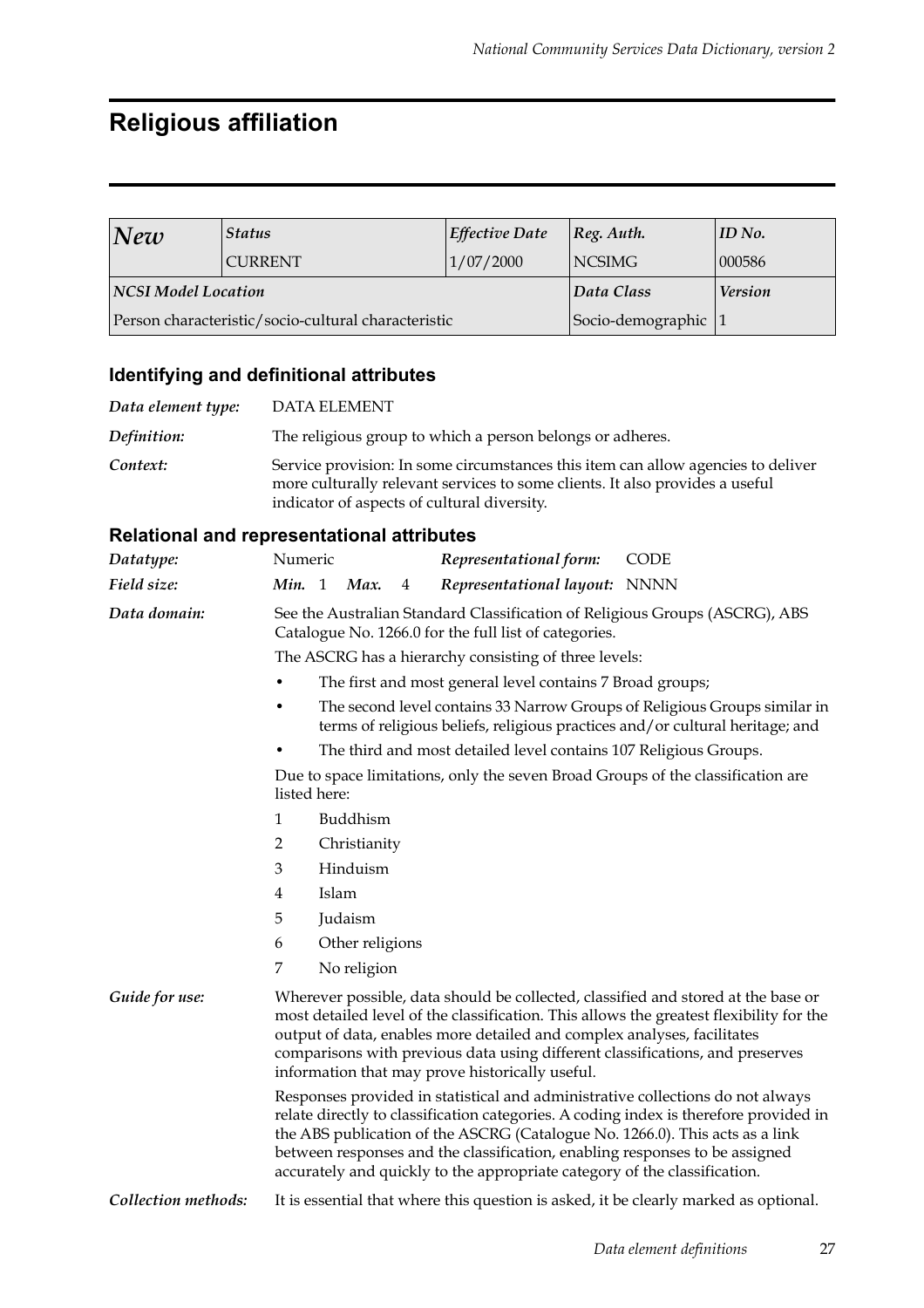## **Religious affiliation** *(continued)*

### **Administrative attributes**

| Source document:     | ABS: 1996. Australian Standard Classification of Religious Groups (ASCRG),<br>ABS Catalogue No. 1266.0. Canberra: AGPS. |
|----------------------|-------------------------------------------------------------------------------------------------------------------------|
| Source organisation: | Australian Bureau of Statistics                                                                                         |
|                      |                                                                                                                         |

*Comments:*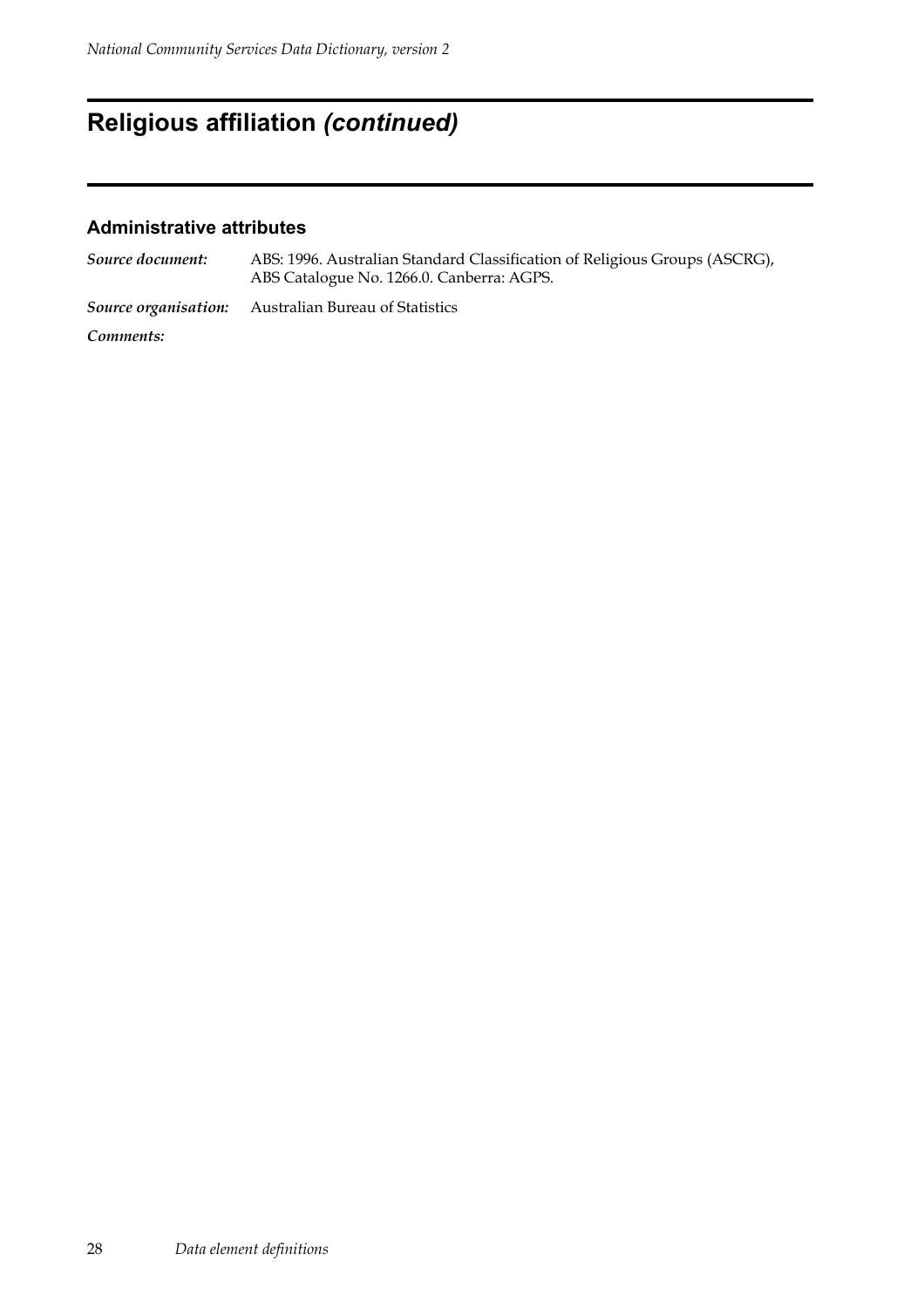## **Year of arrival in Australia**

| <b>Revised</b>      | <b>Status</b>                                       | <b>Effective Date</b> | $\vert$ Reg. Auth. | ID No. |
|---------------------|-----------------------------------------------------|-----------------------|--------------------|--------|
|                     | <b>CURRENT</b>                                      | 1/07/2000             | NCSIMG             | 000543 |
| NCSI Model Location |                                                     | Data Class            | <b>Version</b>     |        |
|                     | Person characteristic/socio-cultural characteristic | Socio-demographic 2   |                    |        |

### **Identifying and definitional attributes**

| Data element type: | <b>DATA ELEMENT</b>                                                                                                                                                                                                                                                                                                                                                                               |
|--------------------|---------------------------------------------------------------------------------------------------------------------------------------------------------------------------------------------------------------------------------------------------------------------------------------------------------------------------------------------------------------------------------------------------|
| <b>Definition:</b> | The year a person (born outside of Australia) first arrived in Australia, from<br>another country, with the intention of staying in Australia for one year or more.                                                                                                                                                                                                                               |
| Context:           | Client demographic and support needs:                                                                                                                                                                                                                                                                                                                                                             |
|                    | This data element is an important indicator of cultural identity, and provides<br>further information about the person's cultural values and practices which is<br>significant in determining service type and support required. May also be used<br>in conjunction with other socio-demographic data to indicate the background of<br>the person, communication skills and their possible needs. |

#### **Relational and representational attributes**

| Datatype:                        | Numeric                       |  |                       |   | Representational form:                                                                                                   | <b>YEAR</b> |  |
|----------------------------------|-------------------------------|--|-----------------------|---|--------------------------------------------------------------------------------------------------------------------------|-------------|--|
| Field size:                      | Min. $4$                      |  | Max.                  | 4 | Representational layout: YYYY                                                                                            |             |  |
| Data domain:                     |                               |  |                       |   | Actual year of arrival in Australia.                                                                                     |             |  |
| Guide for use:                   |                               |  |                       |   |                                                                                                                          |             |  |
| Collection methods:              |                               |  |                       |   |                                                                                                                          |             |  |
| Related data:                    |                               |  |                       |   | Supersedes previous data element Year of arrival in Australia v.1.                                                       |             |  |
|                                  | Related to the data elements: |  |                       |   |                                                                                                                          |             |  |
|                                  |                               |  | Country of birth v.2, |   | First language spoken v.2,<br>Main language other than English spoken at home v.2,<br>Proficiency in spoken English v.1. |             |  |
| <b>Administrative attributes</b> |                               |  |                       |   |                                                                                                                          |             |  |
| Course Josephonte                |                               |  |                       |   | A PC. 1005 (as amonded) Diverteur of Consente and Ctandaude for Casi                                                     |             |  |

#### *Source document:* ABS: 1995 (as amended). Directory of Concepts and Standards for Social, Labour and Demographic Variables. Catalogue No. 1361.30.001 (Statistical Concepts Library) Canberra: AGPS. *Source organisation:* Australian Bureau of Statistics *Comments:*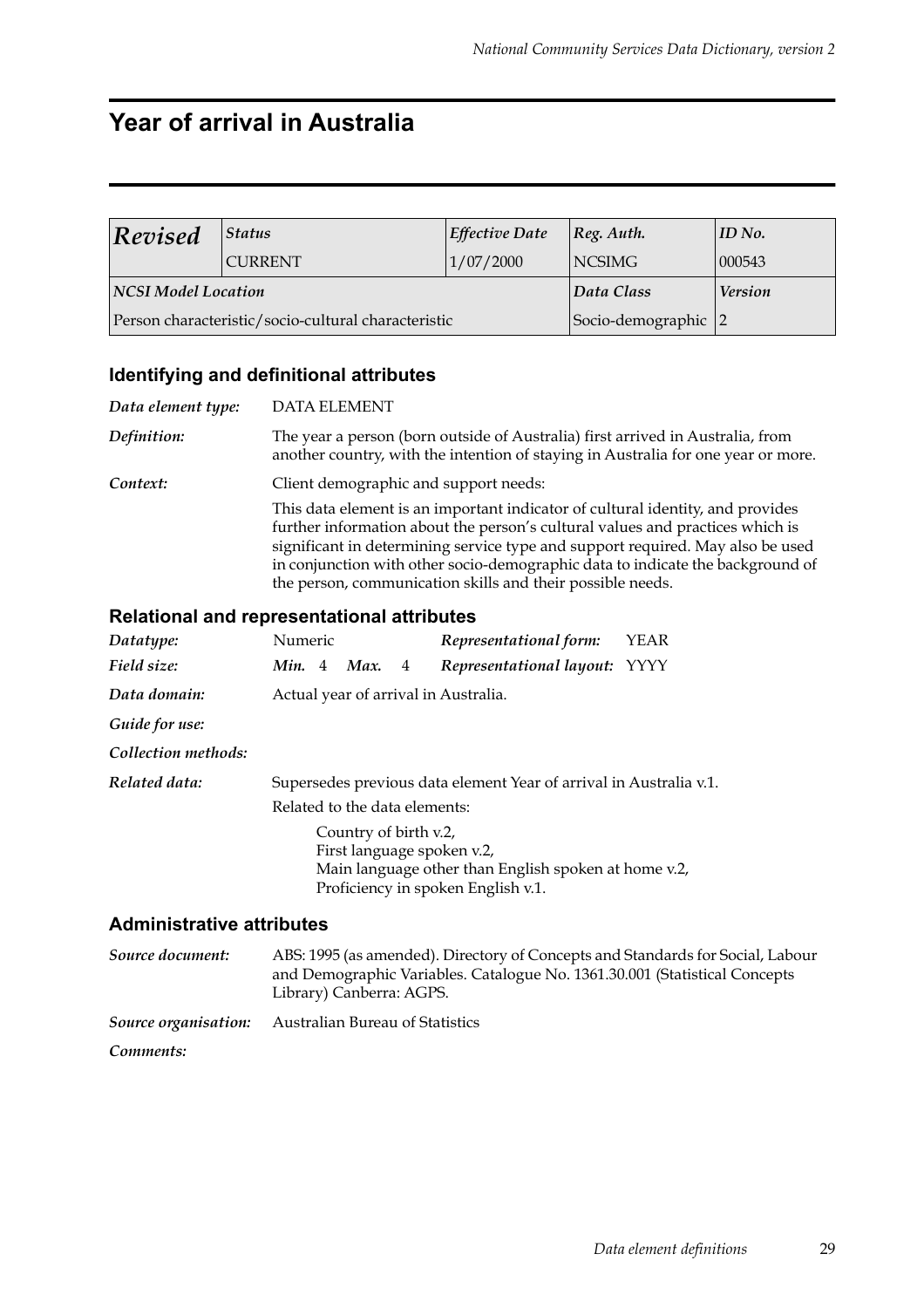## **Education field**

| New                 | <b>Status</b>                                  | <i>Effective Date</i> | $ Reg.$ Auth.         | ID No. |
|---------------------|------------------------------------------------|-----------------------|-----------------------|--------|
|                     | TRIAL                                          | 1/07/2000             | <b>NCSIMG</b>         | 000570 |
| NCSI Model Location |                                                | Data Class            | <b>Version</b>        |        |
|                     | Person characteristic/education characteristic |                       | Socio-demographic   1 |        |

### **Identifying and definitional attributes**

| Data element type: | DATA ELEMENT                                                                                                        |
|--------------------|---------------------------------------------------------------------------------------------------------------------|
| Definition:        | The area(s) of higher education or vocational training in which a person has a<br>demonstrated expertise/knowledge. |
| Context:           | This item provides a useful indicator of aspects of educational diversity.                                          |

| Datatype:      | Numeric |                                                                                                                                                                                                                                                                                                                                                                                                                                                                                                                   |                                      |   | Representational form:                         | <b>CODE</b> |  |  |
|----------------|---------|-------------------------------------------------------------------------------------------------------------------------------------------------------------------------------------------------------------------------------------------------------------------------------------------------------------------------------------------------------------------------------------------------------------------------------------------------------------------------------------------------------------------|--------------------------------------|---|------------------------------------------------|-------------|--|--|
| Field size:    | Min. 2  |                                                                                                                                                                                                                                                                                                                                                                                                                                                                                                                   | Max.                                 | 2 | Representational layout: NN                    |             |  |  |
| Data domain:   | 01      |                                                                                                                                                                                                                                                                                                                                                                                                                                                                                                                   |                                      |   | Natural and physical sciences                  |             |  |  |
|                | 02      |                                                                                                                                                                                                                                                                                                                                                                                                                                                                                                                   | Information technology               |   |                                                |             |  |  |
|                | 03      |                                                                                                                                                                                                                                                                                                                                                                                                                                                                                                                   | Engineering and related technologies |   |                                                |             |  |  |
|                | 04      |                                                                                                                                                                                                                                                                                                                                                                                                                                                                                                                   | Architecture and building            |   |                                                |             |  |  |
|                | 05      |                                                                                                                                                                                                                                                                                                                                                                                                                                                                                                                   |                                      |   | Agriculture, Environmental and related studies |             |  |  |
|                | 06      |                                                                                                                                                                                                                                                                                                                                                                                                                                                                                                                   | Health                               |   |                                                |             |  |  |
|                | 07      |                                                                                                                                                                                                                                                                                                                                                                                                                                                                                                                   | Education                            |   |                                                |             |  |  |
|                | 08      | Management and commerce                                                                                                                                                                                                                                                                                                                                                                                                                                                                                           |                                      |   |                                                |             |  |  |
|                | 09      |                                                                                                                                                                                                                                                                                                                                                                                                                                                                                                                   | Society and culture                  |   |                                                |             |  |  |
|                | 10      |                                                                                                                                                                                                                                                                                                                                                                                                                                                                                                                   | Creative arts                        |   |                                                |             |  |  |
|                | 11      |                                                                                                                                                                                                                                                                                                                                                                                                                                                                                                                   |                                      |   | Food, hospitality and personal services        |             |  |  |
|                | 12      |                                                                                                                                                                                                                                                                                                                                                                                                                                                                                                                   | Mixed field programs                 |   |                                                |             |  |  |
|                | 13      | Other field of education                                                                                                                                                                                                                                                                                                                                                                                                                                                                                          |                                      |   |                                                |             |  |  |
|                | 99      |                                                                                                                                                                                                                                                                                                                                                                                                                                                                                                                   |                                      |   | Not stated/inadequately described              |             |  |  |
| Guide for use: |         | The data domain categories shown above relate to broad fields specified in the<br>Australian Standard Classification of Education, Field of Education. This is a<br>hierarchical classification, which specifies narrow and detailed fields for each of<br>the broad fields. For example, social work is coded to the broad field 09 'Society<br>and Culture'; the narrow field 0905 'Human Welfare Studies' and Services sand<br>the detailed field 090501 'Social Work' (see Source document for more details). |                                      |   |                                                |             |  |  |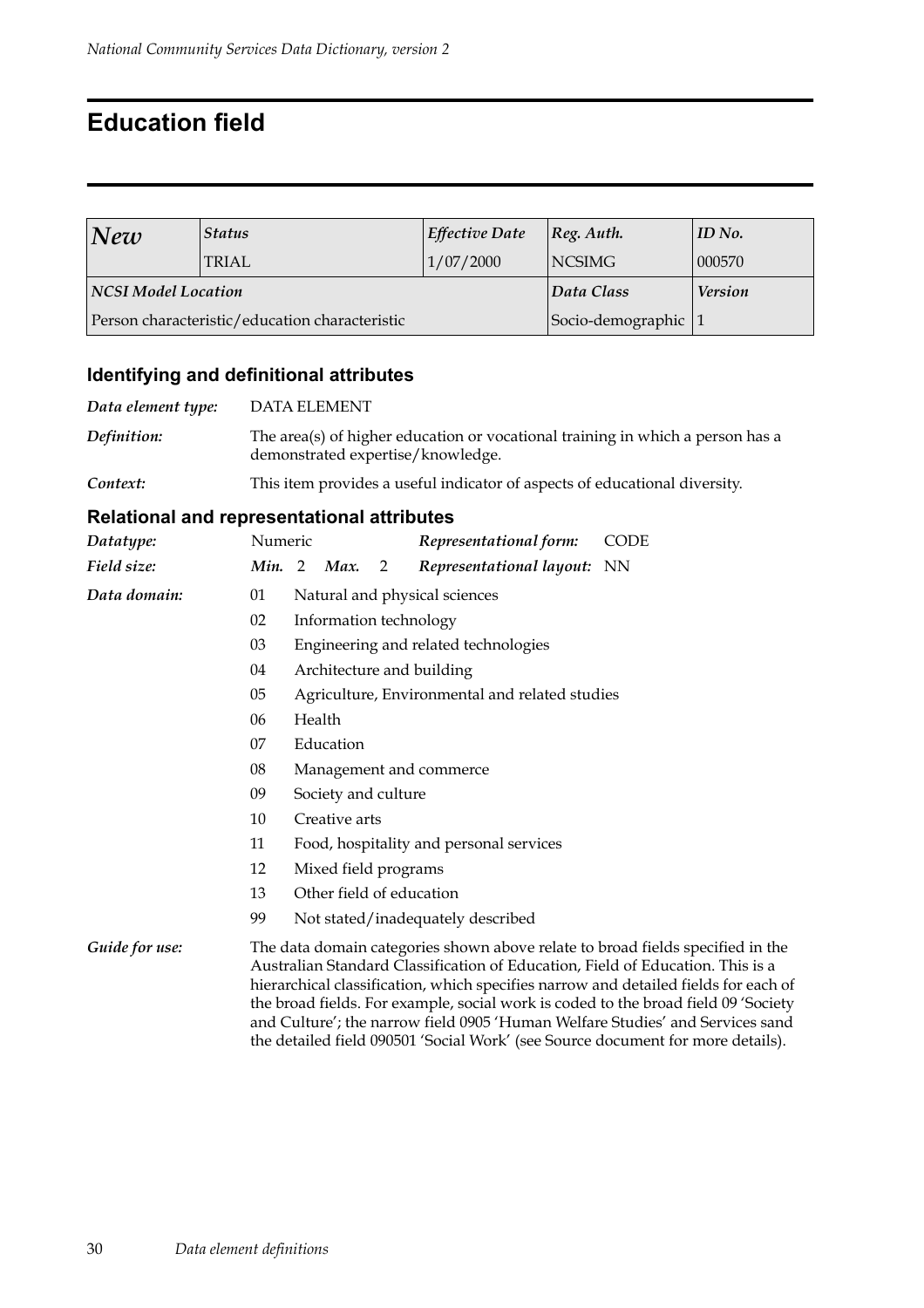## **Education field** *(continued)*

| Collection methods:              | Higher education includes post-primary education and excludes pre-tertiary<br>education.                                                                                                                   |  |  |  |  |  |  |
|----------------------------------|------------------------------------------------------------------------------------------------------------------------------------------------------------------------------------------------------------|--|--|--|--|--|--|
|                                  | Given the inherent complexities in collecting this data item, for community<br>service data collection it is advised to code to the 2 or 4-digit level only.                                               |  |  |  |  |  |  |
|                                  | This trial data element is based on a recently issued ABS standard. Its<br>application to community services data collection activity is subject to further<br>development and testing. This will include; |  |  |  |  |  |  |
|                                  | a review of the ways in which this information is collected in existing<br>administrative data collections,                                                                                                |  |  |  |  |  |  |
|                                  | and an appraisal of its operational feasibility, and                                                                                                                                                       |  |  |  |  |  |  |
|                                  | further consultation with ABS.<br>٠                                                                                                                                                                        |  |  |  |  |  |  |
| Related data:                    | Is related to Education level v.1.                                                                                                                                                                         |  |  |  |  |  |  |
| <b>Administrative attributes</b> |                                                                                                                                                                                                            |  |  |  |  |  |  |

## *Source document:* ABS: (under development) Australian Standard Classification of Education (ASCED): Information Paper. *Source organisation:* Australian Bureau of Statistics Australian Institute of Health and Welfare

*Comments:*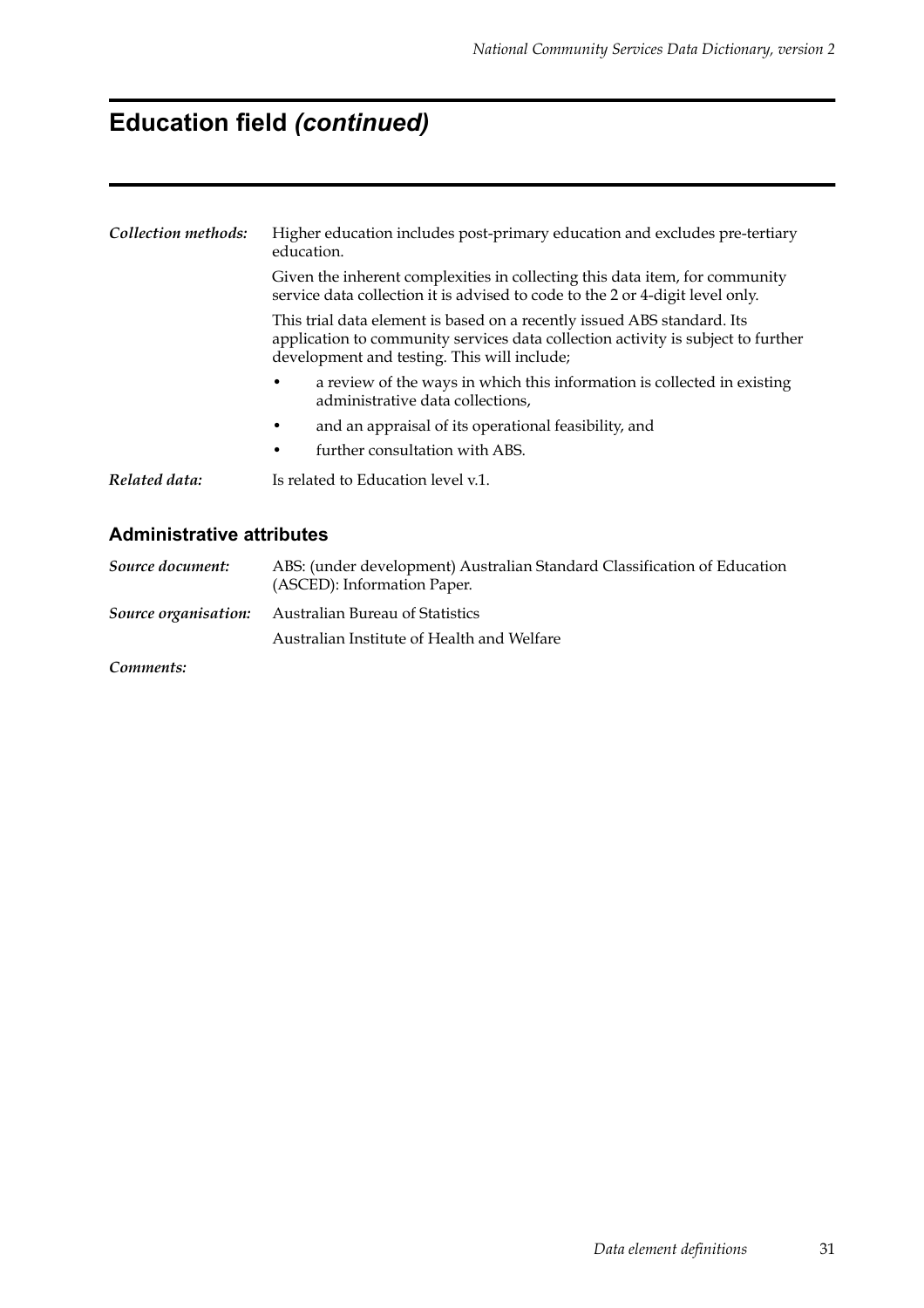## **Education level**

| <b>Status</b><br> New      |                                                | <b>Effective Date</b> | $ Reg.$ Auth.     | ID No.         |
|----------------------------|------------------------------------------------|-----------------------|-------------------|----------------|
|                            | TRIAL                                          | 1/07/2000             | NCSIMG            | 000579         |
| <b>NCSI Model Location</b> |                                                |                       | Data Class        | <b>Version</b> |
|                            | Person characteristic/education characteristic |                       | Socio-demographic |                |

## **Identifying and definitional attributes**

| Data element type: | DATA ELEMENT                                                               |
|--------------------|----------------------------------------------------------------------------|
| Definition:        | The highest level of education that a person has completed.                |
| Context:           | This item provides a useful indicator of aspects of educational diversity. |

| Datatype:                             | Numeric<br>Representational form:<br><b>CODE</b>                                                                                                                                                                                                                                            |  |  |  |  |  |  |
|---------------------------------------|---------------------------------------------------------------------------------------------------------------------------------------------------------------------------------------------------------------------------------------------------------------------------------------------|--|--|--|--|--|--|
| Field size:                           | Min. 1<br>Representational layout: N<br>Max.<br>1                                                                                                                                                                                                                                           |  |  |  |  |  |  |
| Data domain:                          | $\mathbf{1}$<br>Degree or higher                                                                                                                                                                                                                                                            |  |  |  |  |  |  |
|                                       | Diploma or Advanced Diploma<br>2                                                                                                                                                                                                                                                            |  |  |  |  |  |  |
|                                       | 3<br>Certificate                                                                                                                                                                                                                                                                            |  |  |  |  |  |  |
|                                       | 4<br>Senior Secondary Education (e.g. Year 12, Senior Secondary Certificate of<br>Education                                                                                                                                                                                                 |  |  |  |  |  |  |
|                                       | Junior Secondary Education (e.g. Year 10)<br>5                                                                                                                                                                                                                                              |  |  |  |  |  |  |
|                                       | Primary School Education<br>6                                                                                                                                                                                                                                                               |  |  |  |  |  |  |
|                                       | 7<br>Did not attend primary or secondary school                                                                                                                                                                                                                                             |  |  |  |  |  |  |
|                                       | 9<br>Not stated/inadequately described                                                                                                                                                                                                                                                      |  |  |  |  |  |  |
| Guide for use:<br>Collection methods: | The data domain categories shown above can be linked to broad levels of<br>education specified in the new (yet to be released) Australian Standard<br>Classification of Education (ASCED). The recommended question wording for<br>collecting data on level of education is outlined below. |  |  |  |  |  |  |
|                                       | The recommended question wording for this data element is as follows: "What is<br>the highest level of education (the client) has completed? (Mark one box only).<br>The levels should be listed as set out above.                                                                          |  |  |  |  |  |  |
|                                       | If the client is in Year 11, then the category Junior Secondary Education (Year 10)<br>should be marked as the highest level of education completed.                                                                                                                                        |  |  |  |  |  |  |
|                                       | Primary School Education includes Year 6 in NSW, Victoria, Tasmania and the<br>ACT; and Year 7 in Queensland, South Australia, Western Australia and the<br>northern Territory.                                                                                                             |  |  |  |  |  |  |
|                                       | The application of this trial data element to community services data collection<br>activity is subject to further development and testing. This will include;                                                                                                                              |  |  |  |  |  |  |
|                                       | a review of the ways in which this information is collected in existing<br>administrative data collections,                                                                                                                                                                                 |  |  |  |  |  |  |
|                                       | and an appraisal of its operational feasibility, and                                                                                                                                                                                                                                        |  |  |  |  |  |  |
|                                       | further consultation with ABS.<br>٠                                                                                                                                                                                                                                                         |  |  |  |  |  |  |
| Related data:                         | Is related to Education field v.1.                                                                                                                                                                                                                                                          |  |  |  |  |  |  |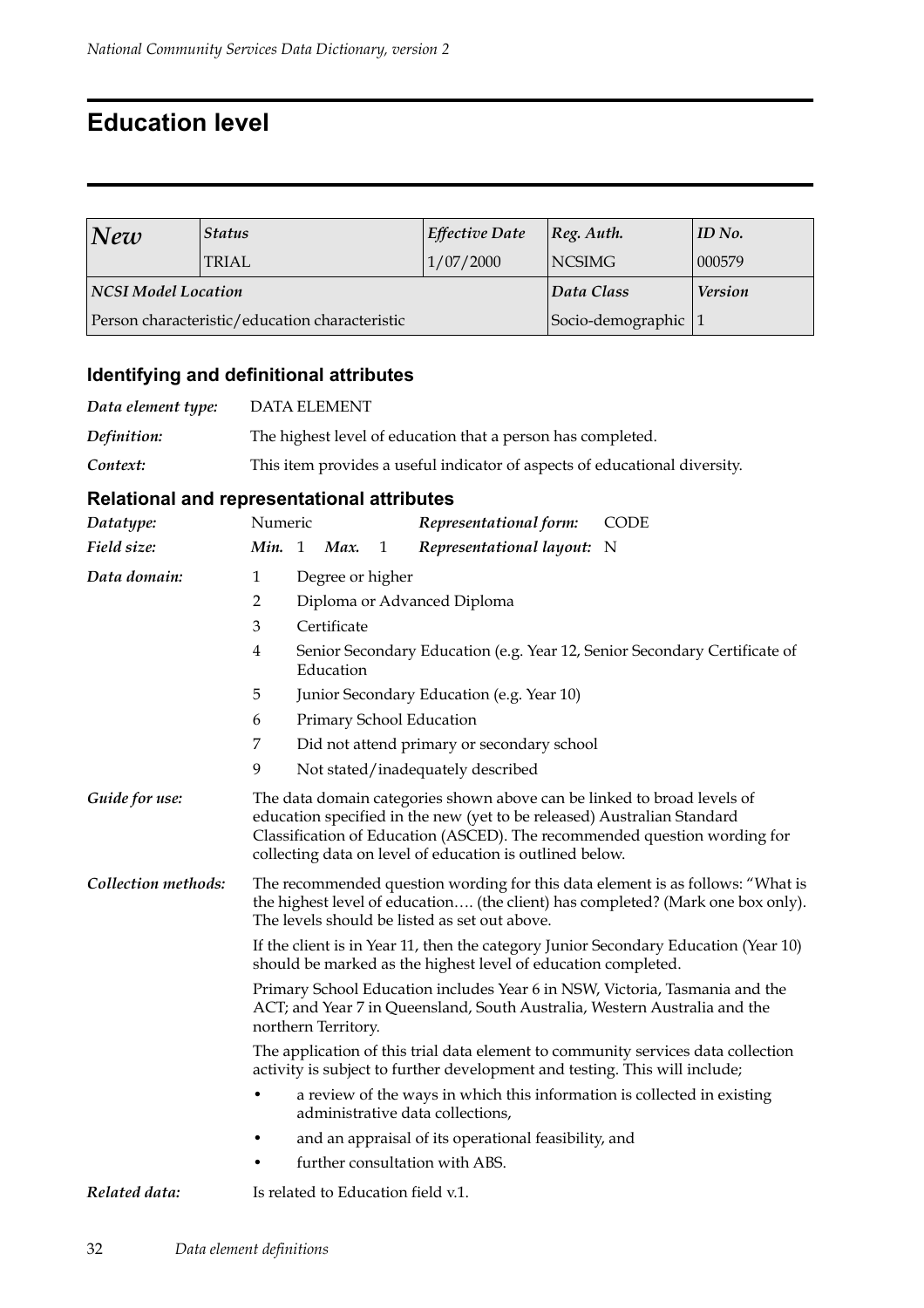# **Education level** *(continued)*

### **Administrative attributes**

| Source document: | ABS: (under development) Australian Standard Classification of Education<br>(ASCED): Information Paper. |
|------------------|---------------------------------------------------------------------------------------------------------|
|                  | <b>Source organisation:</b> Australian Bureau of Statistics                                             |
|                  | Australian Institute of Health and Welfare                                                              |

*Comments:*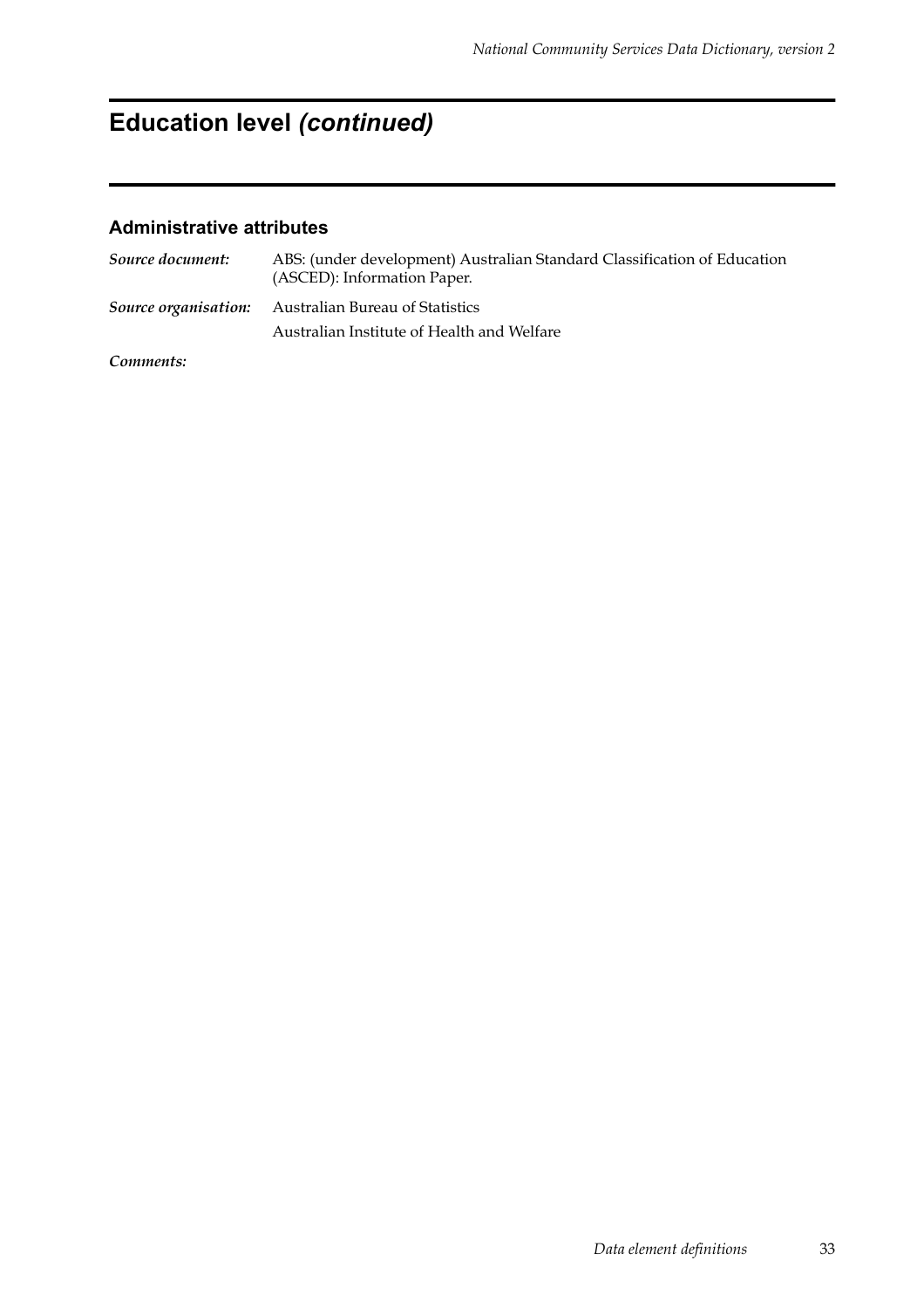## **Employment status**

| <b>Status</b><br>New       |                                             | <b>Effective Date</b> | $ Reg.$ Auth.       | ID No. |
|----------------------------|---------------------------------------------|-----------------------|---------------------|--------|
|                            | <b>CURRENT</b>                              | 1/07/2000             | <b>NCSIMG</b>       | 000594 |
| <b>NCSI Model Location</b> |                                             | Data Class            | <b>Version</b>      |        |
|                            | Person characteristic/labour characteristic |                       | Socio-demographic 1 |        |

## **Identifying and definitional attributes**

| Data element type: | <b>DATA ELEMENT</b>                                                                                                                                                                                                  |
|--------------------|----------------------------------------------------------------------------------------------------------------------------------------------------------------------------------------------------------------------|
| Definition:        | Describes the person's position in relation to their employment.                                                                                                                                                     |
|                    | Usually the standard applies to the main job in which the person is employed<br>(i.e. the job in which the person usually works the most hours). However, it may<br>also be applied to 'last job', 'second job' etc. |
| Context:           | Demographic detail:                                                                                                                                                                                                  |
|                    | Employment is an indicator of the socio-economic status (economic activity) of a<br>person and is a key element in assessing the circumstances and needs of<br>individuals and families.                             |
|                    | It is one of a group of items that provide a description of a person's labour force<br>characteristics.                                                                                                              |
|                    | See Information Annex 4.2 for details regarding Labour force data items and<br>standard questions.                                                                                                                   |
|                    |                                                                                                                                                                                                                      |

#### **Relational and representational attributes**

| Datatype:      | Numeric    |  |                    |                | Representational form:                                                       | CODE                                                                                                                                                                                                                                                      |  |
|----------------|------------|--|--------------------|----------------|------------------------------------------------------------------------------|-----------------------------------------------------------------------------------------------------------------------------------------------------------------------------------------------------------------------------------------------------------|--|
| Field size:    |            |  | Min. 1 Max.        | $\overline{1}$ | Representational layout: N                                                   |                                                                                                                                                                                                                                                           |  |
| Data domain:   | 1          |  | Employee           |                |                                                                              |                                                                                                                                                                                                                                                           |  |
|                | 2          |  | Employer           |                |                                                                              |                                                                                                                                                                                                                                                           |  |
|                | 3          |  | Own account worker |                |                                                                              |                                                                                                                                                                                                                                                           |  |
|                | 4          |  |                    |                | Contributing family worker                                                   |                                                                                                                                                                                                                                                           |  |
|                | 9          |  |                    |                | Not stated/inadequately described                                            |                                                                                                                                                                                                                                                           |  |
| Guide for use: | 1 Employee |  |                    |                |                                                                              |                                                                                                                                                                                                                                                           |  |
|                |            |  |                    |                | on a commission basis, tips, piece-rates or payment in kind. Or a person who | An employee is a person who works for a public or private employer and receives<br>remuneration in wages, salary, and a retainer fee by their employer while working<br>operates his or her own incorporated enterprise with or without hiring employees. |  |
|                | 2 Employer |  |                    |                |                                                                              |                                                                                                                                                                                                                                                           |  |
|                |            |  | more employees.    |                |                                                                              | An employer is a person who operates his or her own unincorporated economic<br>enterprise or engages independently in a profession or trade, and hires one or                                                                                             |  |

#### **3 Own account worker**

An own account worker is a person who operates his or her own unincorporated economic enterprise or engages independently in a profession or trade, and hires no employees.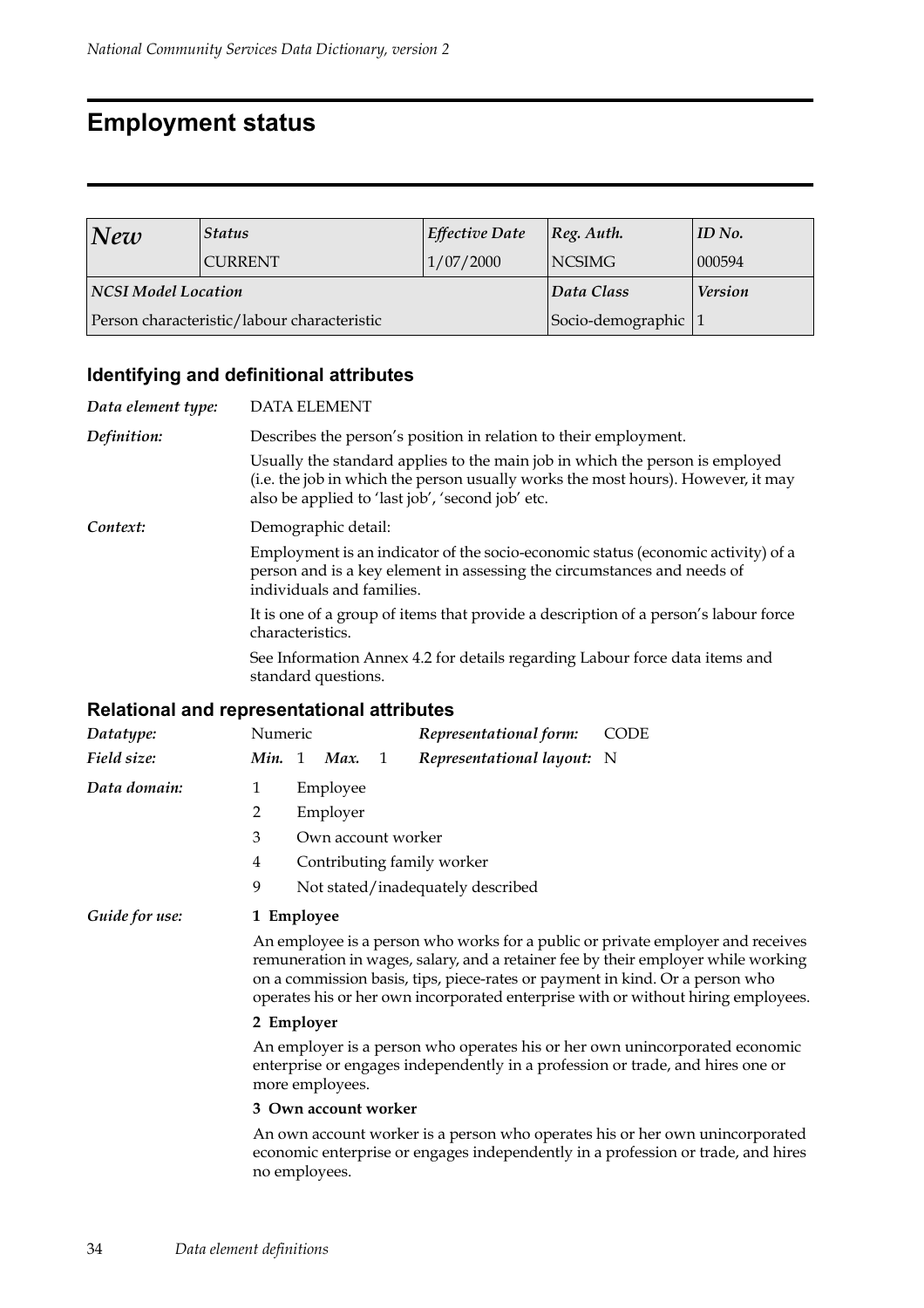## **Employment status** *(continued)*

| Guide for use:      | 4 Contributing family worker                                                                                                                                                                                                                                                                                                                                      |  |  |  |  |  |
|---------------------|-------------------------------------------------------------------------------------------------------------------------------------------------------------------------------------------------------------------------------------------------------------------------------------------------------------------------------------------------------------------|--|--|--|--|--|
|                     | A contributing family worker is a person who works without pay in an economic<br>enterprise operated by a relative.                                                                                                                                                                                                                                               |  |  |  |  |  |
|                     | 9 Not stated/inadequately described                                                                                                                                                                                                                                                                                                                               |  |  |  |  |  |
|                     | Is not for use on primary collection forms. It is primarily for use in administrative<br>collections when transferring data from data sets where the item has not been<br>collected.                                                                                                                                                                              |  |  |  |  |  |
| Collection methods: | See Information Annex 4.2 for details regarding Labour force data items and<br>standard questions. Note that Employment status cannot be measured using the<br>ABS minimum question set. In order to derive this variable an additional<br>question must be asked which identifies the corporate nature of a business for<br>those working in their own business. |  |  |  |  |  |
| Related data:       | Employment status (full-time/part-time) v.1 and Labour force status v.2.                                                                                                                                                                                                                                                                                          |  |  |  |  |  |

#### **Administrative attributes**

*Source document:* ABS: 1996. Standards for Labour Force Statistics. Catalogue No. 1288.0. Canberra: AGPS. NSW Human Services Data Dictionary, Version 1.0 (under development) *Source organisation:* Australian Bureau of Statistics *Comments:*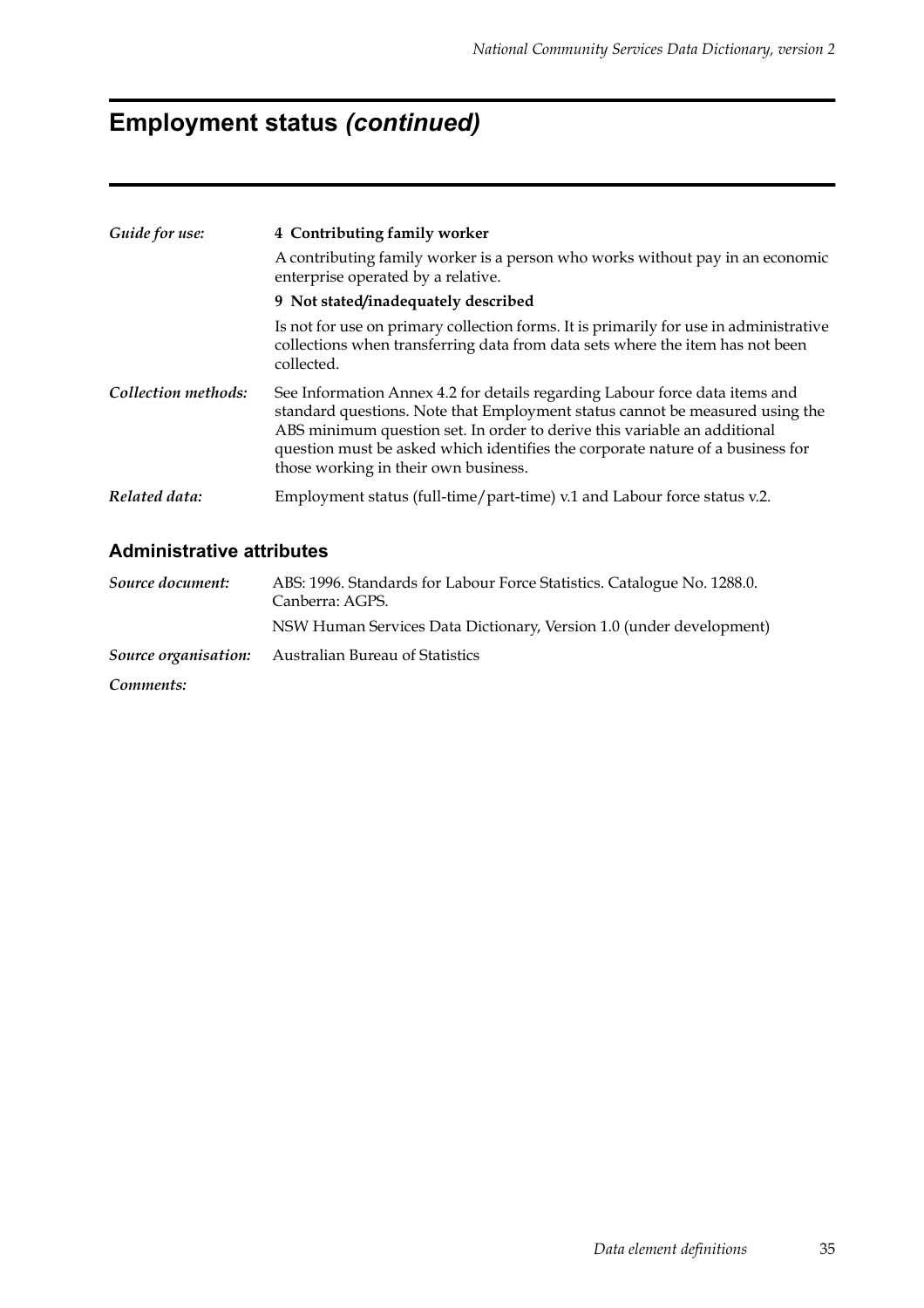## **Employment status (full-time/part-time)**

| <b>Status</b><br> New |                                             | <b>Effective Date</b> | $ Reg.$ Auth.     | $ID$ No. |
|-----------------------|---------------------------------------------|-----------------------|-------------------|----------|
|                       | <b>CURRENT</b>                              | 1/07/2000             | NCSIMG            | 000572   |
| NCSI Model Location   |                                             | Data Class            | <b>Version</b>    |          |
|                       | Person characteristic/labour characteristic |                       | Socio-demographic |          |

## **Identifying and definitional attributes**

| Data element type: | <b>DATA ELEMENT</b>                                                                                                              |
|--------------------|----------------------------------------------------------------------------------------------------------------------------------|
| Definition:        | Whether a person in paid employment is employed full-time or part-time.                                                          |
| Context:           | Resource and service planning:                                                                                                   |
|                    | This element is useful to help gain an understanding of the distribution and<br>structure of the community service labour force. |
|                    | It is one of a group of items that provide a description of a persons' labour force<br>characteristics.                          |
|                    | See Information Annex 4.2 for details regarding Labour force data items and<br>standard questions.                               |
|                    |                                                                                                                                  |

| Datatype:           | Numeric                                                                                                                                                                                                                |  |             |   | Representational form:                               | <b>CODE</b>                                                                                                                                                             |  |
|---------------------|------------------------------------------------------------------------------------------------------------------------------------------------------------------------------------------------------------------------|--|-------------|---|------------------------------------------------------|-------------------------------------------------------------------------------------------------------------------------------------------------------------------------|--|
| Field size:         |                                                                                                                                                                                                                        |  | Min. 1 Max. | 1 | Representational layout: N                           |                                                                                                                                                                         |  |
| Data domain:        | Employed:                                                                                                                                                                                                              |  |             |   |                                                      |                                                                                                                                                                         |  |
|                     | 1                                                                                                                                                                                                                      |  | Full-time   |   |                                                      |                                                                                                                                                                         |  |
|                     | 2                                                                                                                                                                                                                      |  | Part-time   |   |                                                      |                                                                                                                                                                         |  |
|                     | 9                                                                                                                                                                                                                      |  |             |   | Not stated/inadequately described                    |                                                                                                                                                                         |  |
| Guide for use:      |                                                                                                                                                                                                                        |  |             |   | Labour force status for a definition of `employed'.) | Applies only to people whose Labour force status is employed. (See data element                                                                                         |  |
|                     | Employed persons are:                                                                                                                                                                                                  |  |             |   |                                                      |                                                                                                                                                                         |  |
|                     | Full-time if they usually work 35 hours or more in a week (in all paid jobs);<br>1<br>and                                                                                                                              |  |             |   |                                                      |                                                                                                                                                                         |  |
|                     | 2                                                                                                                                                                                                                      |  |             |   |                                                      | Part-time if they usually work less than 35 hours a week (in all paid jobs).                                                                                            |  |
|                     | Not stated/inadequately described is not for use on primary collection forms. It<br>is primarily for use in administrative collections when transferring data from<br>data sets where the item has not been collected. |  |             |   |                                                      |                                                                                                                                                                         |  |
| Collection methods: | See Information Annex 4.2 for details regarding Labour force data items and<br>standard questions.                                                                                                                     |  |             |   |                                                      |                                                                                                                                                                         |  |
|                     | last week).                                                                                                                                                                                                            |  |             |   |                                                      | Can be collected for an actual week (e.g. a particular reference period), or a usual<br>week (e.g. a person usually works part time though they worked Full-time in the |  |
| Related data:       |                                                                                                                                                                                                                        |  |             |   | Labour force status v.2,<br>Employment status v.1.   |                                                                                                                                                                         |  |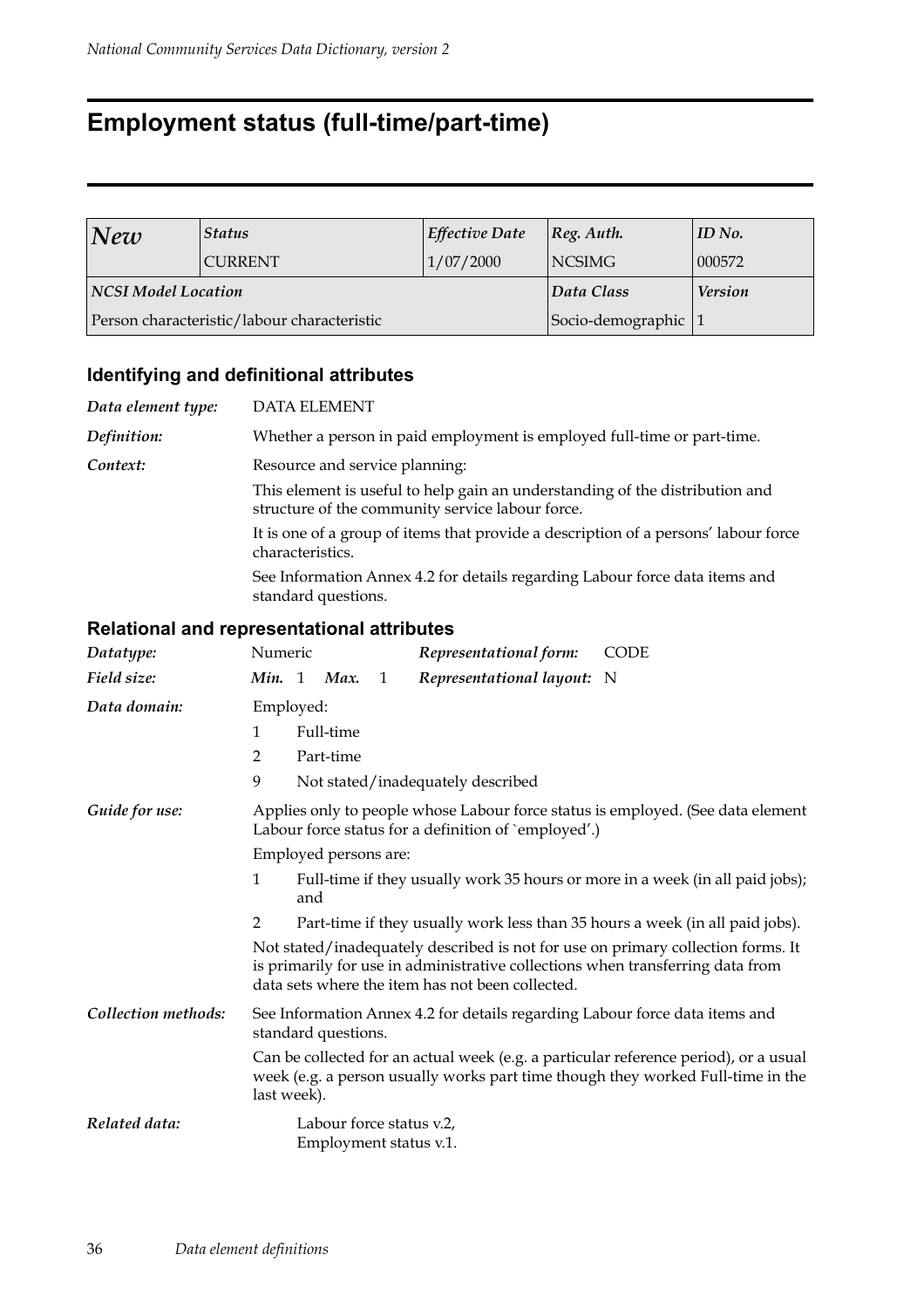# **Employment status (full-time/part-time)** *(continued)*

| Source document: | ABS: 1996. Standards for Labour Force Statistics. Catalogue No. 1288.0.<br>Canberra: AGPS. |
|------------------|--------------------------------------------------------------------------------------------|
|                  | NSW Human Services Data Dictionary, Version 1.0 (under development)                        |
|                  | <b>Source organisation:</b> Australian Bureau of Statistics                                |
| Comments:        |                                                                                            |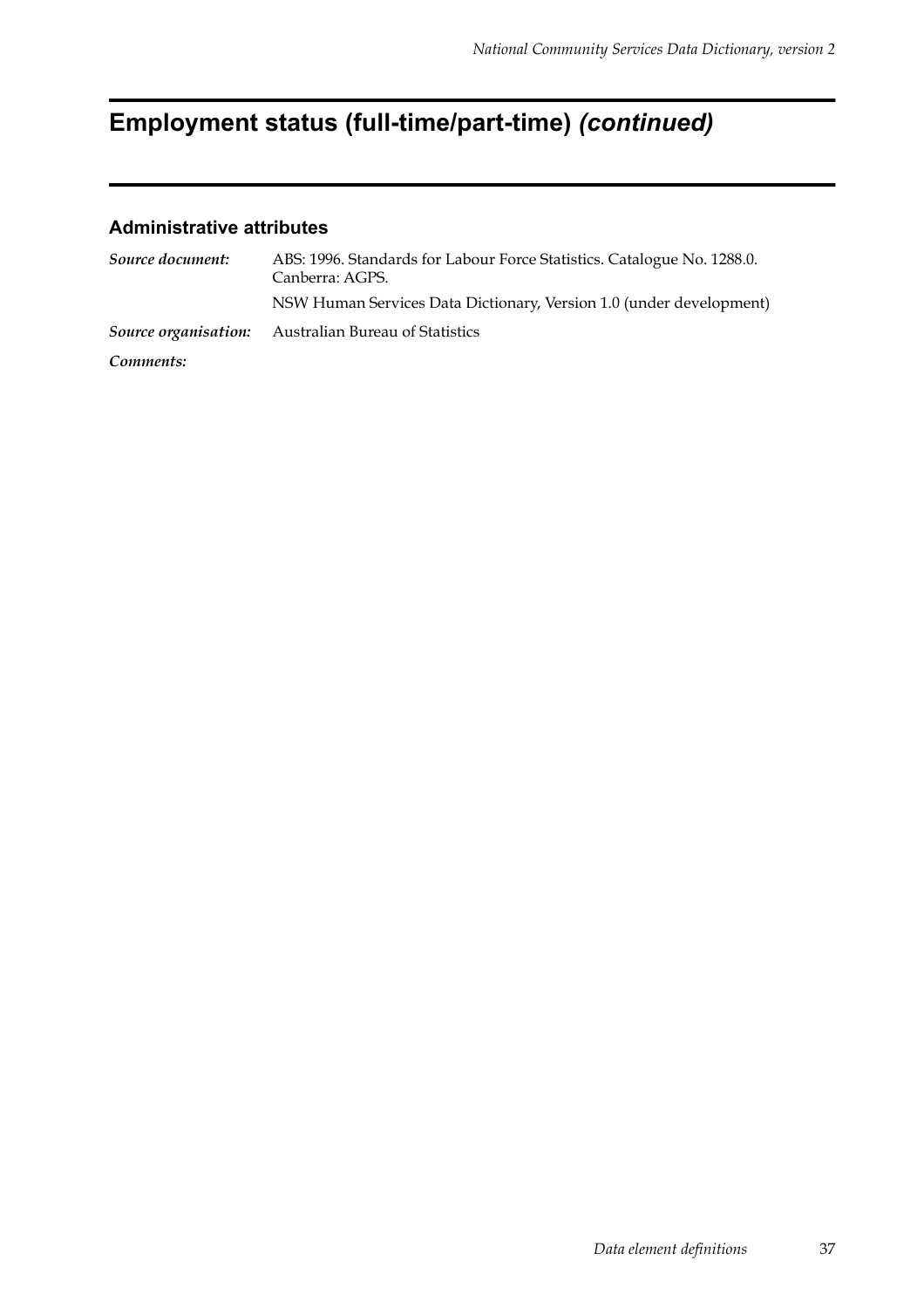## **Labour force status**

| $\bf$ Revised                               | Status         | <b>Effective Date</b> | $ Reg.$ Auth.       | ID No.         |
|---------------------------------------------|----------------|-----------------------|---------------------|----------------|
|                                             | <b>CURRENT</b> | 1/07/2000             | <b>NCSIMG</b>       | 000526         |
| NCSI Model Location                         |                |                       | Data Class          | <b>Version</b> |
| Person characteristic/labour characteristic |                |                       | Socio-demographic 2 |                |

#### **Identifying and definitional attributes**

| Data element type: | <b>DATA ELEMENT</b>                                                                                                                                                                                                                                                                                                                       |  |  |  |  |  |
|--------------------|-------------------------------------------------------------------------------------------------------------------------------------------------------------------------------------------------------------------------------------------------------------------------------------------------------------------------------------------|--|--|--|--|--|
| Definition:        | The self reported status the person currently has in being either in the labour<br>force (employed/unemployed) or not in the labour force. The categories are<br>determined by a person's status in relation to current economic activity (which is<br>measured by their activities in relation to work in a specified reference period). |  |  |  |  |  |
| Context:           | Labour force status is an indicator of the socio-economic status (economic<br>activity) of a person and is a key element in assessing the circumstances and<br>needs of individuals and families.                                                                                                                                         |  |  |  |  |  |
|                    | It is one of a group of items that provide a description of a person's labour force<br>characteristics.                                                                                                                                                                                                                                   |  |  |  |  |  |
|                    | See Information Annex 4.2 for details regarding Labour force data items and<br>standard questions.                                                                                                                                                                                                                                        |  |  |  |  |  |
|                    | <b>Relational and representational attributes</b>                                                                                                                                                                                                                                                                                         |  |  |  |  |  |
| Datatype:          | Numeric<br>Representational form:<br><b>CODE</b>                                                                                                                                                                                                                                                                                          |  |  |  |  |  |
| Field size:        | Min 1 Max. 1<br>Representational layout: N                                                                                                                                                                                                                                                                                                |  |  |  |  |  |
| Data domain:       | $\mathbf{1}$<br>Employed                                                                                                                                                                                                                                                                                                                  |  |  |  |  |  |
|                    | Unemployed<br>$\overline{2}$                                                                                                                                                                                                                                                                                                              |  |  |  |  |  |
|                    | 3<br>Not in the labour force                                                                                                                                                                                                                                                                                                              |  |  |  |  |  |
|                    | 9<br>Not stated/inadequately described                                                                                                                                                                                                                                                                                                    |  |  |  |  |  |
| Guide for use:     | Definitions for these categories are:                                                                                                                                                                                                                                                                                                     |  |  |  |  |  |
|                    | Employed:                                                                                                                                                                                                                                                                                                                                 |  |  |  |  |  |
|                    | Employed persons comprise all those aged 15 years and over whom, during the<br>reference week:                                                                                                                                                                                                                                            |  |  |  |  |  |
|                    | (a) worked for one hour or more for pay, profit, commission or payment in kind<br>in a job or business, or on a farm (comprising 'Employees', 'Employers' and 'Own<br>Account Workers'; or                                                                                                                                                |  |  |  |  |  |

(b) worked for one hour or more without pay in a family business or on a farm (i.e. 'Contributing Family Worker'); or

(c) were 'Employees' who had a job but were not at work and were: on paid leave. On leave without pay, for less than four weeks, up to the end of the reference week. Stood down without pay because of bad weather or plant breakdown at their place of employment, for less than four weeks up to the end of the reference week. On strike or locked out; on workers' compensation and expected to be returning to their job; or receiving wages or salary while undertaking full-time study; or

(d) were 'Employers', 'Own Account Workers' or 'Contributing Family Workers' who had a job, business or farm, but were not at work.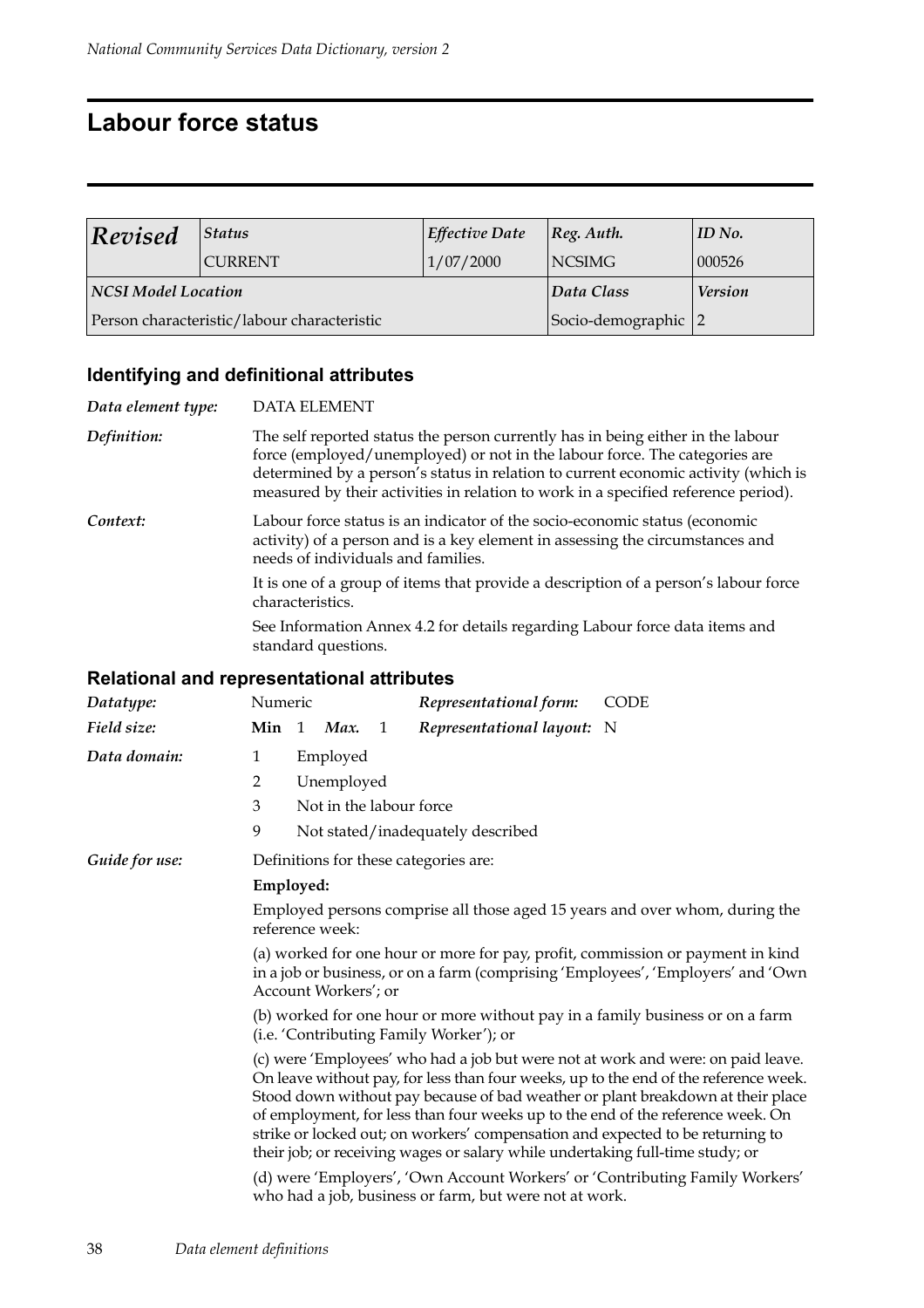# **Labour force status** *(continued)*

| Guide for use       | Unemployed:                                                                                                                                                                                                                                                                                                                                                                                                                                                                                                                                        |  |  |  |  |  |
|---------------------|----------------------------------------------------------------------------------------------------------------------------------------------------------------------------------------------------------------------------------------------------------------------------------------------------------------------------------------------------------------------------------------------------------------------------------------------------------------------------------------------------------------------------------------------------|--|--|--|--|--|
| (continued):        | Unemployed persons are those aged 15 years and over who were not employed<br>during the reference week, and:                                                                                                                                                                                                                                                                                                                                                                                                                                       |  |  |  |  |  |
|                     | (a) had actively looked for full-time or part-time work at any time in the four<br>weeks up to the end of the reference week. Were available for work in the reference<br>week, or would have been available except for temporary illness (i.e. lasting for<br>less than four weeks to the end of the reference week). Or were waiting to start a<br>new job within four weeks from the end of the reference week and would have<br>started in the reference week if the job had been available then; or                                           |  |  |  |  |  |
|                     | (b) were waiting to be called back to a full-time or part-time job from which they<br>had been stood down without pay for less than four weeks up to the end of the<br>reference week (including the whole of the reference week) for reasons other than<br>bad weather or plant breakdown.                                                                                                                                                                                                                                                        |  |  |  |  |  |
|                     | Note: Actively looking for work includes writing, telephoning or applying in<br>person to an employer for work;. As well as, answering a newspaper<br>advertisement for a job; checking factory or job placement agency notice boards;<br>being registered with a job placement agency; checking or registering with any<br>other employment agency; advertising or tendering for work; contacting friends<br>or relatives.                                                                                                                        |  |  |  |  |  |
|                     | Not in the Labour Force:                                                                                                                                                                                                                                                                                                                                                                                                                                                                                                                           |  |  |  |  |  |
|                     | Persons not in the labour force are those persons who, during the reference week,<br>were not in the categories employed or unemployed, as defined. They include<br>persons who were keeping house (unpaid), retired, voluntarily inactive,<br>permanently unable to work, persons in institutions (hospitals, gaols,<br>sanatoriums, etc.), trainee teachers, members of contemplative religious orders,<br>and persons whose only activity during the reference week was jury service or<br>unpaid voluntary work for a charitable organisation. |  |  |  |  |  |
| Collection methods: | This definition is based on the ABS standard definition of labour force status. It is<br>generally measured at the point of coming into contact with (or completion of<br>assistance by) a community services agency.                                                                                                                                                                                                                                                                                                                              |  |  |  |  |  |
|                     | See Information Annex 4.2 for details regarding Labour force data items and<br>standard questions.                                                                                                                                                                                                                                                                                                                                                                                                                                                 |  |  |  |  |  |
| Related data:       | Supersedes previous data element Labour force status v.1.                                                                                                                                                                                                                                                                                                                                                                                                                                                                                          |  |  |  |  |  |

| Source document:     | ABS: 1995 (as amended). Directory of Concepts and Standards for Social, Labour<br>and Demographic Variables. Catalogue No. 1361.30.001 (Statistical Concepts<br>Library) Canberra: AGPS. |
|----------------------|------------------------------------------------------------------------------------------------------------------------------------------------------------------------------------------|
| Source organisation: | Australian Bureau of Statistics                                                                                                                                                          |
| Comments:            | See Information Annex 4.2.                                                                                                                                                               |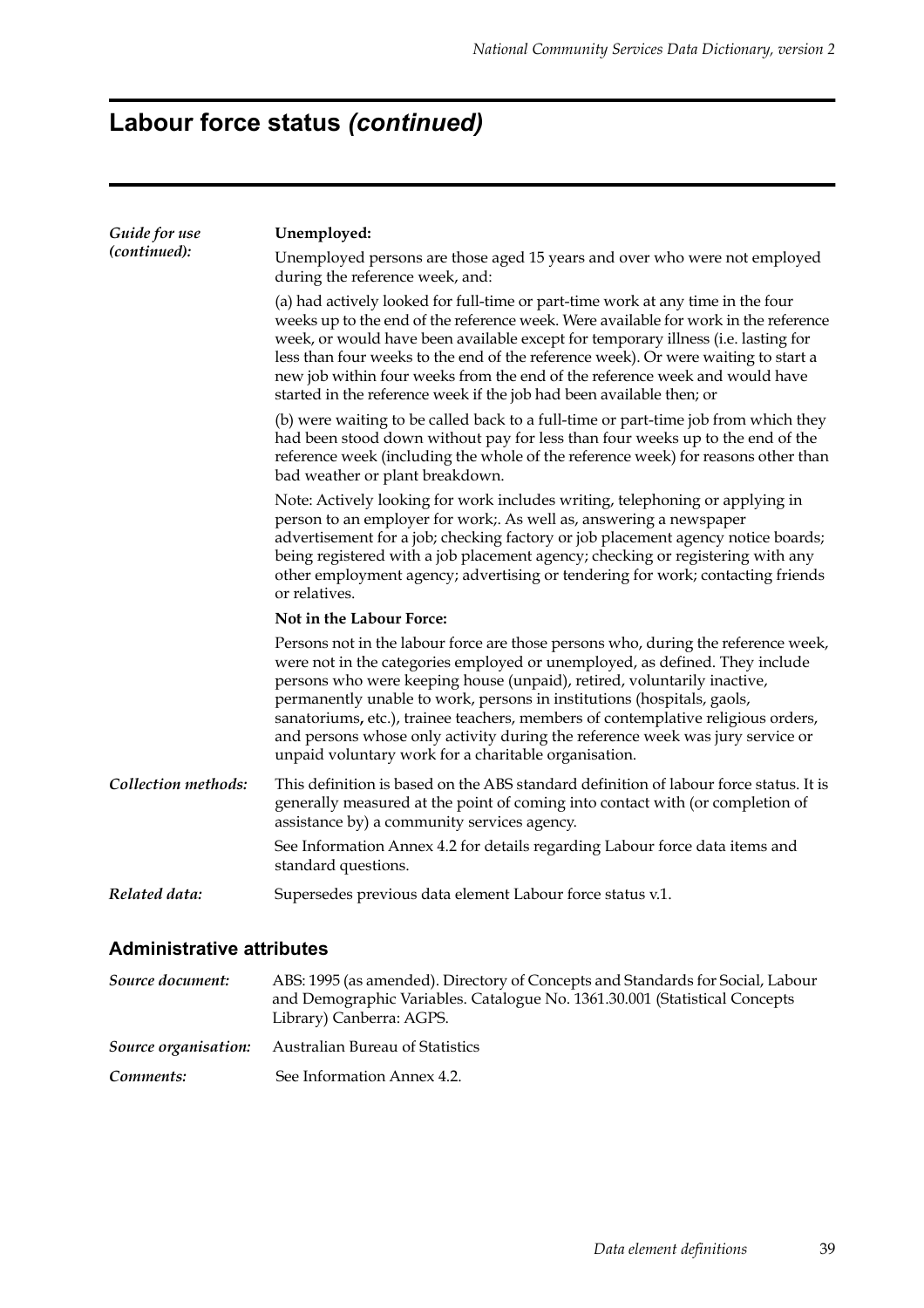## **Occupation**

| New                                         | <b>Status</b>  | <b>Effective Date</b> | $ Reg.$ Auth.     | ID No.         |
|---------------------------------------------|----------------|-----------------------|-------------------|----------------|
|                                             | <b>CURRENT</b> | 1/07/2000             | <b>NCSIMG</b>     | 000582         |
| NCSI Model Location                         |                |                       | Data Class        | <b>Version</b> |
| Person characteristic/labour characteristic |                |                       | Socio-demographic |                |

## **Identifying and definitional attributes**

| Data element type: | <b>DATA ELEMENT</b>                                                                                                                                                                                                           |
|--------------------|-------------------------------------------------------------------------------------------------------------------------------------------------------------------------------------------------------------------------------|
| Definition:        | The current job or duties in which a person is principally engaged.                                                                                                                                                           |
| Context:           | This data element may be useful in gaining an understanding of a clients situation<br>and needs. For example, the occupation of a person with a disability may be<br>directly relevant to the type of aids that they require. |
|                    | It could also be used to collect information about employees of community<br>service agencies.                                                                                                                                |

| Datatype:           | Numeric<br>Representational form:<br><b>CODE</b>                                                                                                                                                                                                                                          |  |  |  |  |  |
|---------------------|-------------------------------------------------------------------------------------------------------------------------------------------------------------------------------------------------------------------------------------------------------------------------------------------|--|--|--|--|--|
| Field size:         | <i>Representational layout:</i> NN (NNNN)<br>Min. 2 Max.<br>6                                                                                                                                                                                                                             |  |  |  |  |  |
| Data domain:        | Refer to Australian Standard Classification of Occupations, Second edition<br>(ABS 1997, Catalogue No. 1220.0 2-digit code level (sub major group).                                                                                                                                       |  |  |  |  |  |
| Guide for use:      | This can be used to code the occupation of client or the person providing the<br>service. The 2-digit code level (sub-major group) is recommended for most<br>collections although occupation may be classified up to the 6-digit level, see<br>comments and source document for details. |  |  |  |  |  |
| Collection methods: | This data element should only be collected from people whose Labour force<br>status is employed.                                                                                                                                                                                          |  |  |  |  |  |
|                     | Occupation is too complex and diverse an issue to fit neatly into any useable<br>small group of categories. Therefore the ABS recommend that this data element<br>be collected by using the following 2 open-ended questions.                                                             |  |  |  |  |  |
|                     | What was your occupation in the last week?                                                                                                                                                                                                                                                |  |  |  |  |  |
|                     | What tasks did you perform in that occupation?                                                                                                                                                                                                                                            |  |  |  |  |  |
|                     | The information gained from these 2 questions can then be used to select an<br>appropriate code from the Australian Standard Classification of Occupations.                                                                                                                               |  |  |  |  |  |
| Related data:       | Labour force status v.2,<br>Employment status (full-time/part-time) v.1,<br>Employment status v.2.                                                                                                                                                                                        |  |  |  |  |  |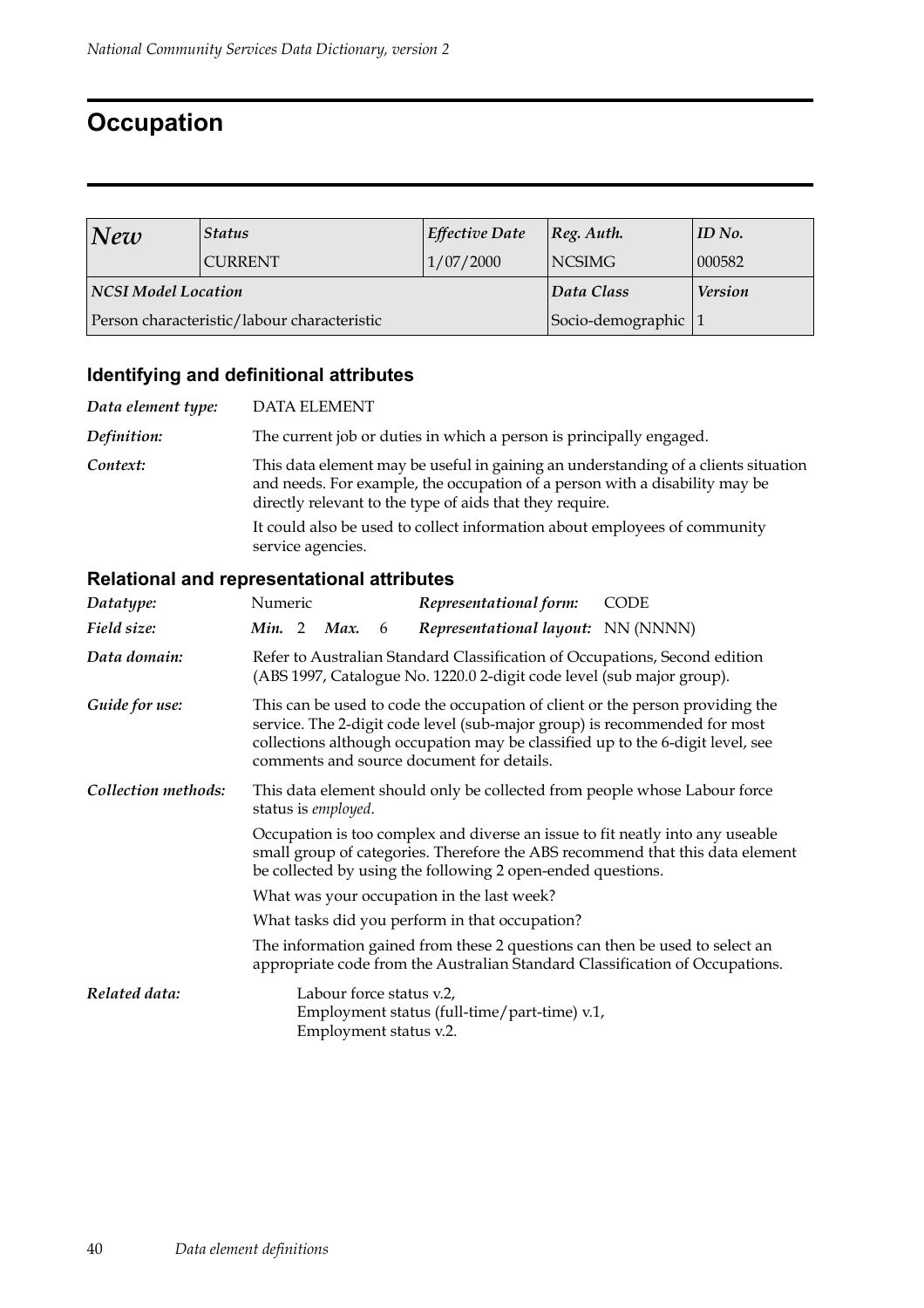# **Occupation** *(continued)*

| Source document:     | ABS: 1997. Australian Standard Classification of Occupations, Second Edition.<br>Catalogue No. 1220.0. Canberra: AGPS. |                                        |         |                                   |  |  |
|----------------------|------------------------------------------------------------------------------------------------------------------------|----------------------------------------|---------|-----------------------------------|--|--|
| Source organisation: |                                                                                                                        | <b>Australian Bureau of Statistics</b> |         |                                   |  |  |
| Comments:            | The structure of the Australian Standard Classification of Occupations has five<br>levels:                             |                                        |         |                                   |  |  |
|                      | 9                                                                                                                      | Major groups                           |         | 1-digit codes                     |  |  |
|                      | 35                                                                                                                     | Sub-major groups                       |         | 2-digit codes                     |  |  |
|                      | 81                                                                                                                     | Minor groups                           |         | 3-digit codes                     |  |  |
|                      | 340                                                                                                                    | Unit groups                            |         | 4-digit codes                     |  |  |
|                      | 986                                                                                                                    | Occupations                            |         | 6-digit codes                     |  |  |
|                      |                                                                                                                        | For example:                           |         |                                   |  |  |
|                      | Level                                                                                                                  |                                        | Code    | <b>Title</b>                      |  |  |
|                      |                                                                                                                        | Major group                            | 2       | Professionals                     |  |  |
|                      |                                                                                                                        | Sub-major group                        | 23      | <b>Education Professionals</b>    |  |  |
|                      | Minor group                                                                                                            |                                        | 231     | <b>School Teachers</b>            |  |  |
|                      | Unit group                                                                                                             |                                        | 2311    | <b>Special Education Teachers</b> |  |  |
|                      | Occupation                                                                                                             |                                        | 2311-11 | Teacher of the Hearing Impaired   |  |  |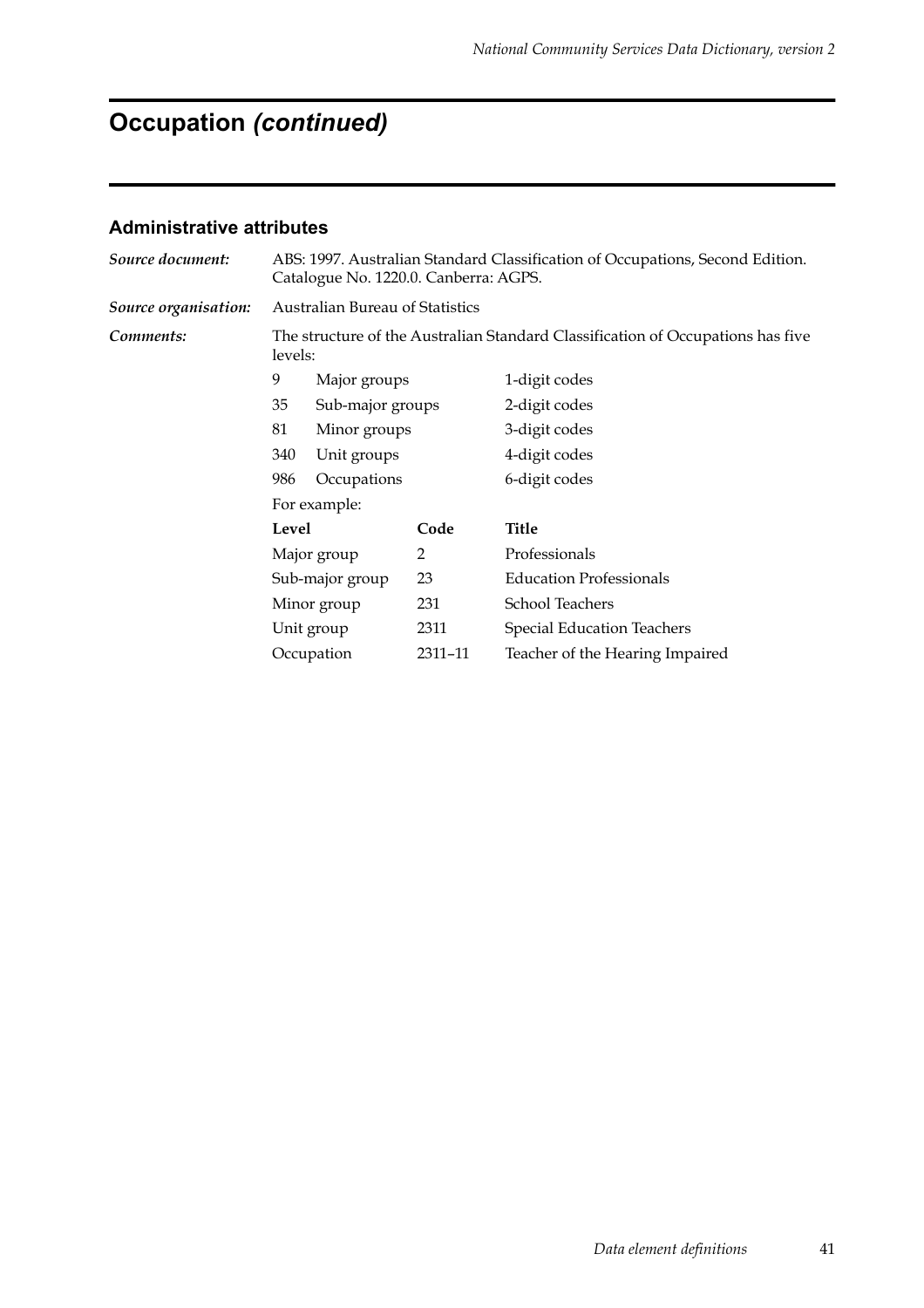## **Principal source of income**

| Revised             | Status                                      | <b>Effective Date</b> | $ Reg.$ Auth. | ID No.         |
|---------------------|---------------------------------------------|-----------------------|---------------|----------------|
|                     | 'TRIAL                                      | 1/07/2000             | <b>NCSIMG</b> | 000531         |
| NCSI Model Location |                                             |                       | Data Class    | <b>Version</b> |
|                     | Person characteristic/income characteristic |                       | Cross-Program |                |

### **Identifying and definitional attributes**

| Data element type: | <b>DATA ELEMENT</b>                                                                                                                                                                                                                                       |
|--------------------|-----------------------------------------------------------------------------------------------------------------------------------------------------------------------------------------------------------------------------------------------------------|
| Definition:        | The source by which a person derives most (equal to or greater than 50%) of their<br>income. If the person has multiple sources of income and none equal to or greater<br>than 50%, the one, which contributes the largest percentage, should be counted. |
| Context:           | The element is an indicator of the needs and circumstances of individuals and<br>sometimes, used in assessment of income equity.                                                                                                                          |

| Datatype:      | Numeric                                                                                                                                                                                                                                                                                                                    |  |                |   | Representational form:                      | <b>CODE</b> |  |
|----------------|----------------------------------------------------------------------------------------------------------------------------------------------------------------------------------------------------------------------------------------------------------------------------------------------------------------------------|--|----------------|---|---------------------------------------------|-------------|--|
| Field size:    | Min. 1                                                                                                                                                                                                                                                                                                                     |  | Max.           | 2 | Representational layout: NN                 |             |  |
| Data domain:   | 1<br>Primary cash income                                                                                                                                                                                                                                                                                                   |  |                |   |                                             |             |  |
|                | 2<br>Property cash income                                                                                                                                                                                                                                                                                                  |  |                |   |                                             |             |  |
|                | 3                                                                                                                                                                                                                                                                                                                          |  | Cash Transfers |   |                                             |             |  |
|                | <b>Australian Government Cash Transfers</b><br>31                                                                                                                                                                                                                                                                          |  |                |   |                                             |             |  |
|                | Other income<br>4                                                                                                                                                                                                                                                                                                          |  |                |   |                                             |             |  |
|                | 5                                                                                                                                                                                                                                                                                                                          |  | Nil income     |   |                                             |             |  |
|                | 9                                                                                                                                                                                                                                                                                                                          |  |                |   | Not stated/not known/inadequately described |             |  |
| Guide for use: | The data domain categories shown above can be linked to broad sources of cash<br>income specified in the new (yet to be released) Australian Standard<br>Classification of Sources of Cash Income.                                                                                                                         |  |                |   |                                             |             |  |
|                | A person with more than one source of income should be categorised only to the<br>data domain category, which best describes their primary source of income. If<br>there is more than one source and they are exactly equal, list the source of<br>employment to which the person most identifies as a primary occupation. |  |                |   |                                             |             |  |
|                | This question is not asked of person's aged less than 15 years because they are<br>generally dependants.                                                                                                                                                                                                                   |  |                |   |                                             |             |  |
|                | Primary cash income: includes employee cash income such as wages and salaries<br>and cash income from entrepreneurial activity by an employer or own account<br>worker.                                                                                                                                                    |  |                |   |                                             |             |  |
|                | Property cash income: includes cash income deriving from the ownership of<br>assets; it comprises returns from financial assets (interest, dividend) from<br>physical assets (rent) and from intellectual assets (royalties).                                                                                              |  |                |   |                                             |             |  |
|                | Cash transfers: can be broken down to 'Australian Government Cash Transfers'<br>(31). This category can be further classified to the 3-digit level which is<br>categorised by target groups.                                                                                                                               |  |                |   |                                             |             |  |
|                |                                                                                                                                                                                                                                                                                                                            |  |                |   |                                             |             |  |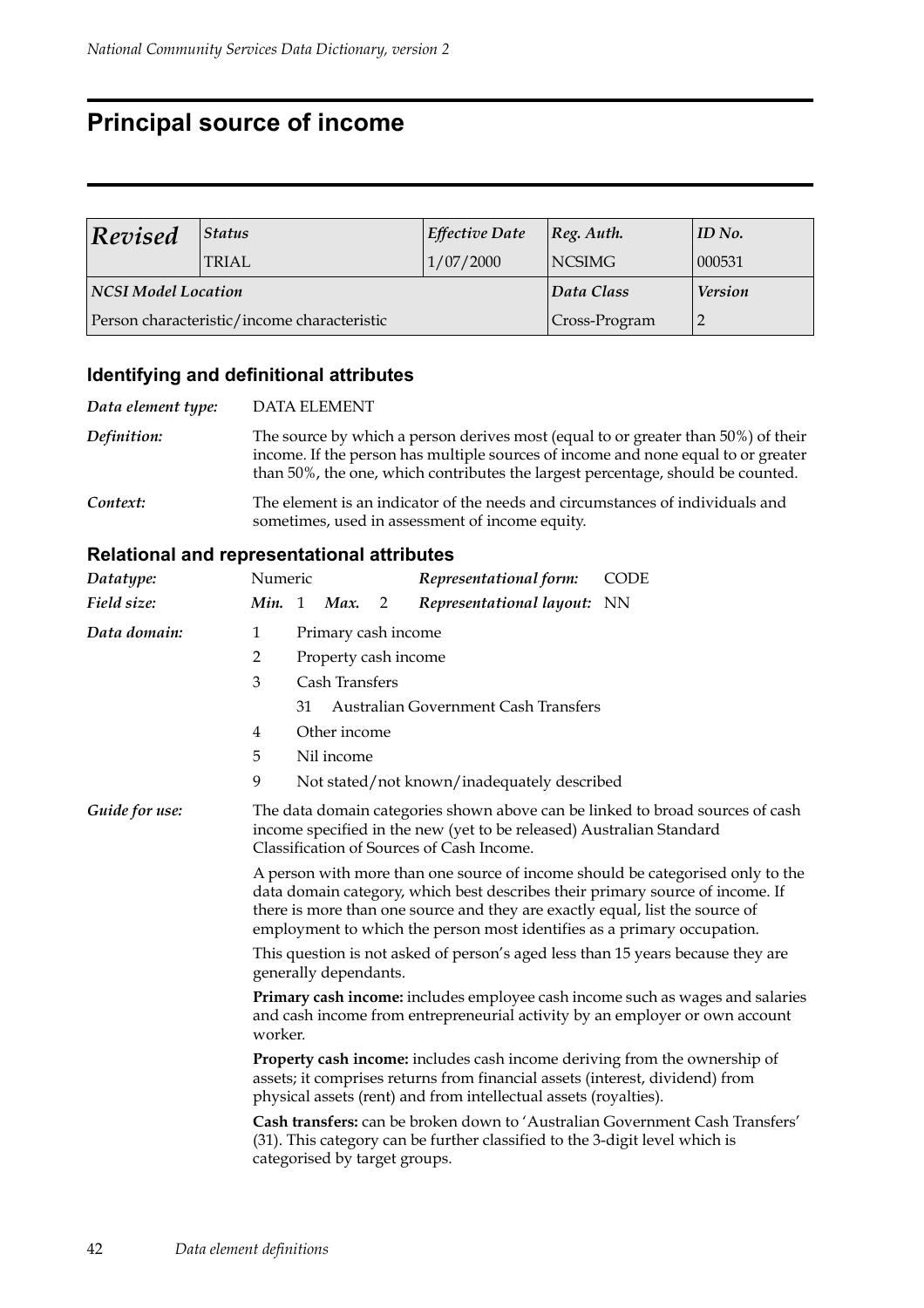# **Principal source of income**

| Guide for use<br>(continued): | For example, payments to parents could be broken down into payments to single<br>parents and payments to partnered parents. The latter can be broken down again<br>between those receiving the basic amount and those on full or above basic<br>amounts. Similarly, payments to persons of employable age n.e.i. can be divided<br>between different payments like Newstart and Mature Age Allowance, or<br>between job seekers and others. See 'Sources of cash income'. |
|-------------------------------|---------------------------------------------------------------------------------------------------------------------------------------------------------------------------------------------------------------------------------------------------------------------------------------------------------------------------------------------------------------------------------------------------------------------------------------------------------------------------|
| Collection methods:           | Individual community services data collections may use more detailed categories<br>for one or more of the above for program or service-specific purposes. For<br>example, the Commonwealth State Disability Agreement MDS separately<br>identifies disability support pension recipients and other pension/benefit<br>recipients.                                                                                                                                         |
| Related data:                 | Supersedes previous data element Principle source of income v.1.<br>For types of pensions/benefits please refer to data element, Sources of cash<br>income v.1.                                                                                                                                                                                                                                                                                                           |

| Source document:     | ABS: 1995 (as amended). Directory of Concepts and Standards for Social, Labour<br>and Demographic Variables. Catalogue No. 1361.30.001 (Statistical Concepts<br>Library) Canberra: AGPS. |  |  |
|----------------------|------------------------------------------------------------------------------------------------------------------------------------------------------------------------------------------|--|--|
|                      | ABS: (under development). Australian Standard Classification of Sources of Cash<br>Income.                                                                                               |  |  |
| Source organisation: | Australian Bureau of Statistics                                                                                                                                                          |  |  |
| Comments:            |                                                                                                                                                                                          |  |  |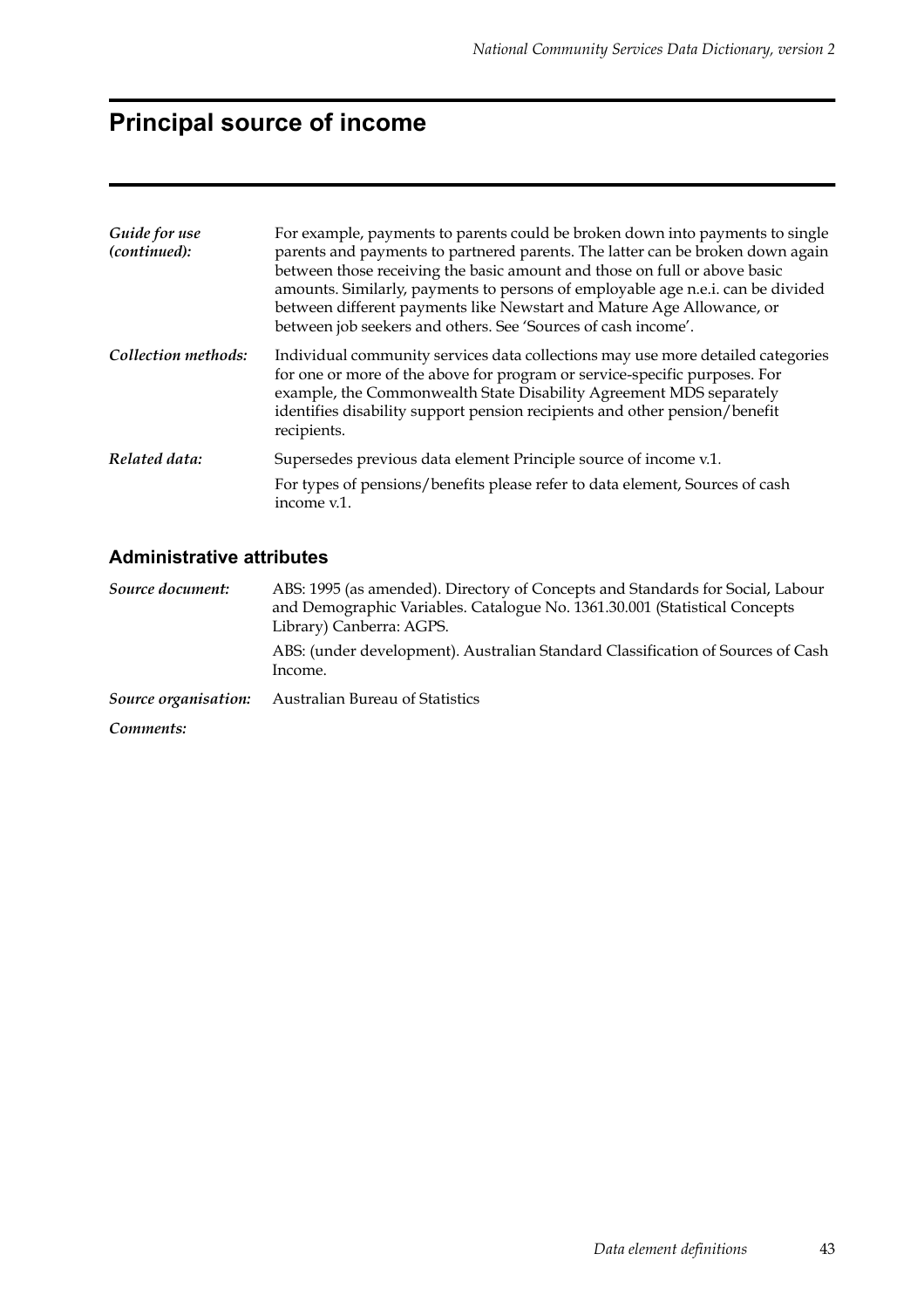## **Sources of cash income**

| <b>Status</b><br> New      |                                             | <b>Effective Date</b> | [Reg. Author.        | $ID$ No. |
|----------------------------|---------------------------------------------|-----------------------|----------------------|----------|
|                            | <b>TRIAL</b>                                | 1/07/2000             | <b>NCSIMG</b>        | 000592   |
| <b>NCSI Model Location</b> |                                             | Data Class            | <b>Version</b>       |          |
|                            | Person characteristic/income characteristic |                       | Socio-demographic  1 |          |

#### **Identifying and definitional attributes**

*Data element type:* DATA ELEMENT *Definition:* Sources of all cash income which an individual (or income group or household) might receive e.g. from employment, property or cash transfers. *Context:* Socio-economic indicator: Information about the receipt by an individual of cash income can be an indicator of the extent of financial disadvantage among clients. Needs and policy planning: Information about the receipt by an individual of cash income also helps to identify sub-groups of particular policy interest, such as, carers and people with disabilities.

| Datatype:    | Numeric                                                 | Representational form:<br><b>CODE</b>  |                                         |  |                                                      |  |
|--------------|---------------------------------------------------------|----------------------------------------|-----------------------------------------|--|------------------------------------------------------|--|
| Field size:  | Min. 1                                                  |                                        | <b>Max.</b> 3                           |  | Representational layout: NNN                         |  |
| Data domain: | Draft Proposed Classification of Sources of Cash Income |                                        |                                         |  |                                                      |  |
|              | $\mathbf{1}$                                            |                                        | Primary Cash Income                     |  |                                                      |  |
|              |                                                         |                                        |                                         |  | 11 Employee Cash Income                              |  |
|              |                                                         | 12 Entrepreneurial Cash Income         |                                         |  |                                                      |  |
|              | 2                                                       |                                        | <b>Property Cash Income</b>             |  |                                                      |  |
|              |                                                         | 21 Interest                            |                                         |  |                                                      |  |
|              |                                                         | 22 Rent                                |                                         |  |                                                      |  |
|              |                                                         | 23 Dividends                           |                                         |  |                                                      |  |
|              |                                                         | 24 Other property cash income          |                                         |  |                                                      |  |
|              | 3                                                       | Transfer Cash Income                   |                                         |  |                                                      |  |
|              |                                                         |                                        | 31 Australian Government Cash Transfers |  |                                                      |  |
|              |                                                         |                                        |                                         |  | 32 Superannuation/Annuities                          |  |
|              |                                                         |                                        |                                         |  | 33 Current Cash transfers from Private Organisations |  |
|              |                                                         |                                        |                                         |  | 34 Current Cash Transfers from Other Households      |  |
|              |                                                         | 35 Transfers from Overseas Governments |                                         |  |                                                      |  |
|              |                                                         |                                        |                                         |  | 36 Other Transfer Cash Income                        |  |
|              | 99                                                      |                                        |                                         |  | Not stated/inadequately described                    |  |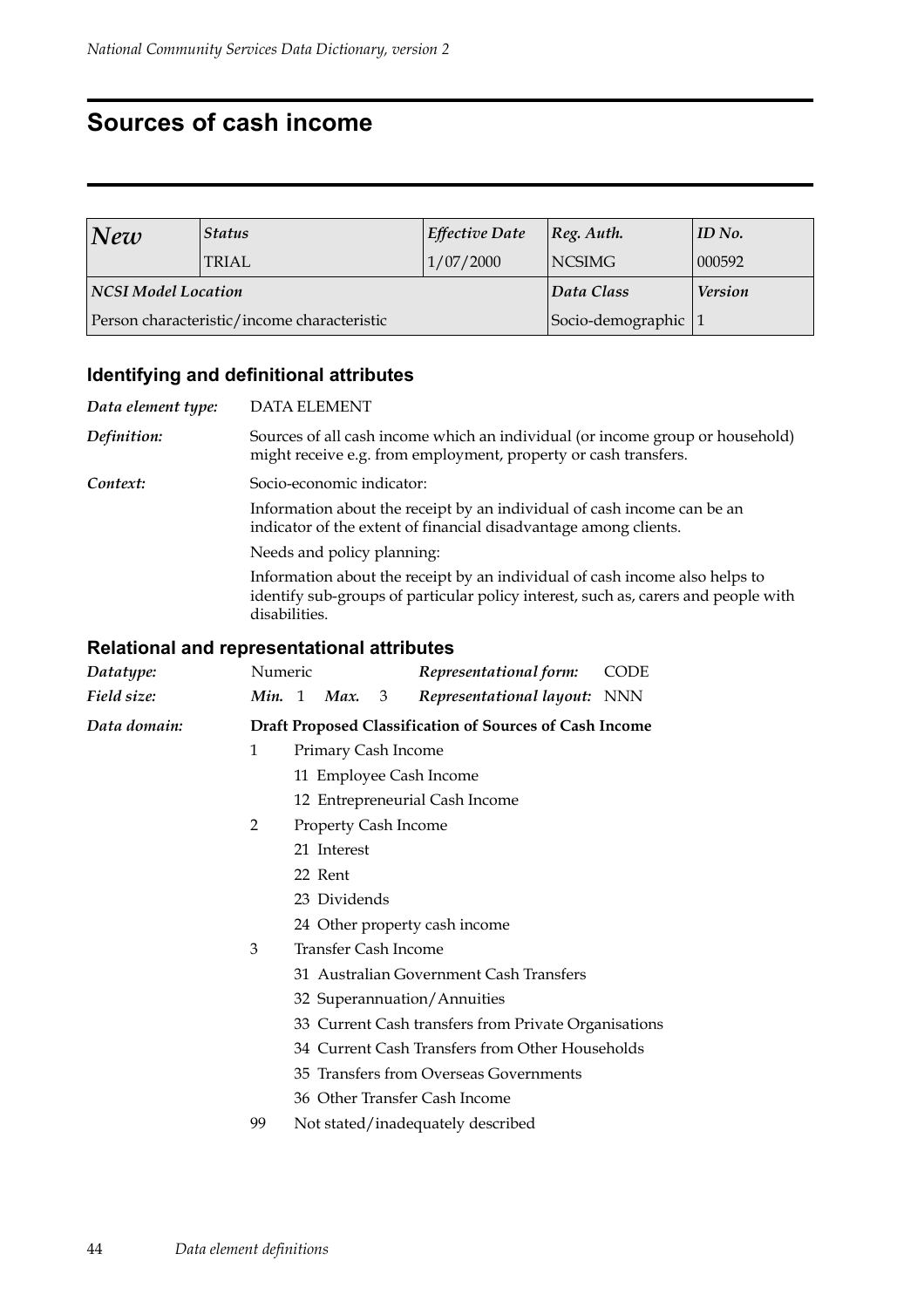# **Sources of cash income** *(continued)*

| Guide for use:      | A person may obtain cash income from more than one of the above sources.                                                                                                                                                                                                                                                                                                                                                                                                                                                                                                                              |
|---------------------|-------------------------------------------------------------------------------------------------------------------------------------------------------------------------------------------------------------------------------------------------------------------------------------------------------------------------------------------------------------------------------------------------------------------------------------------------------------------------------------------------------------------------------------------------------------------------------------------------------|
|                     | Australian Government Cash Transfers above will be classified to a 3-digit level<br>by target group categories which, can then be further broken down. For example,<br>payments to parents could be broken down into payments to single parents and<br>payments to partnered parents. The latter can be broken down again between<br>those receiving the basic amount and those on full or above basic amounts.<br>Similarly, payments to persons of employable age n.e.i. can be divided between<br>different payments like Newstart and Mature Age Allowance, or between job<br>seekers and others. |
|                     | Social security legislation provides a classification of social security payments of<br>different types.                                                                                                                                                                                                                                                                                                                                                                                                                                                                                              |
|                     | Currently four Commonwealth government agencies are responsible for the<br>administration of social security payments. These are the Department of Family<br>and Community Services, the Department of Veterans' Affairs, the Department of<br>Education, Training and Youth Affairs, and the Aboriginal and Torres Strait<br>Islander Commission. See Centrelink Information: A guide to payments and services.<br>1999-2000 for details of payments administered by Centrelink on behalf of each<br>of these agencies.                                                                              |
|                     | Refer to Source documents for further details.                                                                                                                                                                                                                                                                                                                                                                                                                                                                                                                                                        |
| Collection methods: | This item can provide a fuller picture of a person's income and/or socio-<br>economic status. It can be used in conjunction labour-force data items (see<br>Information Annexe 4.2 Labour Force), but is not a replacement for them.                                                                                                                                                                                                                                                                                                                                                                  |
| Related data:       | To be used in conjunction with Principal source of income v.2.                                                                                                                                                                                                                                                                                                                                                                                                                                                                                                                                        |
|                     |                                                                                                                                                                                                                                                                                                                                                                                                                                                                                                                                                                                                       |

#### **Administrative attributes**

| Source document:     | ABS: (under development). Australian Standard Classification of Sources of<br>Cash Income.                                       |
|----------------------|----------------------------------------------------------------------------------------------------------------------------------|
|                      | Centrelink Information: A guide to payments and services. 1999–2000.<br>Commonwealth Department of Family and Community Services |
| Source organisation: | Australian Bureau of Statistics                                                                                                  |
|                      | Australian Institute of Health and Welfare                                                                                       |
|                      | Commonwealth Department of Family and Community Services                                                                         |
|                      |                                                                                                                                  |

*Comments:*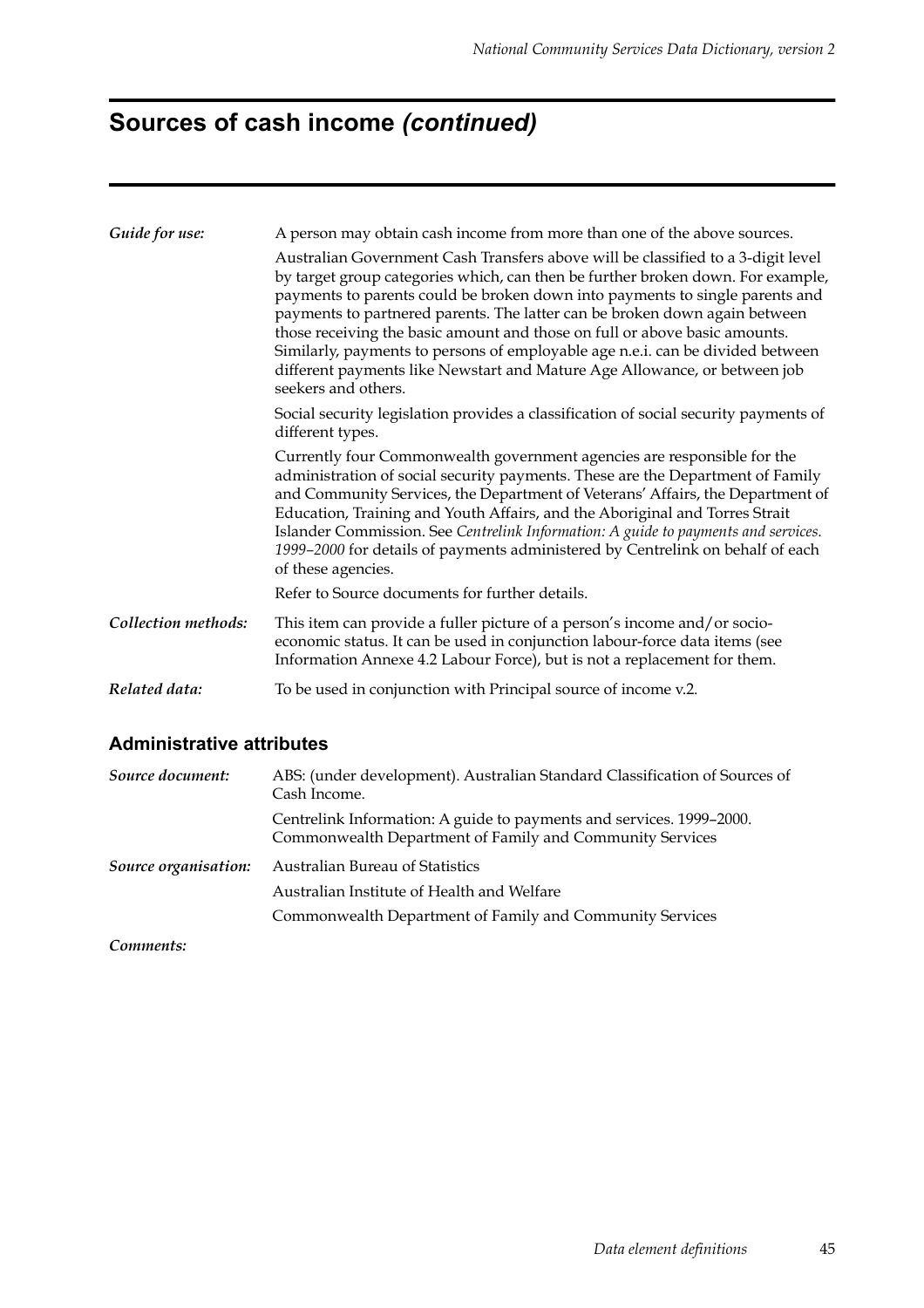## **Family name**

| New                 | <b>Effective Date</b><br><b>Status</b>            |            | $ Reg.$ Auth.       | $ID$ No. |
|---------------------|---------------------------------------------------|------------|---------------------|----------|
|                     | <b>CURRENT</b>                                    | 1/07/2000  | <b>NCSIMG</b>       | 000569   |
| NCSI Model Location |                                                   | Data Class | <b>Version</b>      |          |
|                     | Person characteristic/other person characteristic |            | Socio-demographic 1 |          |

## **Identifying and definitional attributes**

| Data element type: | <b>DATA ELEMENT</b>                                                                                                                                                                                                      |
|--------------------|--------------------------------------------------------------------------------------------------------------------------------------------------------------------------------------------------------------------------|
| Definition:        | The name a person has in common with other members of her/his family, as<br>distinguished from her/his first given name.                                                                                                 |
| Context:           | Data linkage, administrative purposes and individual identification.                                                                                                                                                     |
|                    | Selected letters of the Family name in combination with selected letters of the<br>Given name, Date of birth and Sex, may be used for Record linkage for statistical<br>purposes only (see data concept Record linkage). |

| Datatype:           | Alphabetic                                                                                                                                                                                                                                                                                                                                                                                                                                                                                                                                                                                                                                                           | Representational form:                                                                                                                                                                                                                                                                                                                                                                                                 | <b>TEXT</b>                                                                                                                                                                                                                                              |  |  |  |
|---------------------|----------------------------------------------------------------------------------------------------------------------------------------------------------------------------------------------------------------------------------------------------------------------------------------------------------------------------------------------------------------------------------------------------------------------------------------------------------------------------------------------------------------------------------------------------------------------------------------------------------------------------------------------------------------------|------------------------------------------------------------------------------------------------------------------------------------------------------------------------------------------------------------------------------------------------------------------------------------------------------------------------------------------------------------------------------------------------------------------------|----------------------------------------------------------------------------------------------------------------------------------------------------------------------------------------------------------------------------------------------------------|--|--|--|
| Field size:         | <b>Min.</b> 1<br>Max. N                                                                                                                                                                                                                                                                                                                                                                                                                                                                                                                                                                                                                                              | Representational layout: AAAAA                                                                                                                                                                                                                                                                                                                                                                                         |                                                                                                                                                                                                                                                          |  |  |  |
| Data domain:        | (name)                                                                                                                                                                                                                                                                                                                                                                                                                                                                                                                                                                                                                                                               |                                                                                                                                                                                                                                                                                                                                                                                                                        |                                                                                                                                                                                                                                                          |  |  |  |
| Guide for use:      | system designers.                                                                                                                                                                                                                                                                                                                                                                                                                                                                                                                                                                                                                                                    | The agency should record the client's full Family name on their information                                                                                                                                                                                                                                                                                                                                            | systems. The field length for this data element is at the discretion of information                                                                                                                                                                      |  |  |  |
|                     | as proof of identity.                                                                                                                                                                                                                                                                                                                                                                                                                                                                                                                                                                                                                                                | In instances where there is uncertainty about which name to record for a person<br>living in a remote Aboriginal or Torres Strait Islander community, Centrelink<br>follows the practice of recording the indigenous person's name as it is first<br>provided to Centrelink. Or, where proof of identity is required, as the name is<br>recorded on a majority of the higher point scoring documents that are produced |                                                                                                                                                                                                                                                          |  |  |  |
| Collection methods: |                                                                                                                                                                                                                                                                                                                                                                                                                                                                                                                                                                                                                                                                      | This data element should be recorded for all clients.                                                                                                                                                                                                                                                                                                                                                                  |                                                                                                                                                                                                                                                          |  |  |  |
|                     | Often people use a variety of names, including legal names, married/maiden<br>names, nicknames, assumed names, traditional names, etc. Even small differences<br>in recording - such as the difference between MacIntosh and McIntosh- can make<br>record linkage impossible. To minimise discrepancies in the recording and<br>reporting of name information, agencies should ask the person for their full<br>(formal) Given name and Family name. These may be different from the name that<br>the person may prefer the agency workers to use in personal dealings. Agencies<br>may choose to separately record the preferred names that the person wishes to be |                                                                                                                                                                                                                                                                                                                                                                                                                        |                                                                                                                                                                                                                                                          |  |  |  |
|                     | be traditionally given.                                                                                                                                                                                                                                                                                                                                                                                                                                                                                                                                                                                                                                              | In some cultures it is traditional to state the family name first. To overcome<br>family name or surname separately. These should then be recorded as Given                                                                                                                                                                                                                                                            | discrepancies in recording/reporting that may arise as a result of this practice,<br>agencies should always ask the person to specify their first given name and their<br>name and Family name as appropriate, regardless of the order in which they may |  |  |  |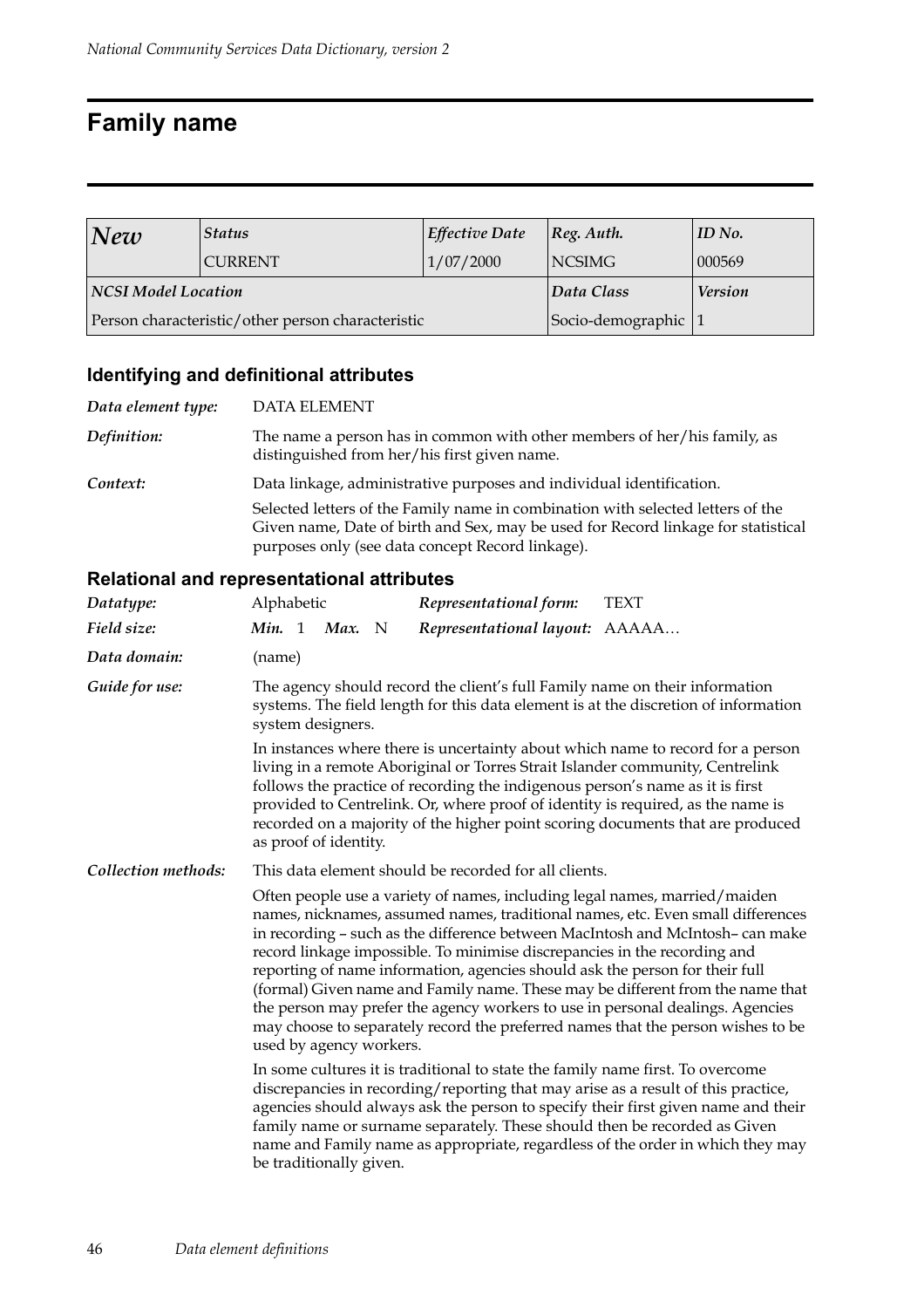## **Family name** *(continued)*

| Related data: | Is related to:      |
|---------------|---------------------|
|               | Date of birth v.1,  |
|               | Given name y.1.     |
|               | Record linkage v.2. |
|               |                     |

#### **Administrative attributes**

*Source document:* DHFS: 1998. HACC Data Dictionary, version 1.0. Commonwealth of Australia. *Source organisation:* Department of Health and Family Services Australian Institute of Health and Welfare

*Comments:*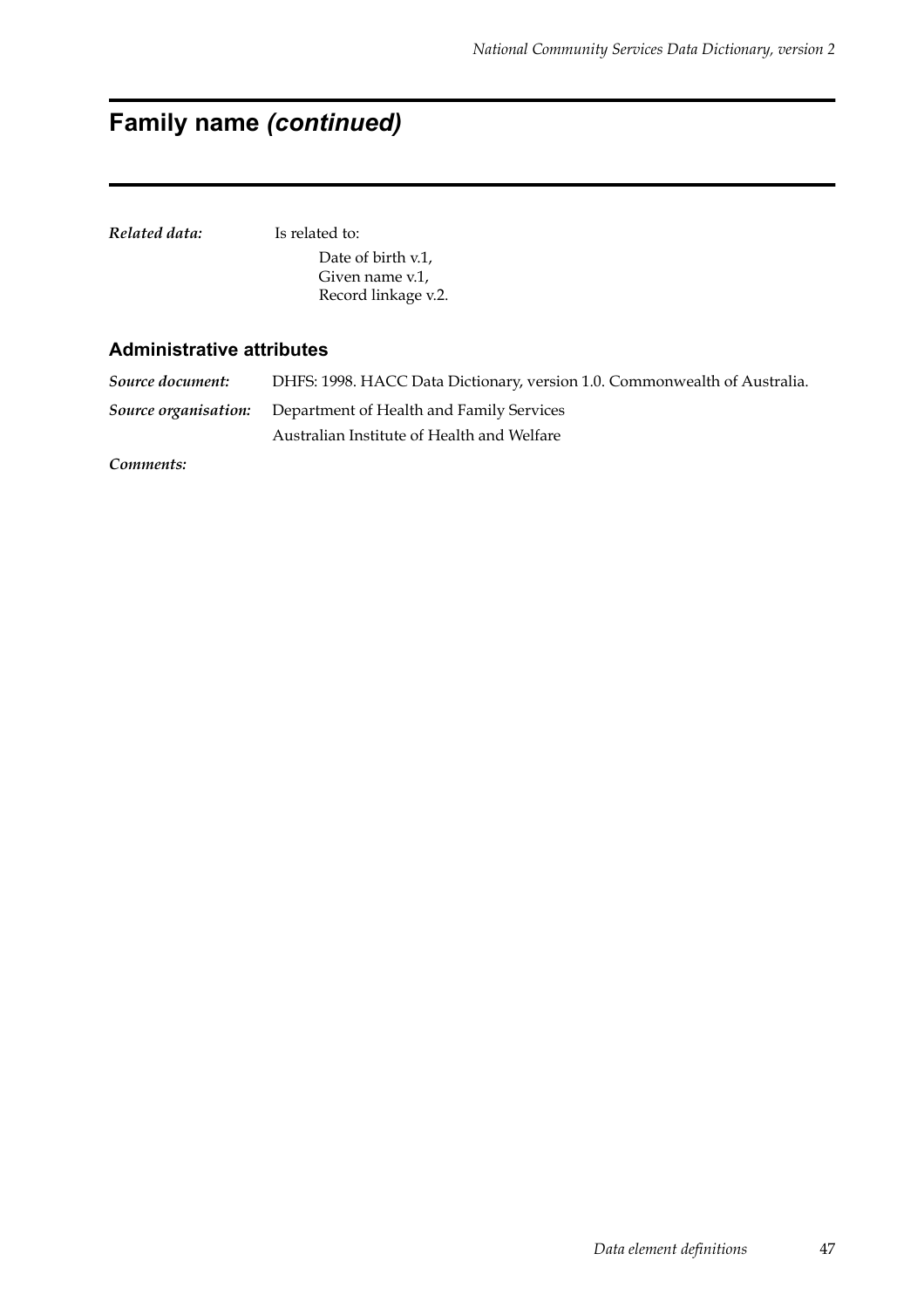## **Given name**

| $\vert\textit{New}\vert$ | Effective Date<br><b>Status</b>                   |            | $ Reg.$ Auth.         | ID No. |
|--------------------------|---------------------------------------------------|------------|-----------------------|--------|
|                          | <b>CURRENT</b>                                    | 1/07/2000  | NCSIMG                | 000571 |
| NCSI Model Location      |                                                   | Data Class | <b>Version</b>        |        |
|                          | Person characteristic/other person characteristic |            | Socio-demographic   1 |        |

## **Identifying and definitional attributes**

| Data element type: | <b>DATA ELEMENT</b>                                                                                                                                                                                                     |
|--------------------|-------------------------------------------------------------------------------------------------------------------------------------------------------------------------------------------------------------------------|
| Definition:        | The name given to a which is that person's identifying name within the family<br>group, or the name by which the person is socially identified.                                                                         |
| Context:           | Data linkage, administrative purposes and individual identification.                                                                                                                                                    |
|                    | Selected letters of the Given name in combination with selected letters of the<br>Family name, Date of birth and Sex may be used for Record linkage for<br>statistical purposes only (see data concept Record linkage). |

| Datatype:           | Alphabetic                                                                                                                                                                                                                                                                                                                                                                                                                                                                                                                                                                                                                                                                              |  |                                        |  | Representational form:                                                                                                                                     | <b>TEXT</b>                                                                                                                                                                                                                                             |
|---------------------|-----------------------------------------------------------------------------------------------------------------------------------------------------------------------------------------------------------------------------------------------------------------------------------------------------------------------------------------------------------------------------------------------------------------------------------------------------------------------------------------------------------------------------------------------------------------------------------------------------------------------------------------------------------------------------------------|--|----------------------------------------|--|------------------------------------------------------------------------------------------------------------------------------------------------------------|---------------------------------------------------------------------------------------------------------------------------------------------------------------------------------------------------------------------------------------------------------|
| Field size:         | <b>Min.</b> 1                                                                                                                                                                                                                                                                                                                                                                                                                                                                                                                                                                                                                                                                           |  | Max. N                                 |  | Representational layout: AAAAA                                                                                                                             |                                                                                                                                                                                                                                                         |
| Data domain:        | (name)                                                                                                                                                                                                                                                                                                                                                                                                                                                                                                                                                                                                                                                                                  |  |                                        |  |                                                                                                                                                            |                                                                                                                                                                                                                                                         |
| Guide for use:      |                                                                                                                                                                                                                                                                                                                                                                                                                                                                                                                                                                                                                                                                                         |  | system designers.                      |  | The agency should record the client's full Given name on their information                                                                                 | systems. The field length for this data element is at the discretion of information                                                                                                                                                                     |
|                     | In instances where there is uncertainty about which name to record for a person<br>living in a remote Aboriginal or Torres Strait Islander community, Centrelink<br>follows the practice of recording the indigenous person's name as it is first<br>provided to Centrelink. Or, where proof of identity is required, as the name is<br>recorded on a majority of the higher point scoring documents that are produced<br>as proof of identity.                                                                                                                                                                                                                                         |  |                                        |  |                                                                                                                                                            |                                                                                                                                                                                                                                                         |
| Collection methods: | Often people use a variety of names, including legal names, married/maiden<br>names, nicknames, assumed names, traditional names, etc. Even small differences<br>in recording – such as the difference between Thomas and Tom – can make record<br>linkage impossible. To minimise discrepancies in the recording and reporting of<br>name information, agencies should ask the person for their full (formal) Given<br>name and Family name. These may be different from the name that the person<br>may prefer the agency workers to use in personal dealings. Agencies may choose<br>to separately record the preferred name that the person wishes to be used by<br>agency workers. |  |                                        |  |                                                                                                                                                            |                                                                                                                                                                                                                                                         |
|                     |                                                                                                                                                                                                                                                                                                                                                                                                                                                                                                                                                                                                                                                                                         |  | traditionally given.                   |  | In some cultures it is traditional to state the family name first. To overcome<br>Family name as appropriate, regardless of the order in which they may be | discrepancies in recording/reporting that may arise as a result of this practice,<br>agencies should always ask the person to specify their first given name and their<br>family or surname separately. These should then be recorded as Given name and |
| Related data:       |                                                                                                                                                                                                                                                                                                                                                                                                                                                                                                                                                                                                                                                                                         |  | Family name v.1,<br>Date of birth v.1. |  | Record linkage v.2, and                                                                                                                                    |                                                                                                                                                                                                                                                         |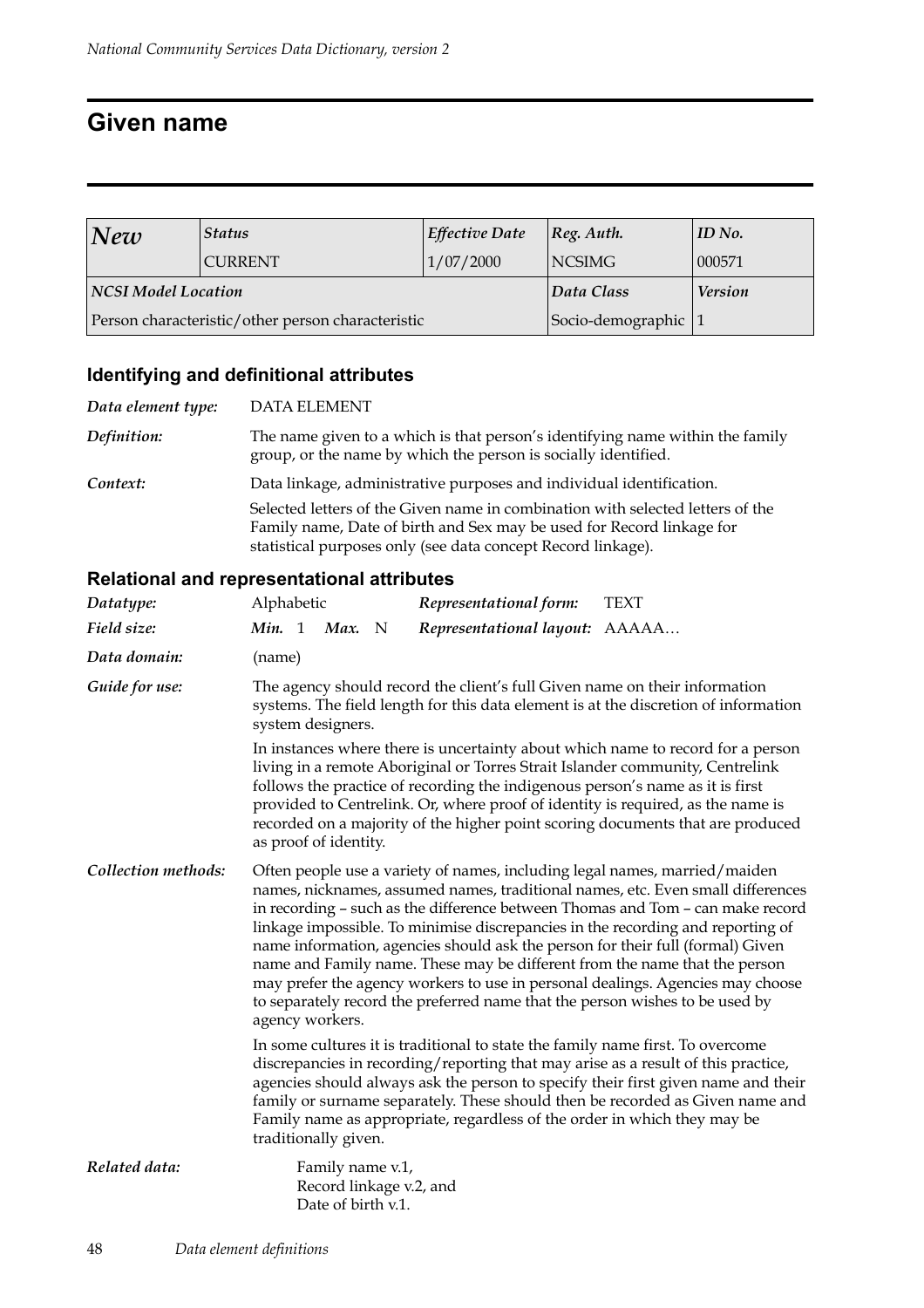## **Given name** *(continued)*

#### **Administrative attributes**

| Source document:     | DHFS: 1998. HACC Data Dictionary, version 1.0. Commonwealth of Australia.<br>Australian Standard Interchange of Client Information AS 4590-1999 |
|----------------------|-------------------------------------------------------------------------------------------------------------------------------------------------|
| Source organisation: | Department of Health and Family Services                                                                                                        |
|                      | Australian Institute of Health and Welfare                                                                                                      |
|                      | Standards Australia                                                                                                                             |
|                      |                                                                                                                                                 |

*Comments:*